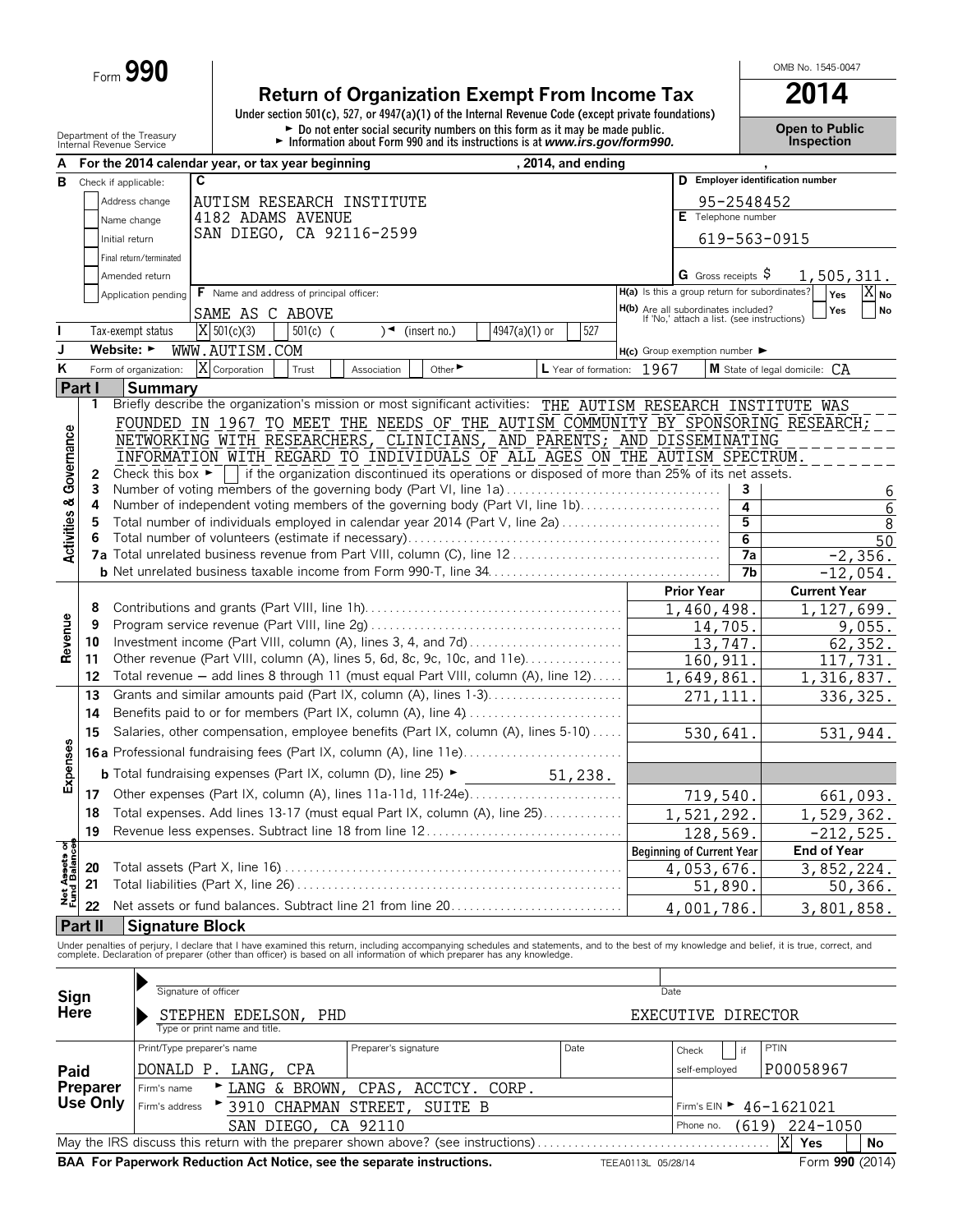|                                                                                                                      | Form 990 (2014) AUTISM RESEARCH INSTITUTE                                    | 95-2548452                                                                                                                                                              | Page 2     |
|----------------------------------------------------------------------------------------------------------------------|------------------------------------------------------------------------------|-------------------------------------------------------------------------------------------------------------------------------------------------------------------------|------------|
| Part III                                                                                                             | <b>Statement of Program Service Accomplishments</b>                          |                                                                                                                                                                         |            |
|                                                                                                                      | Check if Schedule O contains a response or note to any line in this Part III |                                                                                                                                                                         |            |
| Briefly describe the organization's mission:                                                                         |                                                                              |                                                                                                                                                                         |            |
|                                                                                                                      |                                                                              | THE AUTISM RESEARCH INSTITUTE'S MISSION IS TO MEET THE NEEDS OF THE GLOBAL AUTISM                                                                                       |            |
|                                                                                                                      |                                                                              | COMMUNITY THROUGH RESEARCH, NETWORKING, EDUCATION, AND SUPPORT FOR FAMILIES AND                                                                                         |            |
| PEOPLE OF ALL AGES ON THE AUTISM SPECTRUM.                                                                           |                                                                              |                                                                                                                                                                         |            |
|                                                                                                                      |                                                                              |                                                                                                                                                                         |            |
| 2 Did the organization undertake any significant program services during the year which were not listed on the prior |                                                                              |                                                                                                                                                                         |            |
|                                                                                                                      |                                                                              |                                                                                                                                                                         | Yes        |
| If 'Yes,' describe these new services on Schedule O.                                                                 |                                                                              |                                                                                                                                                                         |            |
| 3                                                                                                                    |                                                                              | Did the organization cease conducting, or make significant changes in how it conducts, any program services?                                                            | Yes        |
| If 'Yes,' describe these changes on Schedule O.                                                                      |                                                                              |                                                                                                                                                                         |            |
|                                                                                                                      |                                                                              | Describe the organization's program service accomplishments for each of its three largest program services, as measured by expenses.                                    |            |
| and revenue, if any, for each program service reported.                                                              |                                                                              | Section 501(c)(3) and 501(c)(4) organizations are required to report the amount of grants and allocations to others, the total expenses,                                |            |
| 4a (Code:<br>) (Expenses $\sqrt{5}$                                                                                  | 973,850. including grants of \$                                              | ) (Revenue $\sqrt{5}$                                                                                                                                                   | $9,055.$ ) |
|                                                                                                                      |                                                                              | THE AUTISM RESEARCH INSTITUTE (ARI) DISTRIBUTES SCIENCE-BASED INFORMATION TO PARENTS                                                                                    |            |
|                                                                                                                      |                                                                              | AND PROFESSIONALS INCLUDING: (1) SPONSORS AUTISM.COM CONTAINING COMPREHENSIVE                                                                                           |            |
|                                                                                                                      |                                                                              | INFORMATION ON NUMEROUS TOPICS. (2) SPONSORS THREE TO FOUR FREE ONLINE WEBINARS EACH                                                                                    |            |
|                                                                                                                      |                                                                              | MONTH. (3) PUBLISHES A HARDCOPY SCIENCE NEWSLETTER AND SEVERAL AUTISM-RELATED                                                                                           |            |
|                                                                                                                      |                                                                              | E-NEWSLETTERS INCLUDING: ARI NEWS, ADULT ISSUES, HEARING AND VISUALLY IMPAIRED, AND                                                                                     |            |
|                                                                                                                      | CLINICAL RESEARCH FOR OBSTETRICIANS, PEDIATRICIANS, AND NURSES.              | SUPPORTS AN<br>(4)                                                                                                                                                      |            |
|                                                                                                                      |                                                                              | ACTIVE DIALOGUE AMONG RESEARCHERS AND CLINICIANS AT THREE OR MORE THINK TANKS A YEAR.                                                                                   |            |
|                                                                                                                      |                                                                              | (5) MODERATES THREE AUTISM YAHOO DISCUSSION GROUPS AND SPONSORS A RESOURCE CALL                                                                                         |            |
|                                                                                                                      |                                                                              | CENTER WITH A "LIVE" PERSON. (6) SPONSORS THE AUTISTIC GLOBAL INITIATIVE (AGI)                                                                                          |            |
|                                                                                                                      |                                                                              | FOCUSING ON ADULT ISSUES INCLUDING 12-WEEK RESIDENTIAL TRAINING AND EMPLOYMENT                                                                                          |            |
|                                                                                                                      | COURSES, ONLINE EMPLOYMENT PORTAL, AND EMOTIONAL TRAUMA.                     |                                                                                                                                                                         |            |
|                                                                                                                      |                                                                              |                                                                                                                                                                         |            |
| ) (Expenses $\sqrt{5}$<br>$4b$ (Code:                                                                                | 336, 325. including grants of $\sqrt{5}$                                     | 336, 325. ) (Revenue $$$                                                                                                                                                |            |
|                                                                                                                      |                                                                              | THE AUTISM RESEARCH INSTITUTE (ARI) HAS AWARDED RESEARCH GRANTS TO SCIENTIFIC                                                                                           |            |
|                                                                                                                      |                                                                              | INVESTIGATORS WORLDWIDE. ARI PRIDES ITSELF IN FUNDING "RESEARCH THAT MAKES A                                                                                            |            |
|                                                                                                                      |                                                                              | DIFFERENCE." THE FUNDED RESEARCH IS AIMED AT INVESTIGATING THE UNDERLYING CAUSES OF                                                                                     |            |
|                                                                                                                      |                                                                              | AUTISM INCLUDING BIOCHEMISTRY AND NEUROLOGY AS WELL AS DEVELOPING AND VALIDATING                                                                                        |            |
|                                                                                                                      |                                                                              | TREATMENT EFFECTIVENESS. ARI SUPPORTS TWO MAJOR AUTISM TISSUE BANKS INCLUDING THE                                                                                       |            |
|                                                                                                                      |                                                                              |                                                                                                                                                                         |            |
|                                                                                                                      |                                                                              | NATIONAL INSTITUTE OF CHILD HEALTH AND HUMAN DEVELOPMENT AT THE UNIVERSITY OF                                                                                           |            |
|                                                                                                                      |                                                                              | MARYLAND AND THE GASTROINTESTINAL AUTISM TISSUE BANK AT MASSACHUSETTS GENERAL                                                                                           |            |
|                                                                                                                      |                                                                              |                                                                                                                                                                         |            |
|                                                                                                                      |                                                                              | HOSPITAL. MUCH OF THE FUNDED RESEARCH INVESTIGATES COMMON MEDICAL PROBLEMS, SUCH AS                                                                                     |            |
|                                                                                                                      |                                                                              | THEIR COMPROMISED GASTROINTESTINAL, IMMUNE, AND METABOLIC SYSTEMS. IN ADDITION,                                                                                         |            |
|                                                                                                                      |                                                                              | FUNDING IS AWARDED TO RESEARCH VALIDATING SENSORY-BASED INTERVENTIONS INVOLVING                                                                                         |            |
| HEARING, TACTILE, AND VISION.                                                                                        |                                                                              |                                                                                                                                                                         |            |
|                                                                                                                      |                                                                              |                                                                                                                                                                         |            |
|                                                                                                                      |                                                                              | THE AUTISM RESEARCH INSTITUTE (ARI) IS AN NGO MEMBER OF THE UNITED NATIONS. ARI                                                                                         |            |
|                                                                                                                      |                                                                              |                                                                                                                                                                         |            |
|                                                                                                                      |                                                                              | COLLABORATES WITH RESEARCHERS, ORGANIZES CONFERENCES AND THINK TANKS, AND ACTIVELY CONSULTS WITH AUTISM ORGANIZATIONS WORLDWIDE. MANY OF OUR ARTICLES, VIDEOS, AND      |            |
|                                                                                                                      |                                                                              | ASSESSMENT QUESTIONNAIRES HAVE BEEN TRANSLATED INTO VARIOUS LANGUAGES. IN THE PAST                                                                                      |            |
|                                                                                                                      |                                                                              | COUPLE OF YEARS, ARI HAS SPONSORED REPRESENTATIVES TO TRAVEL TO AND PROVIDE OUTREACH                                                                                    |            |
|                                                                                                                      |                                                                              | SERVICES TO FAMILES AND PROFESSIONALS IN COLUMBIA, GHANA, INDIA, PHILLPINES, RUSSIA,                                                                                    |            |
|                                                                                                                      |                                                                              |                                                                                                                                                                         |            |
|                                                                                                                      |                                                                              | <u>AND UKRAINE. ARI ALSO SPONSORS AN INFORMATION SHARING NETWORK, TITLED "THE GLOBAL</u><br>AUTISM COLLARBORATION", WHICH CONSISTS OF OVER 120 NON-PROFIT ORGANIZATIONS |            |
| THROUGHOUT THE WORLD.                                                                                                |                                                                              |                                                                                                                                                                         |            |
|                                                                                                                      |                                                                              |                                                                                                                                                                         |            |
|                                                                                                                      |                                                                              |                                                                                                                                                                         |            |
| 4d Other program services. (Describe in Schedule O.)                                                                 |                                                                              |                                                                                                                                                                         |            |
| \$<br>(Expenses<br>4 e Total program service expenses $\blacktriangleright$                                          | including grants of $\frac{1}{2}$<br>1,336,251.                              | ) (Revenue \$                                                                                                                                                           |            |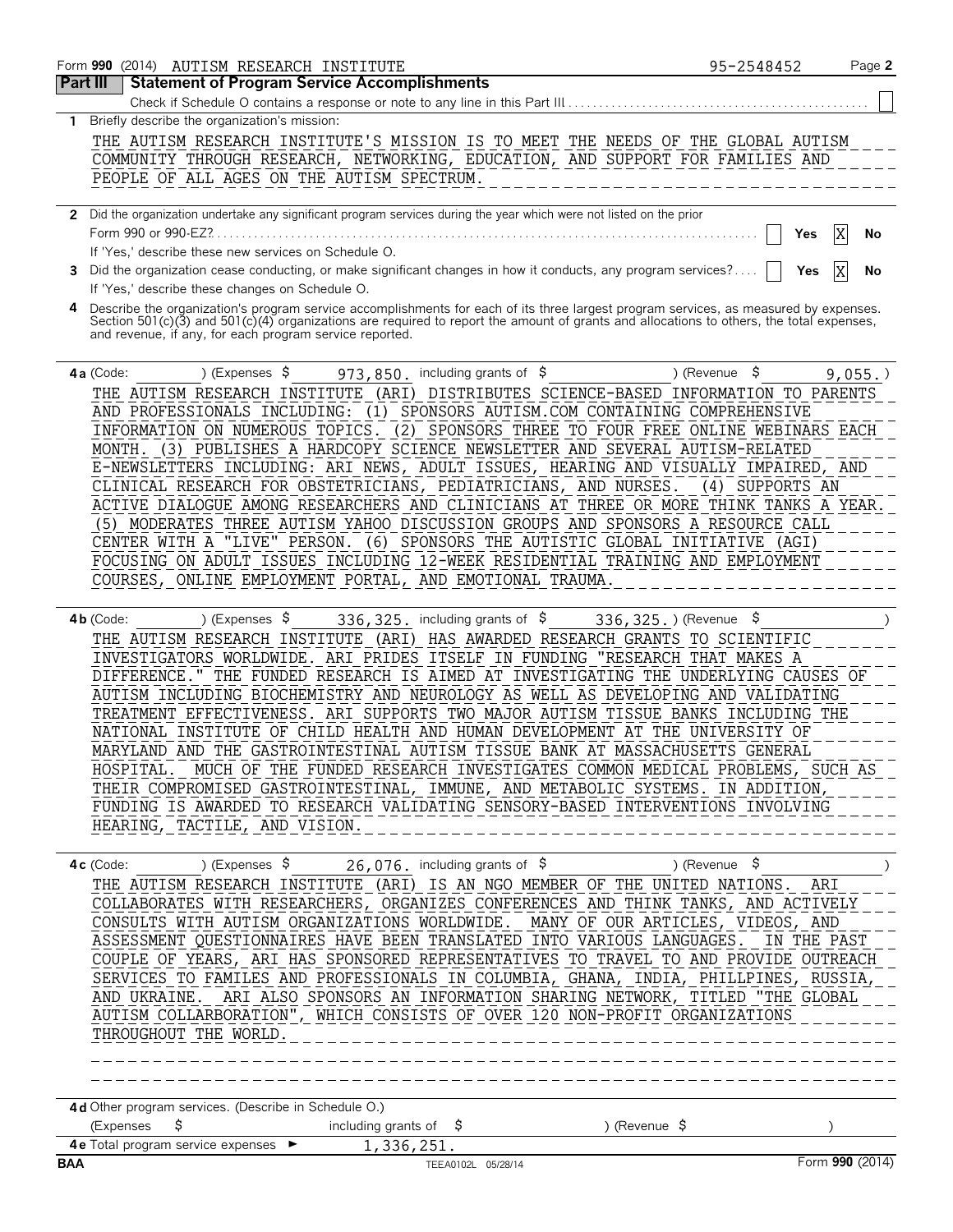|    |                                                                                                                                                                                                                                                     |                 | Yes | No |
|----|-----------------------------------------------------------------------------------------------------------------------------------------------------------------------------------------------------------------------------------------------------|-----------------|-----|----|
|    | 1 Is the organization described in section 501(c)(3) or 4947(a)(1) (other than a private foundation)? If 'Yes,' complete                                                                                                                            | 1               | X   |    |
| 2  |                                                                                                                                                                                                                                                     | $\overline{2}$  | X   |    |
| 3  | Did the organization engage in direct or indirect political campaign activities on behalf of or in opposition to candidates                                                                                                                         | 3               |     | X  |
| 4  | Section 501(c)(3) organizations. Did the organization engage in lobbying activities, or have a section 501(h) election                                                                                                                              | 4               |     | X  |
| 5  | Is the organization a section 501(c)(4), 501(c)(5), or 501(c)(6) organization that receives membership dues,<br>assessments, or similar amounts as defined in Revenue Procedure 98-19? If 'Yes,' complete Schedule C, Part III                      | 5               |     | X  |
| 6  | Did the organization maintain any donor advised funds or any similar funds or accounts for which donors have the right<br>to provide advice on the distribution or investment of amounts in such funds or accounts? If 'Yes,' complete Schedule D,  | 6               |     | X  |
| 7  | Did the organization receive or hold a conservation easement, including easements to preserve open space, the                                                                                                                                       | $\overline{7}$  |     | X  |
| 8  | Did the organization maintain collections of works of art, historical treasures, or other similar assets? If 'Yes,'                                                                                                                                 | 8               |     | X  |
| 9  | Did the organization report an amount in Part X, line 21, for escrow or custodial account liability; serve as a custodian<br>for amounts not listed in Part X; or provide credit counseling, debt management, credit repair, or debt negotiation    | 9               |     | X  |
| 10 | Did the organization, directly or through a related organization, hold assets in temporarily restricted endowments,<br>permanent endowments, or quasi-endowments? If 'Yes,' complete Schedule D, Part V                                             | 10              |     | X  |
| 11 | If the organization's answer to any of the following questions is 'Yes', then complete Schedule D, Parts VI, VII, VIII, IX,<br>or X as applicable.                                                                                                  |                 |     |    |
|    | a Did the organization report an amount for land, buildings and equipment in Part X, line 10? If 'Yes,' complete Schedule                                                                                                                           | 11 a            | X   |    |
|    | <b>b</b> Did the organization report an amount for investments – other securities in Part X, line 12 that is 5% or more of its total                                                                                                                | 11 <sub>b</sub> |     | X  |
|    | c Did the organization report an amount for investments - program related in Part X, line 13 that is 5% or more of its total                                                                                                                        | 11c             |     | X  |
|    | d Did the organization report an amount for other assets in Part X, line 15 that is 5% or more of its total assets reported                                                                                                                         | 11d             |     | X  |
|    | e Did the organization report an amount for other liabilities in Part X, line 25? If 'Yes,' complete Schedule D, Part X                                                                                                                             | 11e             | Χ   |    |
|    | f Did the organization's separate or consolidated financial statements for the tax year include a footnote that addresses<br>the organization's liability for uncertain tax positions under FIN 48 (ASC 740)? If 'Yes,' complete Schedule D, Part X | 11f             |     | X  |
|    | 12 a Did the organization obtain separate, independent audited financial statements for the tax year? If 'Yes,' complete                                                                                                                            | 12a             | X   |    |
|    | <b>b</b> Was the organization included in consolidated, independent audited financial statements for the tax year? If 'Yes,' and<br>if the organization answered 'No' to line 12a, then completing Schedule D, Parts XI and XII is optional         | 12 <sub>b</sub> |     | X  |
|    |                                                                                                                                                                                                                                                     | 13              |     | X  |
|    | 14a Did the organization maintain an office, employees, or agents outside of the United States?                                                                                                                                                     | 14a             | X   |    |
|    | <b>b</b> Did the organization have aggregate revenues or expenses of more than \$10,000 from grantmaking, fundraising,<br>business, investment, and program service activities outside the United States, or aggregate foreign investments valued   | 14b             | Χ   |    |
|    | 15 Did the organization report on Part IX, column (A), line 3, more than \$5,000 of grants or other assistance to or for any                                                                                                                        | 15              | Χ   |    |
|    | 16 Did the organization report on Part IX, column (A), line 3, more than \$5,000 of aggregate grants or other assistance to<br>or for foreign individuals? If 'Yes,' complete Schedule F, Parts III and IV                                          | 16              |     | X  |
|    | 17 Did the organization report a total of more than \$15,000 of expenses for professional fundraising services on Part IX,                                                                                                                          | 17              |     | X  |
| 18 | Did the organization report more than \$15,000 total of fundraising event gross income and contributions on Part VIII,                                                                                                                              | 18              | Χ   |    |
| 19 | Did the organization report more than \$15,000 of gross income from gaming activities on Part VIII, line 9a? If 'Yes,'                                                                                                                              | 19              |     | X  |

X X

| Form 990 (2014) | AUTISM RESEARCH<br>INSTITUTE           | 95-2548452 | $P$ age $\sim$ |
|-----------------|----------------------------------------|------------|----------------|
| <b>Part IV</b>  | <b>Checklist of Required Schedules</b> |            |                |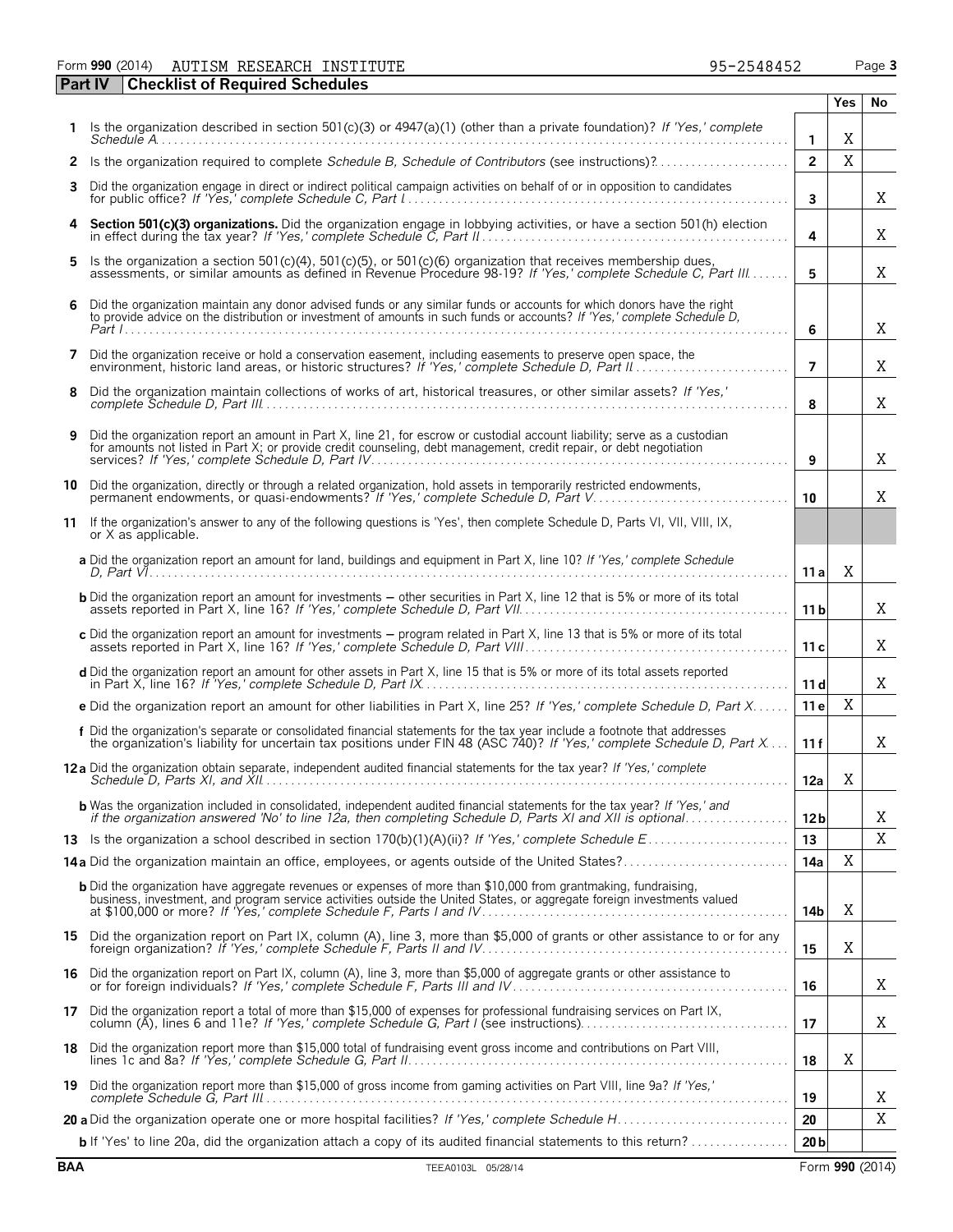Form **990** (2014) Page **4** AUTISM RESEARCH INSTITUTE 35-2548452

|            | <b>Checklist of Required Schedules</b> (continued)<br><b>Part IV</b>                                                                                                                                                                                         |                 |                |                 |
|------------|--------------------------------------------------------------------------------------------------------------------------------------------------------------------------------------------------------------------------------------------------------------|-----------------|----------------|-----------------|
|            |                                                                                                                                                                                                                                                              |                 | Yes            | No              |
|            | 21 Did the organization report more than \$5,000 of grants or other assistance to any domestic organization or<br>domestic government on Part IX, column (A), line 1? If 'Yes,' complete Schedule I, Parts I and II.                                         | 21              | Χ              |                 |
|            | 22 Did the organization report more than \$5,000 of grants or other assistance to or for domestic individuals on Part IX,                                                                                                                                    | 22              | Χ              |                 |
|            | 23 Did the organization answer 'Yes' to Part VII, Section A, line 3, 4, or 5 about compensation of the organization's current<br>and former officers, directors, trustees, key employees, and highest compensated employees? If 'Yes,' complete              | 23              | Χ              |                 |
|            |                                                                                                                                                                                                                                                              |                 |                |                 |
|            | 24 a Did the organization have a tax-exempt bond issue with an outstanding principal amount of more than \$100,000 as of<br>the last day of the year, that was issued after December 31, 2002? If 'Yes,' answer lines 24b through 24d and                    | 24a             |                | Χ               |
|            | <b>b</b> Did the organization invest any proceeds of tax-exempt bonds beyond a temporary period exception?                                                                                                                                                   | 24 <sub>b</sub> |                |                 |
|            | c Did the organization maintain an escrow account other than a refunding escrow at any time during the year to defease                                                                                                                                       | 24c             |                |                 |
|            | d Did the organization act as an 'on behalf of' issuer for bonds outstanding at any time during the year?                                                                                                                                                    | 24d             |                |                 |
|            | 25 a Section 501(c)(3), 501(c)(4), and 501(c)(29) organizations. Did the organization engage in an excess benefit                                                                                                                                            | 25a             |                | X               |
|            | <b>b</b> Is the organization aware that it engaged in an excess benefit transaction with a disqualified person in a prior year, and<br>that the transaction has not been reported on any of the organization's prior Forms 990 or 990-EZ? If 'Yes,' complete | 25 <sub>b</sub> |                | X               |
|            | 26 Did the organization report any amount on Part X, line 5, 6, or 22 for receivables from or payables to any current or<br>former officers, directors, trustees, key employees, highest compensated employees, or disqualified persons?                     | 26              |                | Χ               |
| 27         | Did the organization provide a grant or other assistance to an officer, director, trustee, key employee, substantial<br>contributor or employee thereof, a grant selection committee member, or to a 35% controlled entity or family member                  | 27              |                | Χ               |
|            | 28 Was the organization a party to a business transaction with one of the following parties (see Schedule L, Part IV<br>instructions for applicable filing thresholds, conditions, and exceptions):                                                          |                 |                |                 |
|            | a A current or former officer, director, trustee, or key employee? If 'Yes,' complete Schedule L, Part IV                                                                                                                                                    | 28a             |                | Χ               |
|            | <b>b</b> A family member of a current or former officer, director, trustee, or key employee? If 'Yes,' complete                                                                                                                                              | 28 <sub>b</sub> | Χ              |                 |
|            | c An entity of which a current or former officer, director, trustee, or key employee (or a family member thereof) was an                                                                                                                                     | 28c             |                | Χ               |
| 29         | Did the organization receive more than \$25,000 in non-cash contributions? If 'Yes,' complete Schedule M                                                                                                                                                     | $\overline{29}$ | $\overline{X}$ |                 |
| 30         | Did the organization receive contributions of art, historical treasures, or other similar assets, or qualified conservation                                                                                                                                  | 30              |                | Χ               |
| 31         | Did the organization liquidate, terminate, or dissolve and cease operations? If 'Yes,' complete Schedule N, Part I                                                                                                                                           | 31              |                | $\overline{X}$  |
|            | 32 Did the organization sell, exchange, dispose of, or transfer more than 25% of its net assets? If 'Yes,' complete                                                                                                                                          | 32              |                | Χ               |
|            | 33 Did the organization own 100% of an entity disregarded as separate from the organization under Regulations sections                                                                                                                                       | 33              |                | Χ               |
|            | 34 Was the organization related to any tax-exempt or taxable entity? If 'Yes,' complete Schedule R, Part II, III, or IV,                                                                                                                                     | 34              |                | Χ               |
|            |                                                                                                                                                                                                                                                              | 35a             |                | $\overline{X}$  |
|            | <b>b</b> If 'Yes' to line 35a, did the organization receive any payment from or engage in any transaction with a controlled                                                                                                                                  | 35b             |                |                 |
|            | 36 Section 501(c)(3) organizations. Did the organization make any transfers to an exempt non-charitable related                                                                                                                                              | 36              |                | Χ               |
| 37         | Did the organization conduct more than 5% of its activities through an entity that is not a related organization and that is                                                                                                                                 | 37              |                | Χ               |
| 38         | Did the organization complete Schedule O and provide explanations in Schedule O for Part VI, lines 11b and 19?                                                                                                                                               | 38              | Χ              |                 |
| <b>BAA</b> |                                                                                                                                                                                                                                                              |                 |                | Form 990 (2014) |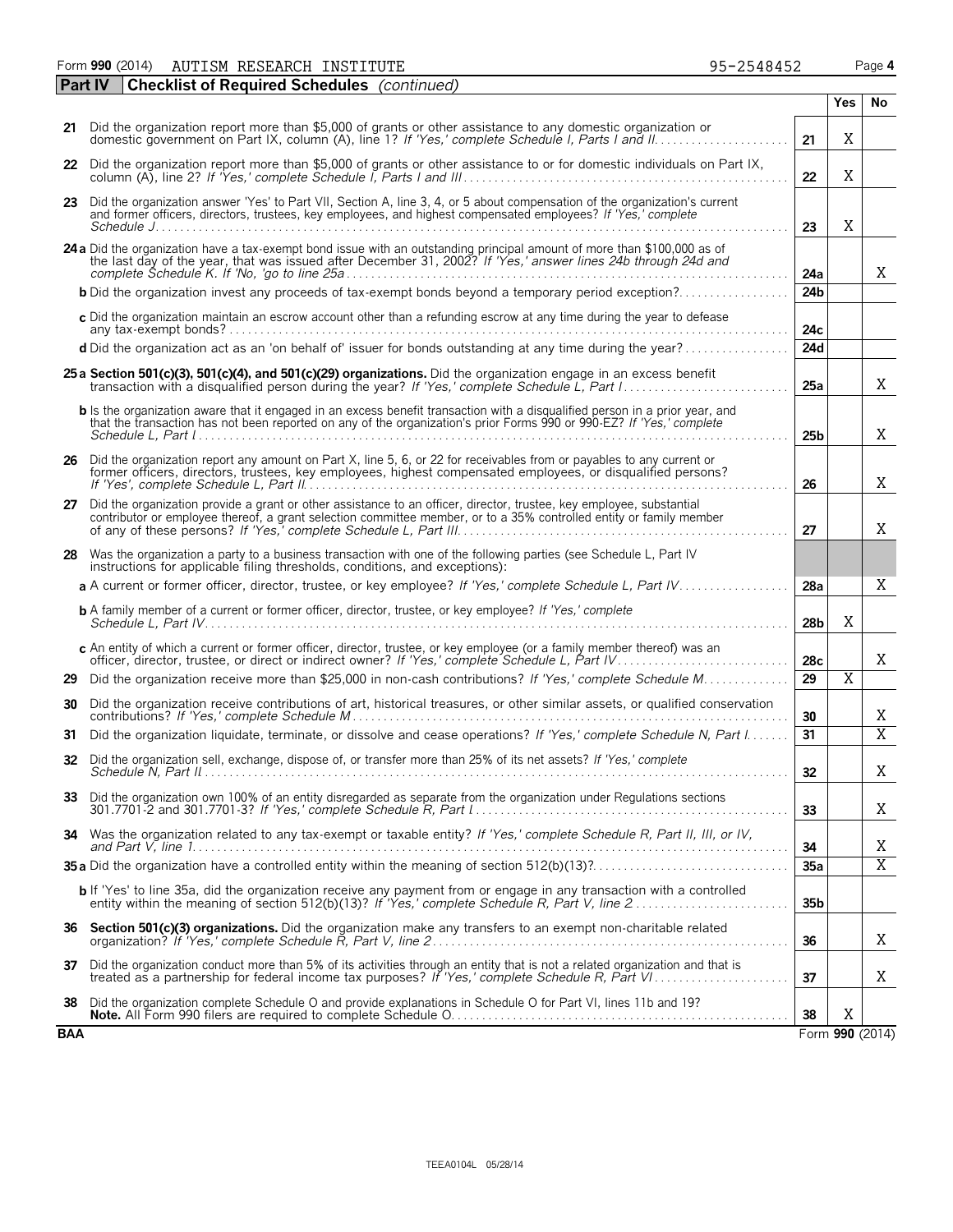|            | Form 990 (2014) AUTISM RESEARCH INSTITUTE<br>95-2548452                                                                                                                                                                                          |                 |            | Page 5                  |
|------------|--------------------------------------------------------------------------------------------------------------------------------------------------------------------------------------------------------------------------------------------------|-----------------|------------|-------------------------|
|            | <b>Statements Regarding Other IRS Filings and Tax Compliance</b><br>Part V                                                                                                                                                                       |                 |            |                         |
|            | Check if Schedule O contains a response or note to any line in this Part V                                                                                                                                                                       |                 |            |                         |
|            |                                                                                                                                                                                                                                                  |                 | <b>Yes</b> | No                      |
|            | <b>1a</b> Enter the number reported in Box 3 of Form 1096. Enter -0- if not applicable<br>1а<br>34                                                                                                                                               |                 |            |                         |
|            | <b>b</b> Enter the number of Forms W-2G included in line 1a. Enter -0- if not applicable<br>1 <sub>b</sub><br>0                                                                                                                                  |                 |            |                         |
|            | c Did the organization comply with backup withholding rules for reportable payments to vendors and reportable gaming                                                                                                                             | 1 с             |            | X                       |
|            | 2a Enter the number of employees reported on Form W-3, Transmittal of Wage and Tax State-<br>ments, filed for the calendar year ending with or within the year covered by this return<br>8<br>2a                                                 |                 |            |                         |
|            | <b>b</b> If at least one is reported on line 2a, did the organization file all required federal employment tax returns?                                                                                                                          | 2 <sub>b</sub>  | Χ          |                         |
|            | Note. If the sum of lines 1a and 2a is greater than 250, you may be required to e-file (see instructions)                                                                                                                                        |                 |            |                         |
|            | 3a Did the organization have unrelated business gross income of \$1,000 or more during the year?                                                                                                                                                 | 3a              |            | Χ                       |
|            |                                                                                                                                                                                                                                                  | 3 <sub>b</sub>  |            |                         |
|            | 4a At any time during the calendar year, did the organization have an interest in, or a signature or other authority over, a<br>financial account in a foreign country (such as a bank account, securities account, or other financial account)? | 4a              |            | Χ                       |
|            | <b>b</b> If 'Yes,' enter the name of the foreign country: ►<br>See instructions for filing requirements for FinCEN Form 114, Report of Foreign Bank and Financial Accounts. (FBAR)                                                               |                 |            |                         |
|            | <b>5a</b> Was the organization a party to a prohibited tax shelter transaction at any time during the tax year?                                                                                                                                  | 5 a             |            | Χ                       |
|            | <b>b</b> Did any taxable party notify the organization that it was or is a party to a prohibited tax shelter transaction?                                                                                                                        | 5 <sub>b</sub>  |            | Χ                       |
|            |                                                                                                                                                                                                                                                  | 5с              |            |                         |
|            |                                                                                                                                                                                                                                                  |                 |            |                         |
|            | 6 a Does the organization have annual gross receipts that are normally greater than \$100,000, and did the organization solicit any contributions that were not tax deductible as charitable contributions?                                      | 6 a             |            | Χ                       |
|            | b If 'Yes,' did the organization include with every solicitation an express statement that such contributions or gifts were                                                                                                                      | 6b              |            |                         |
|            | 7 Organizations that may receive deductible contributions under section 170(c).                                                                                                                                                                  |                 |            |                         |
|            | a Did the organization receive a payment in excess of \$75 made partly as a contribution and partly for goods and                                                                                                                                | 7 a             |            | Χ                       |
|            |                                                                                                                                                                                                                                                  | 7 <sub>b</sub>  |            |                         |
|            | c Did the organization sell, exchange, or otherwise dispose of tangible personal property for which it was required to file                                                                                                                      | 7 с             |            | Χ                       |
|            |                                                                                                                                                                                                                                                  |                 |            |                         |
|            | e Did the organization receive any funds, directly or indirectly, to pay premiums on a personal benefit contract?                                                                                                                                | 7е              |            | Χ                       |
|            | f Did the organization, during the year, pay premiums, directly or indirectly, on a personal benefit contract?                                                                                                                                   | 7f              |            | $\overline{\mathrm{X}}$ |
|            | q If the organization received a contribution of qualified intellectual property, did the organization file Form 8899                                                                                                                            | 7 <sub>q</sub>  |            |                         |
|            | h If the organization received a contribution of cars, boats, airplanes, or other vehicles, did the organization file a<br>Form 1098-C?                                                                                                          | 7 h             |            |                         |
|            | Sponsoring organizations maintaining donor advised funds. Did a donor advised fund maintained by the sponsoring                                                                                                                                  |                 |            |                         |
|            |                                                                                                                                                                                                                                                  | 8               |            |                         |
| 9          | Sponsoring organizations maintaining donor advised funds.                                                                                                                                                                                        |                 |            |                         |
|            |                                                                                                                                                                                                                                                  | 9а              |            |                         |
|            | <b>b</b> Did the sponsoring organization make a distribution to a donor, donor advisor, or related person?                                                                                                                                       | 9 <sub>b</sub>  |            |                         |
|            | 10 Section 501(c)(7) organizations. Enter:                                                                                                                                                                                                       |                 |            |                         |
|            | 10a<br>a Initiation fees and capital contributions included on Part VIII, line 12                                                                                                                                                                |                 |            |                         |
|            | <b>b</b> Gross receipts, included on Form 990, Part VIII, line 12, for public use of club facilities<br>10 <sub>b</sub>                                                                                                                          |                 |            |                         |
|            | 11 Section 501(c)(12) organizations. Enter:                                                                                                                                                                                                      |                 |            |                         |
|            | 11a                                                                                                                                                                                                                                              |                 |            |                         |
|            | <b>b</b> Gross income from other sources (Do not net amounts due or paid to other sources<br>11 <sub>b</sub>                                                                                                                                     |                 |            |                         |
|            | 12a Section 4947(a)(1) non-exempt charitable trusts. Is the organization filing Form 990 in lieu of Form 1041?                                                                                                                                   | 12a             |            |                         |
|            | <b>b</b> If 'Yes,' enter the amount of tax-exempt interest received or accrued during the year<br>12 <sub>b</sub>                                                                                                                                |                 |            |                         |
|            | 13 Section 501(c)(29) qualified nonprofit health insurance issuers.                                                                                                                                                                              |                 |            |                         |
|            |                                                                                                                                                                                                                                                  | 13a             |            |                         |
|            | Note. See the instructions for additional information the organization must report on Schedule O.                                                                                                                                                |                 |            |                         |
|            | 13 <sub>b</sub>                                                                                                                                                                                                                                  |                 |            |                         |
|            | 13c                                                                                                                                                                                                                                              |                 |            |                         |
|            | 14a Did the organization receive any payments for indoor tanning services during the tax year?                                                                                                                                                   | 14 a            |            | X                       |
| <b>BAA</b> | b If 'Yes,' has it filed a Form 720 to report these payments? If 'No,' provide an explanation in Schedule O<br>TEEA0105L 05/28/14                                                                                                                | 14 <sub>b</sub> |            | Form 990 (2014)         |
|            |                                                                                                                                                                                                                                                  |                 |            |                         |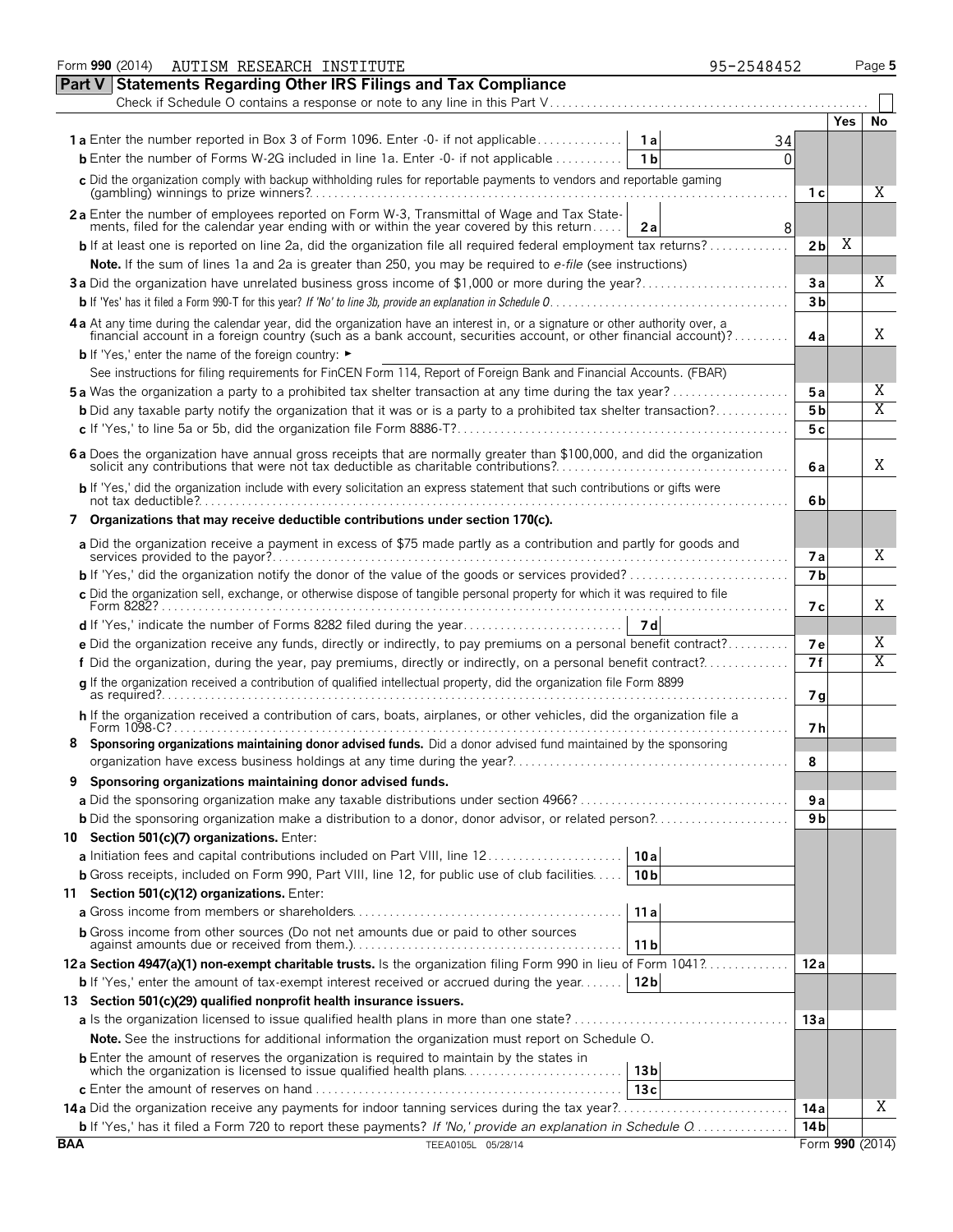|     |                                                                                                                                                                                                                                                                                                                                      |                 | 1 C.S          | IVU             |  |  |  |  |
|-----|--------------------------------------------------------------------------------------------------------------------------------------------------------------------------------------------------------------------------------------------------------------------------------------------------------------------------------------|-----------------|----------------|-----------------|--|--|--|--|
|     | <b>1a</b> Enter the number of voting members of the governing body at the end of the tax year <b>1a</b><br>6<br>If there are material differences in voting rights among members<br>of the governing body, or if the governing body delegated broad authority to an executive committee or similar committee, explain in Schedule O. |                 |                |                 |  |  |  |  |
|     | <b>b</b> Enter the number of voting members included in line 1a, above, who are independent    1b<br>6                                                                                                                                                                                                                               |                 |                |                 |  |  |  |  |
|     | 2 Did any officer, director, trustee, or key employee have a family relationship or a business relationship with any other                                                                                                                                                                                                           | $\overline{2}$  | X              |                 |  |  |  |  |
| 3.  | Did the organization delegate control over management duties customarily performed by or under the direct supervision<br>of officers, directors, or trustees, or key employees to a management company or other person?                                                                                                              |                 |                |                 |  |  |  |  |
|     | Did the organization make any significant changes to its governing documents                                                                                                                                                                                                                                                         |                 |                |                 |  |  |  |  |
|     |                                                                                                                                                                                                                                                                                                                                      | 4               |                | Χ               |  |  |  |  |
|     | Did the organization become aware during the year of a significant diversion of the organization's assets?                                                                                                                                                                                                                           | 5               |                | $\overline{X}$  |  |  |  |  |
|     |                                                                                                                                                                                                                                                                                                                                      | 6               |                | X               |  |  |  |  |
|     | 7a Did the organization have members, stockholders, or other persons who had the power to elect or appoint one or more                                                                                                                                                                                                               | 7a              |                | Χ               |  |  |  |  |
|     | <b>b</b> Are any governance decisions of the organization reserved to (or subject to approval by) members,                                                                                                                                                                                                                           | 7 <sub>b</sub>  |                | Χ               |  |  |  |  |
| 8   | Did the organization contemporaneously document the meetings held or written actions undertaken during the year by<br>the following:                                                                                                                                                                                                 |                 |                |                 |  |  |  |  |
|     |                                                                                                                                                                                                                                                                                                                                      | 8a              | X              |                 |  |  |  |  |
|     |                                                                                                                                                                                                                                                                                                                                      | 8 <sub>b</sub>  | X              |                 |  |  |  |  |
|     | 9 Is there any officer, director, trustee, or key employee listed in Part VII, Section A, who cannot be reached at the                                                                                                                                                                                                               | 9               |                | Χ               |  |  |  |  |
|     | Section B. Policies (This Section B requests information about policies not required by the Internal Revenue Code.)                                                                                                                                                                                                                  |                 |                |                 |  |  |  |  |
|     |                                                                                                                                                                                                                                                                                                                                      |                 | <b>Yes</b>     | No              |  |  |  |  |
|     | b If 'Yes,' did the organization have written policies and procedures governing the activities of such chapters, affiliates, and branches to ensure their                                                                                                                                                                            | 10a             |                | Χ               |  |  |  |  |
|     |                                                                                                                                                                                                                                                                                                                                      | 10 <sub>b</sub> |                |                 |  |  |  |  |
|     |                                                                                                                                                                                                                                                                                                                                      | 11a             | $\overline{X}$ |                 |  |  |  |  |
|     | <b>b</b> Describe in Schedule O the process, if any, used by the organization to review this Form 990. SEE SCHEDULE O                                                                                                                                                                                                                |                 |                |                 |  |  |  |  |
|     |                                                                                                                                                                                                                                                                                                                                      | 12a             | Χ              |                 |  |  |  |  |
|     | <b>b</b> Were officers, directors, or trustees, and key employees required to disclose annually interests that could give rise                                                                                                                                                                                                       |                 |                |                 |  |  |  |  |
|     |                                                                                                                                                                                                                                                                                                                                      | 12 <sub>b</sub> | Χ              |                 |  |  |  |  |
|     | c Did the organization regularly and consistently monitor and enforce compliance with the policy? If 'Yes,' describe in                                                                                                                                                                                                              | 12c             | X              |                 |  |  |  |  |
|     |                                                                                                                                                                                                                                                                                                                                      | 13              | $\overline{X}$ |                 |  |  |  |  |
| 14  |                                                                                                                                                                                                                                                                                                                                      | 14              | X              |                 |  |  |  |  |
|     | 15 Did the process for determining compensation of the following persons include a review and approval by independent<br>persons, comparability data, and contemporaneous substantiation of the deliberation and decision?                                                                                                           |                 |                |                 |  |  |  |  |
|     | a The organization's CEO, Executive Director, or top management official. . SEE . SCHEDULE. . O.                                                                                                                                                                                                                                     | 15a             | X              |                 |  |  |  |  |
|     |                                                                                                                                                                                                                                                                                                                                      | 15 b            |                | $\overline{X}$  |  |  |  |  |
|     | If 'Yes' to line 15a or 15b, describe the process in Schedule O (see instructions).                                                                                                                                                                                                                                                  |                 |                |                 |  |  |  |  |
|     | <b>16a</b> Did the organization invest in, contribute assets to, or participate in a joint venture or similar arrangement with a                                                                                                                                                                                                     | 16 a            |                | Χ               |  |  |  |  |
|     | b If 'Yes,' did the organization follow a written policy or procedure requiring the organization to evaluate its participation in joint venture arrangements under applicable federal tax law, and take steps to safeguard the                                                                                                       | 16 b            |                |                 |  |  |  |  |
|     | <b>Section C. Disclosure</b>                                                                                                                                                                                                                                                                                                         |                 |                |                 |  |  |  |  |
| 17  | List the states with which a copy of this Form 990 is required to be filed ►<br>CA<br>___________________                                                                                                                                                                                                                            |                 |                |                 |  |  |  |  |
|     | 18 Section 6104 requires an organization to make its Forms 1023 (or 1024 if applicable), 990, and 990-T (Section 501(c)(3)s only) available<br>for public inspection. Indicate how you made these available. Check all that apply.                                                                                                   |                 |                |                 |  |  |  |  |
|     | Another's website<br>X<br>Own website<br>Upon request<br>Other (explain in Schedule O)                                                                                                                                                                                                                                               |                 |                |                 |  |  |  |  |
| 19  | Describe in Schedule O whether (and if so, how) the organization made its governing documents, conflict of interest policy, and financial statements available to<br>the public during the tax year.<br>SEE SCHEDULE O                                                                                                               |                 |                |                 |  |  |  |  |
|     | State the name, address, and telephone number of the person who possesses the organization's books and records:<br>20                                                                                                                                                                                                                |                 |                |                 |  |  |  |  |
|     | STEPHEN EDELSON 4182 ADAMS AVENUE<br>SAN DIEGO CA 92116-2599 619-563-0915                                                                                                                                                                                                                                                            |                 |                |                 |  |  |  |  |
| BAA | TEEA0106L 11/13/14                                                                                                                                                                                                                                                                                                                   |                 |                | Form 990 (2014) |  |  |  |  |

**Part VI Governance, Management, and Disclosure** *For each 'Yes' response to lines 2 through 7b below, and for a 'No' response to line 8a, 8b, or 10b below, describe the circumstances, processes, or changes in*

**Section A. Governing Body and Management**

Check if Schedule O contains a response or note to any line in this Part VI. . . . . . . . . . . . . . . . . . . . . . . . . . . . . . . . . . . . . . . . . . . . . . . . . .

*Schedule O. See instructions.*

X

**Yes No**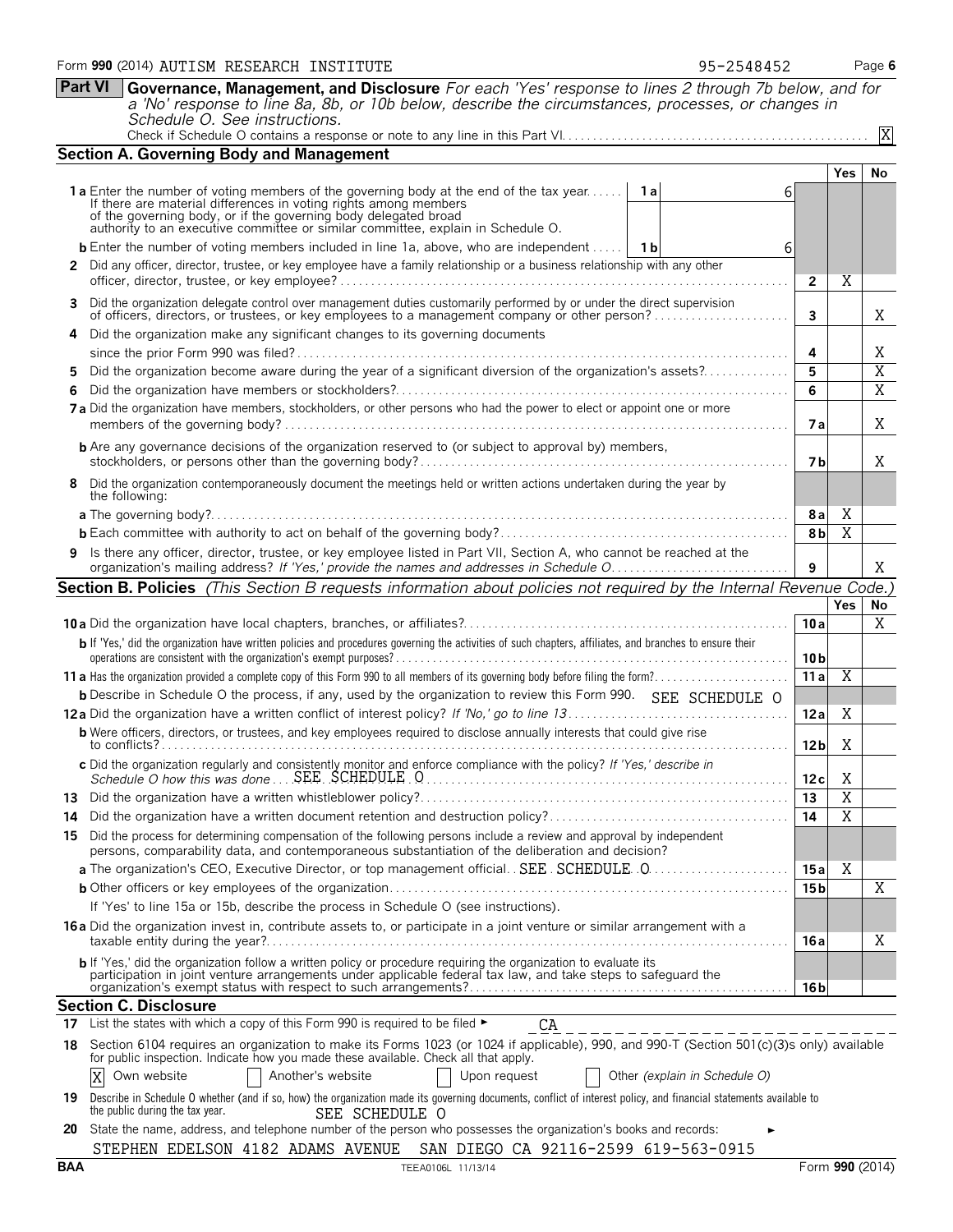| Form 990 (2014)<br>AUTISM RESEARCH INSTITUTE                                                                                                                                                                                                            | 95-2548452 | Page 7 |
|---------------------------------------------------------------------------------------------------------------------------------------------------------------------------------------------------------------------------------------------------------|------------|--------|
| Part VII   Compensation of Officers, Directors, Trustees, Key Employees, Highest Compensated Employees, and<br><b>Independent Contractors</b>                                                                                                           |            |        |
|                                                                                                                                                                                                                                                         |            |        |
| Section A. Officers, Directors, Trustees, Key Employees, and Highest Compensated Employees                                                                                                                                                              |            |        |
| 1 a Complete this table for all persons required to be listed. Report compensation for the calendar year ending with or within the<br>organization's tax year.                                                                                          |            |        |
| • List all of the organization's current officers, directors, trustees (whether individuals or organizations), regardless of amount of<br>compensation. Enter -0- in columns (D), $(E)$ , and $(F)$ if no compensation was paid.                        |            |        |
| • List all of the organization's current key employees, if any. See instructions for definition of 'key employee.'<br>A List the arganizations five assument bigheat componented employees (other than an officer, director, trunkee or less amplesees) |            |        |

? List the organization's five **current** highest compensated employees (other than an officer, director, trustee, or key employee) who received reportable compensation (Box 5 of Form W-2 and/or Box 7 of Form 1099-MISC) of more than \$100,000 from the organization and any related organizations.

? List all of the organization's **former** officers, key employees, and highest compensated employees who received more than \$100,000 of reportable compensation from the organization and any related organizations.

? List all of the organization's **former directors or trustees** that received, in the capacity as a former director or trustee of the

organization, more than \$10,000 of reportable compensation from the organization and any related organizations.

List persons in the following order: individual trustees or directors; institutional trustees; officers; key employees; highest compensated employees; and former such persons.

Check this box if neither the organization nor any related organization compensated any current officer, director, or trustee. X

|                                              |                                                                                                   |                                    |                       | (C)     |                   |                                                                                        |                                        |                                          |                                                          |
|----------------------------------------------|---------------------------------------------------------------------------------------------------|------------------------------------|-----------------------|---------|-------------------|----------------------------------------------------------------------------------------|----------------------------------------|------------------------------------------|----------------------------------------------------------|
| (A)<br>Name and Title                        |                                                                                                   |                                    |                       |         | director/trustee) | Position (do not check more<br>than one box, unless person<br>is both an officer and a | (D)<br>Reportable<br>compensation from | (E)<br>Reportable<br>compensation from   | (F)<br>Estimated<br>amount of other<br>compensation      |
|                                              | per<br>week<br>(list any<br>hours for<br>related<br>organiza<br>tions<br>below<br>dotted<br>line) | Individual trustee<br>direct<br>ត្ | Institutional trustee | Officer | Key employee      | Former<br>Highest compensated<br>employee                                              | the organization<br>(W-2/1099-MISC)    | related organizations<br>(W-2/1099-MISC) | from the<br>organization<br>and related<br>organizations |
| (1) RICHARD KUNIN, MD<br><b>BOARD MEMBER</b> | 0.5<br>$\Omega$                                                                                   | X                                  |                       |         |                   |                                                                                        | $\mathbf 0$                            | $\mathbf 0$                              | 0.                                                       |
| (2) KIMBERLY TAYLOR                          | 0.5                                                                                               |                                    |                       |         |                   |                                                                                        |                                        |                                          |                                                          |
| <b>BOARD MEMBER</b>                          | 0                                                                                                 | X                                  |                       |         |                   |                                                                                        | $\mathbf 0$                            | $\mathbf 0$                              | $0$ .                                                    |
| $(3)$ DR. PAUL HARDY<br>PRESIDENT            | 0.5<br>0                                                                                          | $\rm X$                            |                       |         |                   |                                                                                        | $\mathbf 0$                            | $\mathbf 0$                              | $0$ .                                                    |
| (4) GENEVIEVE ATHENS<br>BOARD MEMBER         | 0.5<br>0                                                                                          | Χ                                  |                       |         |                   |                                                                                        | 0                                      | $\pmb{0}$                                | 0.                                                       |
| (5) JANE JOHNSON<br>SECRETARY                | 6<br>$\Omega$                                                                                     | X                                  |                       | X       |                   |                                                                                        | 0                                      | 0                                        | 0.                                                       |
| (6) ARTHUR MOREAU<br>TREASURER               | 3<br>$\Omega$                                                                                     |                                    |                       | X       |                   |                                                                                        | 0                                      | $\mathbf 0$                              | $0$ .                                                    |
| (7) STEPHEN M. EDELSON<br>EXECUTIVE DIRECTOR | 40<br>$\mathbf 0$                                                                                 |                                    |                       |         | X                 |                                                                                        | 164, 943.                              | $\Omega$ .                               | 5,482.                                                   |
| (8)                                          |                                                                                                   |                                    |                       |         |                   |                                                                                        |                                        |                                          |                                                          |
| (9)                                          |                                                                                                   |                                    |                       |         |                   |                                                                                        |                                        |                                          |                                                          |
| (10)                                         |                                                                                                   |                                    |                       |         |                   |                                                                                        |                                        |                                          |                                                          |
| (11)                                         |                                                                                                   |                                    |                       |         |                   |                                                                                        |                                        |                                          |                                                          |
| (12)                                         |                                                                                                   |                                    |                       |         |                   |                                                                                        |                                        |                                          |                                                          |
| (13)                                         |                                                                                                   |                                    |                       |         |                   |                                                                                        |                                        |                                          |                                                          |
| (14)                                         |                                                                                                   |                                    |                       |         |                   |                                                                                        |                                        |                                          |                                                          |
| <b>BAA</b>                                   | TEEA0107L 02/27/14                                                                                |                                    |                       |         |                   |                                                                                        |                                        |                                          | Form 990 (2014)                                          |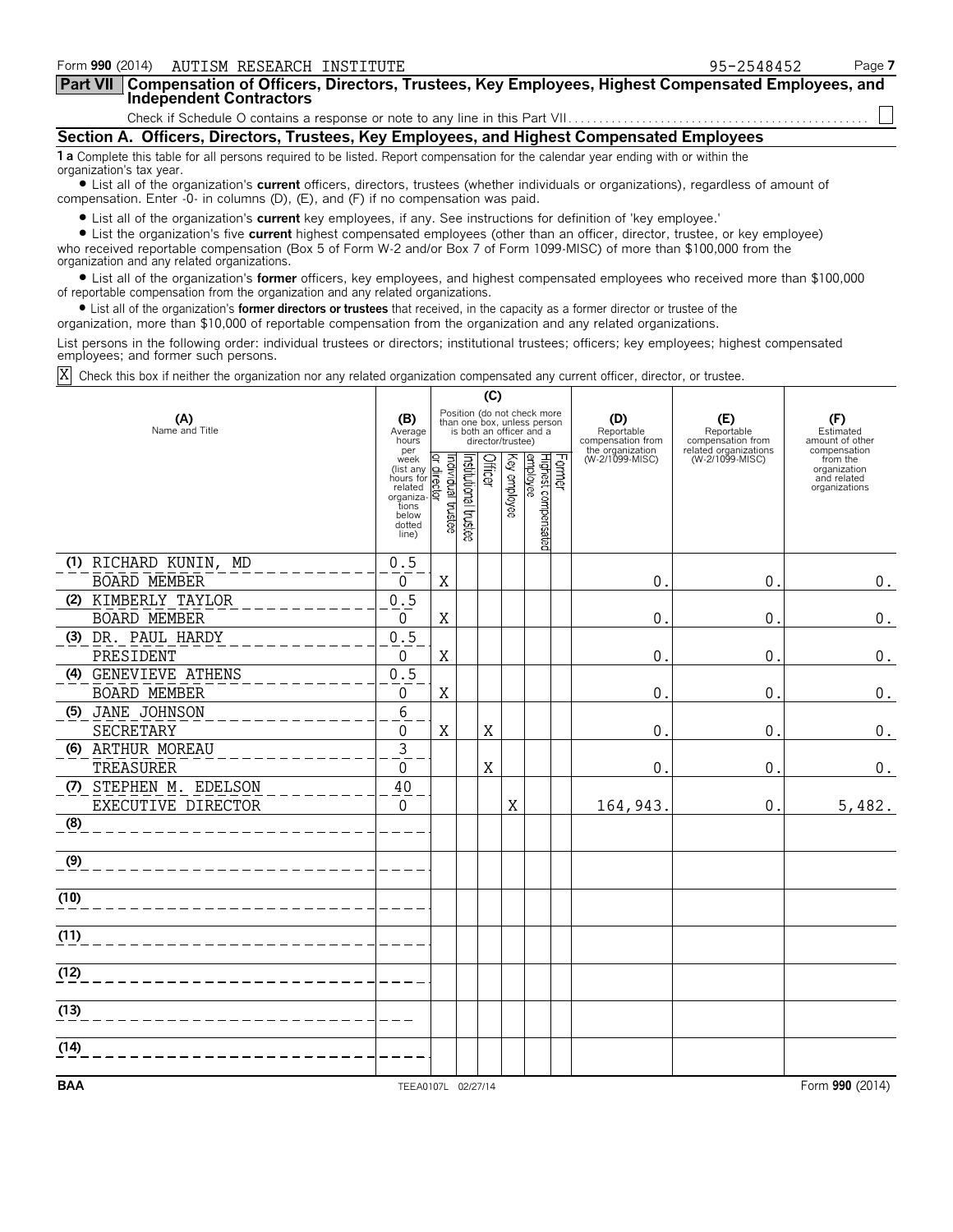#### Form **990** (2014) Page **8** AUTISM RESEARCH INSTITUTE 95-2548452

| Part VII Section A. Officers, Directors, Trustees, Key Employees, and Highest Compensated Employees (continued)                                                                                                                                              |                                                                                                 |                               |                      |         |                                                                                                                                                              |                                 |                                 |                                     |                                          |                     |                                                                          |        |
|--------------------------------------------------------------------------------------------------------------------------------------------------------------------------------------------------------------------------------------------------------------|-------------------------------------------------------------------------------------------------|-------------------------------|----------------------|---------|--------------------------------------------------------------------------------------------------------------------------------------------------------------|---------------------------------|---------------------------------|-------------------------------------|------------------------------------------|---------------------|--------------------------------------------------------------------------|--------|
|                                                                                                                                                                                                                                                              | (B)                                                                                             |                               |                      | (C)     |                                                                                                                                                              |                                 |                                 |                                     |                                          |                     |                                                                          |        |
| (A)<br>Name and title                                                                                                                                                                                                                                        | Average<br>hours<br>per                                                                         |                               |                      |         | Position<br>(D)<br>(E)<br>(do not check more than one<br>box, unless person is both an<br>Reportable<br>compensation from<br>officer and a director/trustee) |                                 | Reportable<br>compensation from |                                     | (F)<br>Estimated<br>amount of other      |                     |                                                                          |        |
|                                                                                                                                                                                                                                                              | week<br>(list any<br>hours<br>for<br>related<br>organiza<br>- tions<br>below<br>dotted<br>line) | ndividual trustee<br>director | hstitutional trustee | Officer | Key employee                                                                                                                                                 | employee<br>Highest compensated | Former                          | the organization<br>(W-2/1099-MISC) | related organizations<br>(W-2/1099-MISC) |                     | compensation<br>from the<br>organization<br>and related<br>organizations |        |
| (15)                                                                                                                                                                                                                                                         |                                                                                                 |                               |                      |         |                                                                                                                                                              |                                 |                                 |                                     |                                          |                     |                                                                          |        |
| (16)                                                                                                                                                                                                                                                         |                                                                                                 |                               |                      |         |                                                                                                                                                              |                                 |                                 |                                     |                                          |                     |                                                                          |        |
| (17)                                                                                                                                                                                                                                                         |                                                                                                 |                               |                      |         |                                                                                                                                                              |                                 |                                 |                                     |                                          |                     |                                                                          |        |
| (18)                                                                                                                                                                                                                                                         |                                                                                                 |                               |                      |         |                                                                                                                                                              |                                 |                                 |                                     |                                          |                     |                                                                          |        |
| (19)                                                                                                                                                                                                                                                         |                                                                                                 |                               |                      |         |                                                                                                                                                              |                                 |                                 |                                     |                                          |                     |                                                                          |        |
| (20)                                                                                                                                                                                                                                                         |                                                                                                 |                               |                      |         |                                                                                                                                                              |                                 |                                 |                                     |                                          |                     |                                                                          |        |
| (21)                                                                                                                                                                                                                                                         |                                                                                                 |                               |                      |         |                                                                                                                                                              |                                 |                                 |                                     |                                          |                     |                                                                          |        |
| (22)                                                                                                                                                                                                                                                         |                                                                                                 |                               |                      |         |                                                                                                                                                              |                                 |                                 |                                     |                                          |                     |                                                                          |        |
| (23)                                                                                                                                                                                                                                                         |                                                                                                 |                               |                      |         |                                                                                                                                                              |                                 |                                 |                                     |                                          |                     |                                                                          |        |
| (24)                                                                                                                                                                                                                                                         |                                                                                                 |                               |                      |         |                                                                                                                                                              |                                 |                                 |                                     |                                          |                     |                                                                          |        |
| (25)                                                                                                                                                                                                                                                         |                                                                                                 |                               |                      |         |                                                                                                                                                              |                                 |                                 |                                     |                                          |                     |                                                                          |        |
| 1 b Sub-total.                                                                                                                                                                                                                                               |                                                                                                 |                               |                      |         |                                                                                                                                                              |                                 | ►                               | 164, 943.                           | 0.                                       |                     |                                                                          | 5,482. |
|                                                                                                                                                                                                                                                              |                                                                                                 |                               |                      |         |                                                                                                                                                              |                                 |                                 | 0.                                  | 0                                        |                     |                                                                          | $0$ .  |
| 2 Total number of individuals (including but not limited to those listed above) who received more than \$100,000 of reportable compensation                                                                                                                  |                                                                                                 |                               |                      |         |                                                                                                                                                              |                                 |                                 | 164,943                             | 0                                        |                     |                                                                          | 5,482. |
| from the organization $\blacktriangleright$<br>1                                                                                                                                                                                                             |                                                                                                 |                               |                      |         |                                                                                                                                                              |                                 |                                 |                                     |                                          |                     |                                                                          |        |
| Did the organization list any <b>former</b> officer, director, or trustee, key employee, or highest compensated employee                                                                                                                                     |                                                                                                 |                               |                      |         |                                                                                                                                                              |                                 |                                 |                                     |                                          | 3                   | Yes                                                                      | No     |
| 4<br>For any individual listed on line 1a, is the sum of reportable compensation and other compensation from<br>the organization and related organizations greater than \$150,000? If 'Yes' complete Schedule J for                                          |                                                                                                 |                               |                      |         |                                                                                                                                                              |                                 |                                 |                                     |                                          |                     |                                                                          | Χ      |
| Did any person listed on line 1a receive or accrue compensation from any unrelated organization or individual<br>5.                                                                                                                                          |                                                                                                 |                               |                      |         |                                                                                                                                                              |                                 |                                 |                                     |                                          | 4                   | Χ                                                                        |        |
| <b>Section B. Independent Contractors</b>                                                                                                                                                                                                                    |                                                                                                 |                               |                      |         |                                                                                                                                                              |                                 |                                 |                                     |                                          | 5                   |                                                                          | Χ      |
| Complete this table for your five highest compensated independent contractors that received more than \$100,000 of<br>Τ.<br>compensation from the organization. Report compensation for the calendar year ending with or within the organization's tax year. |                                                                                                 |                               |                      |         |                                                                                                                                                              |                                 |                                 |                                     |                                          |                     |                                                                          |        |
| (A)<br>Name and business address                                                                                                                                                                                                                             |                                                                                                 |                               |                      |         |                                                                                                                                                              |                                 |                                 | (B)<br>Description of services      |                                          | (C)<br>Compensation |                                                                          |        |
|                                                                                                                                                                                                                                                              |                                                                                                 |                               |                      |         |                                                                                                                                                              |                                 |                                 |                                     |                                          |                     |                                                                          |        |
|                                                                                                                                                                                                                                                              |                                                                                                 |                               |                      |         |                                                                                                                                                              |                                 |                                 |                                     |                                          |                     |                                                                          |        |
|                                                                                                                                                                                                                                                              |                                                                                                 |                               |                      |         |                                                                                                                                                              |                                 |                                 |                                     |                                          |                     |                                                                          |        |
|                                                                                                                                                                                                                                                              |                                                                                                 |                               |                      |         |                                                                                                                                                              |                                 |                                 |                                     |                                          |                     |                                                                          |        |
| 2 Total number of independent contractors (including but not limited to those listed above) who received more than<br>\$100,000 of compensation from the organization $\blacktriangleright$ 0                                                                |                                                                                                 |                               |                      |         |                                                                                                                                                              |                                 |                                 |                                     |                                          |                     |                                                                          |        |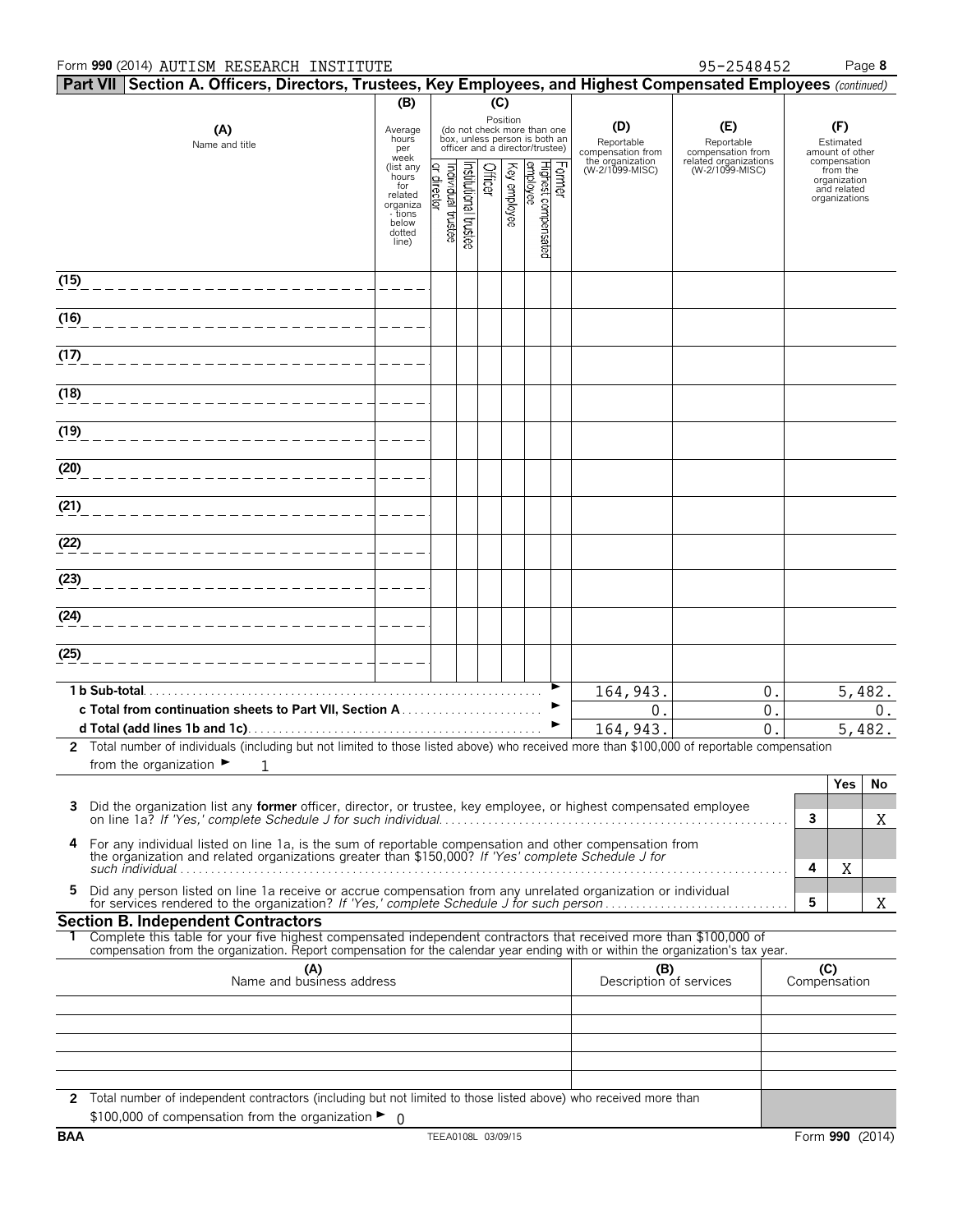|                                                           |        |                                                                                                                                                                                                                    | (A)<br>Total revenue | (B)<br>Related or<br>exempt<br>function<br>revenue | (C)<br>Unrelated<br>business<br>revenue | (D)<br>Revenue<br>excluded from tax<br>under sections<br>512-514 |
|-----------------------------------------------------------|--------|--------------------------------------------------------------------------------------------------------------------------------------------------------------------------------------------------------------------|----------------------|----------------------------------------------------|-----------------------------------------|------------------------------------------------------------------|
| Contributions, Gifts, Grants<br>and Other Similar Amounts |        | 1a Federated campaigns<br>1a<br>1 <sub>b</sub><br><b>b</b> Membership dues<br>1c<br>c Fundraising events<br>1 <sub>d</sub><br><b>d</b> Related organizations $\ldots$<br>e Government grants (contributions)<br>1e |                      |                                                    |                                         |                                                                  |
|                                                           |        | f All other contributions, gifts, grants, and<br>similar amounts not included above<br>1f<br>1,127,699.<br><b>q</b> Noncash contributions included in lines 1a-1f: \$<br>25,446.                                   |                      |                                                    |                                         |                                                                  |
|                                                           |        | $\blacktriangleright$                                                                                                                                                                                              | 1,127,699.           |                                                    |                                         |                                                                  |
| Program Service Revenue                                   | b      | <b>Business Code</b><br>2a MEMBERSHIP DUES & ASSESSMENTS                                                                                                                                                           | 9,055.               | 9,055.                                             |                                         |                                                                  |
|                                                           |        |                                                                                                                                                                                                                    |                      |                                                    |                                         |                                                                  |
|                                                           |        | f All other program service revenue                                                                                                                                                                                |                      |                                                    |                                         |                                                                  |
|                                                           |        | $\blacktriangleright$                                                                                                                                                                                              | 9,055.               |                                                    |                                         |                                                                  |
|                                                           | 3<br>4 | Investment income (including dividends, interest and<br>Income from investment of tax-exempt bond proceeds▶                                                                                                        | 62,864.              | 62,864.                                            |                                         |                                                                  |
|                                                           | 5      | (i) Real<br>(ii) Personal                                                                                                                                                                                          | 373.                 | 373.                                               |                                         |                                                                  |
|                                                           |        | <b>6a</b> Gross rents<br><b>b</b> Less: rental expenses<br><b>c</b> Rental income or (loss) $\ldots$                                                                                                               |                      |                                                    |                                         |                                                                  |
|                                                           |        | (i) Securities<br>(ii) Other                                                                                                                                                                                       |                      |                                                    |                                         |                                                                  |
|                                                           |        | 7 a Gross amount from sales of<br>assets other than inventory<br>154,580.                                                                                                                                          |                      |                                                    |                                         |                                                                  |
|                                                           |        | <b>b</b> Less: cost or other basis<br>and sales expenses<br>155,092.<br>c Gain or (loss) <br>$-512.$                                                                                                               |                      |                                                    |                                         |                                                                  |
|                                                           |        | $\blacktriangleright$                                                                                                                                                                                              | $-512.$              | $-512.$                                            |                                         |                                                                  |
| <b>Other Revenu</b>                                       |        | 8 a Gross income from fundraising events<br>(not including $\sharp$<br>of contributions reported on line 1c).<br>See Part IV, line 18. a<br>101,524.<br><b>b</b> Less: direct expenses<br>b<br>26,965.             |                      |                                                    |                                         |                                                                  |
|                                                           |        | c Net income or (loss) from fundraising events $\dots\dots\dots$                                                                                                                                                   | 74,559.              |                                                    |                                         |                                                                  |
|                                                           |        | 9 a Gross income from gaming activities.<br>See Part IV, line 19. <b>a</b><br><b>b</b> Less: direct expenses <b>b</b><br>c Net income or (loss) from gaming activities                                             |                      |                                                    |                                         |                                                                  |
|                                                           |        | 10a Gross sales of inventory, less returns<br>and allowances<br>10,548.<br>а<br><b>b</b> Less: cost of goods sold <b>b</b><br>6,417                                                                                |                      |                                                    |                                         |                                                                  |
|                                                           |        | c Net income or (loss) from sales of inventory<br>Miscellaneous Revenue<br><b>Business Code</b>                                                                                                                    | 4,131                | 6,487.                                             | $-2,356.$                               |                                                                  |
|                                                           |        | 11a UNUSED GRANT FUNDS RETURN<br>900099                                                                                                                                                                            | 38,668.              | 38,668.                                            |                                         |                                                                  |
|                                                           | b      |                                                                                                                                                                                                                    |                      |                                                    |                                         |                                                                  |
|                                                           |        | d All other revenue                                                                                                                                                                                                |                      |                                                    |                                         |                                                                  |
|                                                           |        | e Total. Add lines 11a-11d                                                                                                                                                                                         | 38,668.              |                                                    |                                         |                                                                  |
|                                                           |        | 12 Total revenue. See instructions                                                                                                                                                                                 | 1,316,837.           | 116,935.                                           | $-2,356$                                | $0$ .                                                            |
| <b>BAA</b>                                                |        |                                                                                                                                                                                                                    | TEEA0109L 11/13/14   |                                                    |                                         | Form 990 (2014)                                                  |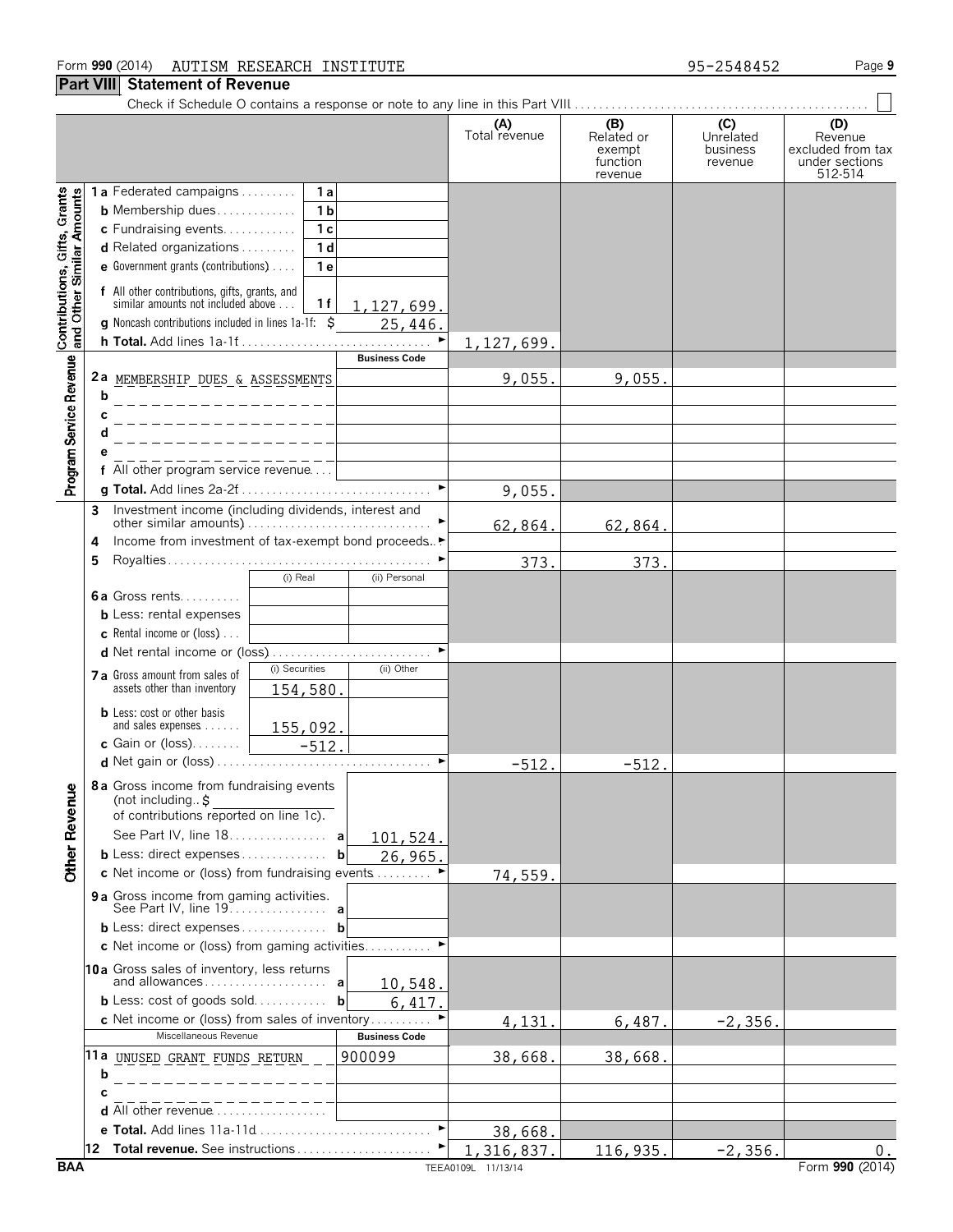|               | Section 501(c)(3) and 501(c)(4) organizations must complete all columns. All other organizations must complete column (A).                                                                                                         |                       |                                    |                                                      |                                |  |  |  |  |  |  |
|---------------|------------------------------------------------------------------------------------------------------------------------------------------------------------------------------------------------------------------------------------|-----------------------|------------------------------------|------------------------------------------------------|--------------------------------|--|--|--|--|--|--|
|               |                                                                                                                                                                                                                                    |                       |                                    |                                                      |                                |  |  |  |  |  |  |
|               | Do not include amounts reported on lines<br>6b, 7b, 8b, 9b, and 10b of Part VIII.                                                                                                                                                  | (A)<br>Total expenses | (B)<br>Program service<br>expenses | $\overline{C}$<br>Management and<br>general expenses | (D)<br>Fundraising<br>expenses |  |  |  |  |  |  |
| 1.            | Grants and other assistance to domestic<br>organizations and domestic governments.                                                                                                                                                 | 269,996.              | 269,996.                           |                                                      |                                |  |  |  |  |  |  |
| $\mathcal{P}$ | Grants and other assistance to domestic<br>individuals. See Part IV, line 22                                                                                                                                                       | 53,209.               | 53,209.                            |                                                      |                                |  |  |  |  |  |  |
|               | 3 Grants and other assistance to foreign<br>organizations, foreign governments, and for-<br>eign individuals. See Part IV, lines 15 and 16                                                                                         | 13,120.               | 13,120.                            |                                                      |                                |  |  |  |  |  |  |
| 4<br>5        | Benefits paid to or for members<br>Compensation of current officers, directors,<br>trustees, and key employees                                                                                                                     | 170, 425.             | 136,340.                           | 17,043.                                              | 17,042.                        |  |  |  |  |  |  |
| 6             | Compensation not included above, to<br>disqualified persons (as defined under<br>section $4958(f)(1)$ and persons described                                                                                                        | 0.                    | 0.                                 | 0.                                                   | 0.                             |  |  |  |  |  |  |
| 7             | Other salaries and wages                                                                                                                                                                                                           | 304,891.              | 253, 419.                          | 39,995.                                              | 11, 477.                       |  |  |  |  |  |  |
| 8             | Pension plan accruals and contributions<br>(include section $401(k)$ and $403(b)$ )<br>employer contributions)                                                                                                                     |                       |                                    |                                                      |                                |  |  |  |  |  |  |
| 9             | Other employee benefits                                                                                                                                                                                                            | 23, 350.              | 19,147.                            | 2,802.                                               | 1,401.                         |  |  |  |  |  |  |
| 10            | Payroll taxes                                                                                                                                                                                                                      | 33,278.               | 27,288.                            | 3,993.                                               | 1,997.                         |  |  |  |  |  |  |
|               | 11 Fees for services (non-employees):                                                                                                                                                                                              |                       |                                    |                                                      |                                |  |  |  |  |  |  |
|               |                                                                                                                                                                                                                                    |                       |                                    |                                                      |                                |  |  |  |  |  |  |
|               |                                                                                                                                                                                                                                    | 28,519.               |                                    | 28,519.                                              |                                |  |  |  |  |  |  |
|               |                                                                                                                                                                                                                                    | 20,542.               |                                    | 20,542.                                              |                                |  |  |  |  |  |  |
|               |                                                                                                                                                                                                                                    |                       |                                    |                                                      |                                |  |  |  |  |  |  |
|               | e Professional fundraising services. See Part IV, line 17                                                                                                                                                                          |                       |                                    |                                                      |                                |  |  |  |  |  |  |
|               | f Investment management fees                                                                                                                                                                                                       |                       |                                    |                                                      |                                |  |  |  |  |  |  |
|               | <b>g</b> Other. (If line 11g amt exceeds 10% of line 25, column<br>(A) amount, list line 11g expenses on Schedule $0$ )<br>12 Advertising and promotion                                                                            |                       |                                    |                                                      |                                |  |  |  |  |  |  |
| 13            |                                                                                                                                                                                                                                    | 26,862.               | 22,027.                            | 3,223.                                               | 1,612.                         |  |  |  |  |  |  |
| 14            | Information technology                                                                                                                                                                                                             | 34,066.               | 32, 363.                           |                                                      | 1,703.                         |  |  |  |  |  |  |
| 15            |                                                                                                                                                                                                                                    |                       |                                    |                                                      |                                |  |  |  |  |  |  |
| 16            | Occupancy                                                                                                                                                                                                                          | 35,983.               | $\overline{2}9,506.$               | 4,318.                                               | 2,159.                         |  |  |  |  |  |  |
| 17            |                                                                                                                                                                                                                                    | 86,400.               | 86,400.                            |                                                      |                                |  |  |  |  |  |  |
| 18            | Payments of travel or entertainment<br>expenses for any federal, state, or local<br>public officials                                                                                                                               |                       |                                    |                                                      |                                |  |  |  |  |  |  |
| 19            | Conferences, conventions, and meetings                                                                                                                                                                                             | 47,241.               | 47,241.                            |                                                      |                                |  |  |  |  |  |  |
| 20            |                                                                                                                                                                                                                                    |                       |                                    |                                                      |                                |  |  |  |  |  |  |
| 21            | Payments to affiliates                                                                                                                                                                                                             |                       |                                    |                                                      |                                |  |  |  |  |  |  |
| 22            | Depreciation, depletion, and amortization                                                                                                                                                                                          | 4,142.                | 3,314.                             | 414.                                                 | 414.                           |  |  |  |  |  |  |
| 23<br>24      | Insurance<br>Other expenses. Itemize expenses not<br>covered above (List miscellaneous expenses<br>in line 24e. If line 24e amount exceeds 10%                                                                                     | 11,617.               |                                    | 11,617.                                              |                                |  |  |  |  |  |  |
|               | of line 25, column (A) amount, list line 24e<br>expenses on Schedule O.)                                                                                                                                                           |                       |                                    |                                                      |                                |  |  |  |  |  |  |
|               | a CONTRACT SERVICES                                                                                                                                                                                                                | 100,958.              | 100,958.                           |                                                      |                                |  |  |  |  |  |  |
|               | <b>b</b> SPECIAL PROJECTS EXPENSE                                                                                                                                                                                                  | 74,671                | 74,671                             |                                                      |                                |  |  |  |  |  |  |
|               | <b>c</b> PRINTING AND PUBLICATIONS                                                                                                                                                                                                 | 45,963.               | 36,675.                            |                                                      | 9,288.                         |  |  |  |  |  |  |
|               | d PHYSICIAN TRAINING                                                                                                                                                                                                               | 34,500                | 34,500.                            |                                                      |                                |  |  |  |  |  |  |
|               |                                                                                                                                                                                                                                    | 109,629.              | 96,077.                            | 9,407.                                               | 4,145.                         |  |  |  |  |  |  |
| 25            | Total functional expenses. Add lines 1 through 24e                                                                                                                                                                                 | 1,529,362.            | 1,336,251.                         | 141,873.                                             | 51,238.                        |  |  |  |  |  |  |
| 26            | <b>Joint costs.</b> Complete this line only if<br>the organization reported in column (B)<br>joint costs from a combined educational<br>campaign and fundraising solicitation.<br>Check here $\blacktriangleright$<br>if following |                       |                                    |                                                      |                                |  |  |  |  |  |  |

SOP 98-2 (ASC 958-720). . . . . . . . . . . . . . . . .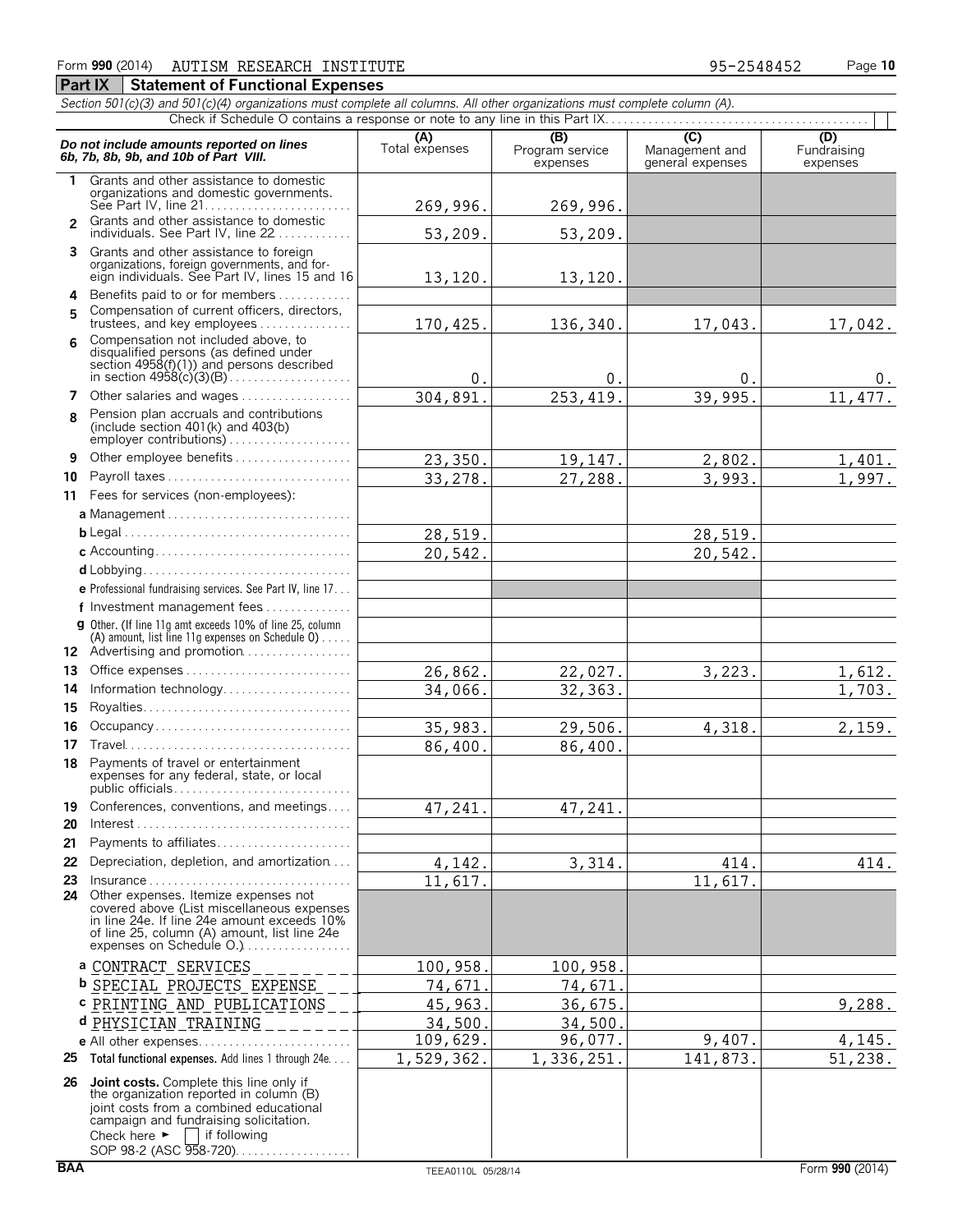#### Form **990** (2014) Page **11** AUTISM RESEARCH INSTITUTE 95-2548452 **Part X Balance Sheet**

|                             |              |                                                                                                                                                                                                                                                                                                                       | (A)<br>Beginning of year   |                | (B)<br>End of year |
|-----------------------------|--------------|-----------------------------------------------------------------------------------------------------------------------------------------------------------------------------------------------------------------------------------------------------------------------------------------------------------------------|----------------------------|----------------|--------------------|
|                             | 1            |                                                                                                                                                                                                                                                                                                                       | 710,661.                   | $\mathbf{1}$   | 401,192.           |
|                             | $\mathbf{2}$ |                                                                                                                                                                                                                                                                                                                       | $\overline{1, 722, 306}$ . | $\mathbf{2}$   | 1,077,663.         |
|                             | 3            |                                                                                                                                                                                                                                                                                                                       |                            | 3              |                    |
|                             | 4            |                                                                                                                                                                                                                                                                                                                       |                            | 4              |                    |
|                             | 5            | Loans and other receivables from current and former officers, directors,<br>trustees, key employees, and highest compensated employees. Complete                                                                                                                                                                      |                            | 5              |                    |
|                             | 6            | Loans and other receivables from other disqualified persons (as defined under<br>section 4958(f)(1)), persons described in section 4958(c)(3)(B), and contributing<br>employers and sponsoring organizations of section 501(c)(9) voluntary employees'<br>beneficiary organizations (see instructions). Complete Part |                            | 6              |                    |
|                             | 7            |                                                                                                                                                                                                                                                                                                                       |                            | $\overline{ }$ |                    |
| Assets                      | 8            |                                                                                                                                                                                                                                                                                                                       | 26,175.                    | 8              | 12, 210.           |
|                             | 9            |                                                                                                                                                                                                                                                                                                                       |                            | 9              |                    |
|                             |              | 186,173.                                                                                                                                                                                                                                                                                                              |                            |                |                    |
|                             |              | 164,435.                                                                                                                                                                                                                                                                                                              | 21,525.                    | 10c            | 21,738.            |
|                             | 11           |                                                                                                                                                                                                                                                                                                                       | 1,573,009.                 | 11             | 2,339,421.         |
|                             | 12           |                                                                                                                                                                                                                                                                                                                       |                            | 12             |                    |
|                             | 13           | Investments - program-related. See Part IV, line 11                                                                                                                                                                                                                                                                   |                            | 13             |                    |
|                             | 14           |                                                                                                                                                                                                                                                                                                                       |                            | 14             |                    |
|                             | 15           |                                                                                                                                                                                                                                                                                                                       |                            | 15             |                    |
|                             | 16           | Total assets. Add lines 1 through 15 (must equal line 34)                                                                                                                                                                                                                                                             | 4,053,676.                 | 16             | 3,852,224.         |
|                             | 17           |                                                                                                                                                                                                                                                                                                                       |                            | 17             | 17,000.            |
|                             | 18           |                                                                                                                                                                                                                                                                                                                       | 19,636.                    | 18             |                    |
|                             | 19           |                                                                                                                                                                                                                                                                                                                       |                            | 19             |                    |
|                             | 20           |                                                                                                                                                                                                                                                                                                                       |                            | 20             |                    |
|                             | 21<br>22     | Escrow or custodial account liability. Complete Part IV of Schedule D.<br>Loans and other payables to current and former officers, directors, trustees,                                                                                                                                                               |                            | 21             |                    |
| Liabilities                 |              | key employees, highest compensated employees, and disqualified persons.<br>Complete Part II of Schedule L                                                                                                                                                                                                             |                            | 22             |                    |
|                             | 23           | Secured mortgages and notes payable to unrelated third parties                                                                                                                                                                                                                                                        |                            | 23             |                    |
|                             | 24           | Unsecured notes and loans payable to unrelated third parties                                                                                                                                                                                                                                                          |                            | 24             |                    |
|                             | 25           | Other liabilities (including federal income tax, payables to related third parties, and other liabilities not included on lines 17-24). Complete Part X of Schedule D.                                                                                                                                                | 32,254.                    | 25             | 33,366.            |
|                             | 26           |                                                                                                                                                                                                                                                                                                                       | 51,890.                    | 26             | 50,366.            |
|                             |              | Organizations that follow SFAS 117 (ASC 958), check here $\blacktriangleright$ $\boxed{X}$ and complete<br>lines 27 through 29, and lines 33 and 34.                                                                                                                                                                  |                            |                |                    |
|                             | 27           |                                                                                                                                                                                                                                                                                                                       | 3,978,729.                 | 27             | 3,788,808.         |
|                             | 28           |                                                                                                                                                                                                                                                                                                                       | 23,057.                    | 28             | 13,050.            |
|                             | 29           |                                                                                                                                                                                                                                                                                                                       |                            | 29             |                    |
| Net Assets or Fund Balances |              | Organizations that do not follow SFAS 117 (ASC 958), check here ►<br>and complete lines 30 through 34.                                                                                                                                                                                                                |                            |                |                    |
|                             | 30           | Capital stock or trust principal, or current funds                                                                                                                                                                                                                                                                    |                            | 30             |                    |
|                             | 31           | Paid-in or capital surplus, or land, building, or equipment fund                                                                                                                                                                                                                                                      |                            | 31             |                    |
|                             | 32           | Retained earnings, endowment, accumulated income, or other funds                                                                                                                                                                                                                                                      |                            | 32             |                    |
|                             | 33           |                                                                                                                                                                                                                                                                                                                       | 4,001,786.                 | 33             | 3,801,858.         |
|                             | 34           | Total liabilities and net assets/fund balances                                                                                                                                                                                                                                                                        | 4,053,676.                 | 34             | 3,852,224.         |
| <b>BAA</b>                  |              |                                                                                                                                                                                                                                                                                                                       |                            |                | Form 990 (2014)    |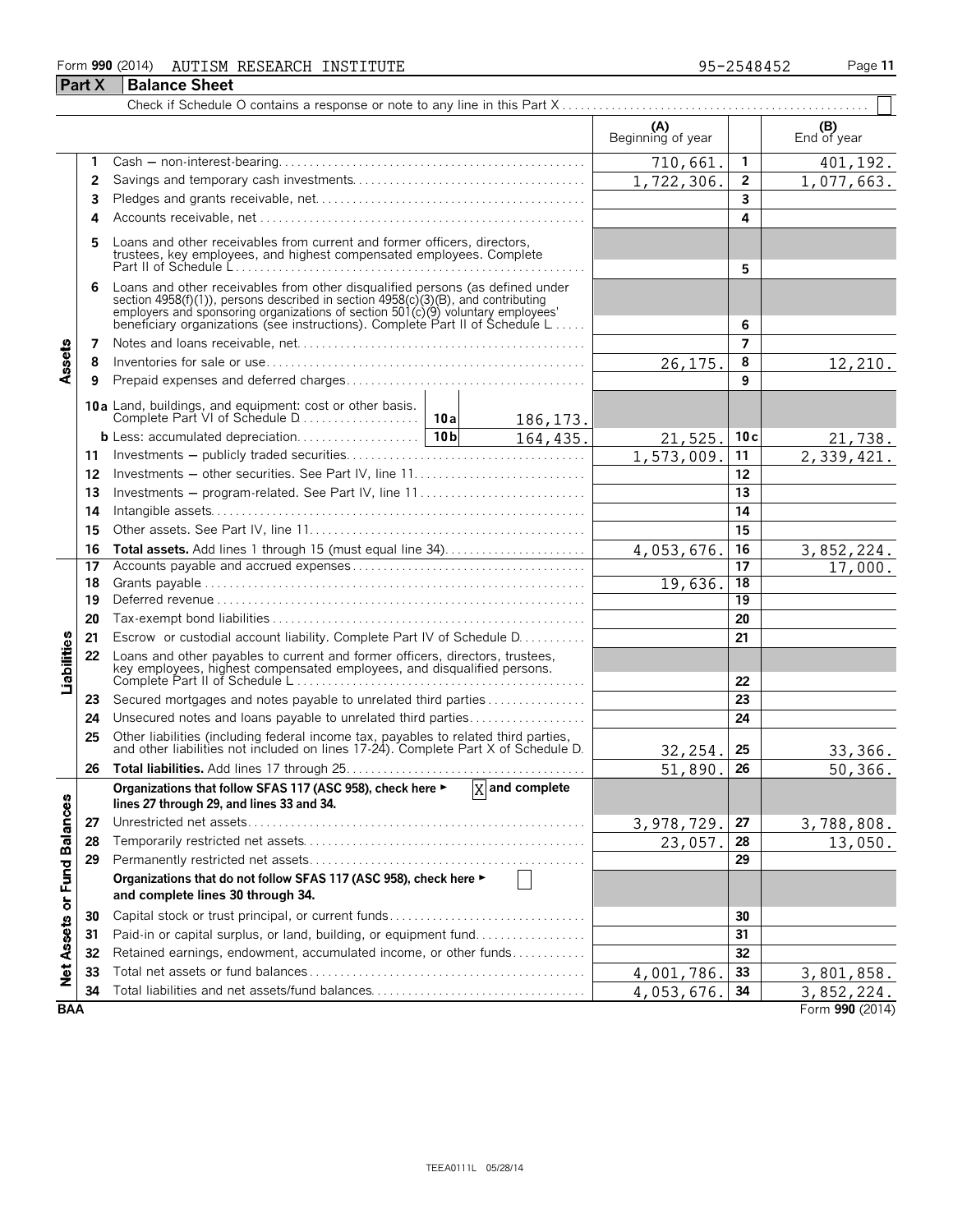|            | Form 990 (2014)<br>AUTISM RESEARCH INSTITUTE                                                                                                                                                                                  | 95-2548452     |                |                 | Page 12 |
|------------|-------------------------------------------------------------------------------------------------------------------------------------------------------------------------------------------------------------------------------|----------------|----------------|-----------------|---------|
|            | <b>Part XI Reconciliation of Net Assets</b>                                                                                                                                                                                   |                |                |                 |         |
|            |                                                                                                                                                                                                                               |                |                |                 |         |
| 1          |                                                                                                                                                                                                                               | $\mathbf{1}$   |                | 1,316,837.      |         |
| 2          |                                                                                                                                                                                                                               | $\overline{2}$ |                | 1,529,362.      |         |
| 3          |                                                                                                                                                                                                                               | $\overline{3}$ |                | $-212,525.$     |         |
| 4          | Net assets or fund balances at beginning of year (must equal Part X, line 33, column (A))                                                                                                                                     | 4              |                | 4,001,786.      |         |
| 5          |                                                                                                                                                                                                                               | 5              |                | 12,597.         |         |
| 6          |                                                                                                                                                                                                                               | $\overline{6}$ |                |                 |         |
| 7          |                                                                                                                                                                                                                               | $\overline{7}$ |                |                 |         |
| 8          |                                                                                                                                                                                                                               | $\overline{8}$ |                |                 |         |
| 9          |                                                                                                                                                                                                                               | 9              |                |                 | 0.      |
| 10         | Net assets or fund balances at end of year. Combine lines 3 through 9 (must equal Part X, line 33,                                                                                                                            |                |                |                 |         |
|            |                                                                                                                                                                                                                               | 10             |                | 3,801,858.      |         |
|            | <b>Part XII Financial Statements and Reporting</b>                                                                                                                                                                            |                |                |                 |         |
|            |                                                                                                                                                                                                                               |                |                |                 |         |
|            |                                                                                                                                                                                                                               |                |                | <b>Yes</b>      | No      |
| 1.         | Cash<br>X Accrual<br>Accounting method used to prepare the Form 990:<br>Other                                                                                                                                                 |                |                |                 |         |
|            | If the organization changed its method of accounting from a prior year or checked 'Other,' explain                                                                                                                            |                |                |                 |         |
|            | in Schedule O.                                                                                                                                                                                                                |                |                |                 |         |
|            |                                                                                                                                                                                                                               |                | 2a             |                 | X       |
|            | If 'Yes,' check a box below to indicate whether the financial statements for the year were compiled or reviewed on a                                                                                                          |                |                |                 |         |
|            | separate basis, consolidated basis, or both:                                                                                                                                                                                  |                |                |                 |         |
|            | Consolidated basis<br>Both consolidated and separate basis<br>Separate basis                                                                                                                                                  |                |                |                 |         |
|            |                                                                                                                                                                                                                               |                | 2 <sub>b</sub> | Χ               |         |
|            | If 'Yes,' check a box below to indicate whether the financial statements for the year were audited on a separate<br>basis, consolidated basis, or both:                                                                       |                |                |                 |         |
|            | X<br>Consolidated basis<br>Both consolidated and separate basis<br>Separate basis                                                                                                                                             |                |                |                 |         |
|            |                                                                                                                                                                                                                               |                |                |                 |         |
|            | c If 'Yes' to line 2a or 2b, does the organization have a committee that assumes responsibility for oversight of the audit,<br>review, or compilation of its financial statements and selection of an independent accountant? |                | 2c             | Χ               |         |
|            | If the organization changed either its oversight process or selection process during the tax year, explain                                                                                                                    |                |                |                 |         |
|            | in Schedule O.                                                                                                                                                                                                                |                |                |                 |         |
|            | 3a As a result of a federal award, was the organization required to undergo an audit or audits as set forth in the Single                                                                                                     |                | 3a             |                 | X       |
|            |                                                                                                                                                                                                                               |                |                |                 |         |
|            | b If 'Yes,' did the organization undergo the required audit or audits? If the organization did not undergo the required audit<br>or audits, explain why in Schedule O and describe any steps taken to undergo such audits     |                | 3 <sub>b</sub> |                 |         |
| <b>BAA</b> |                                                                                                                                                                                                                               |                |                | Form 990 (2014) |         |
|            |                                                                                                                                                                                                                               |                |                |                 |         |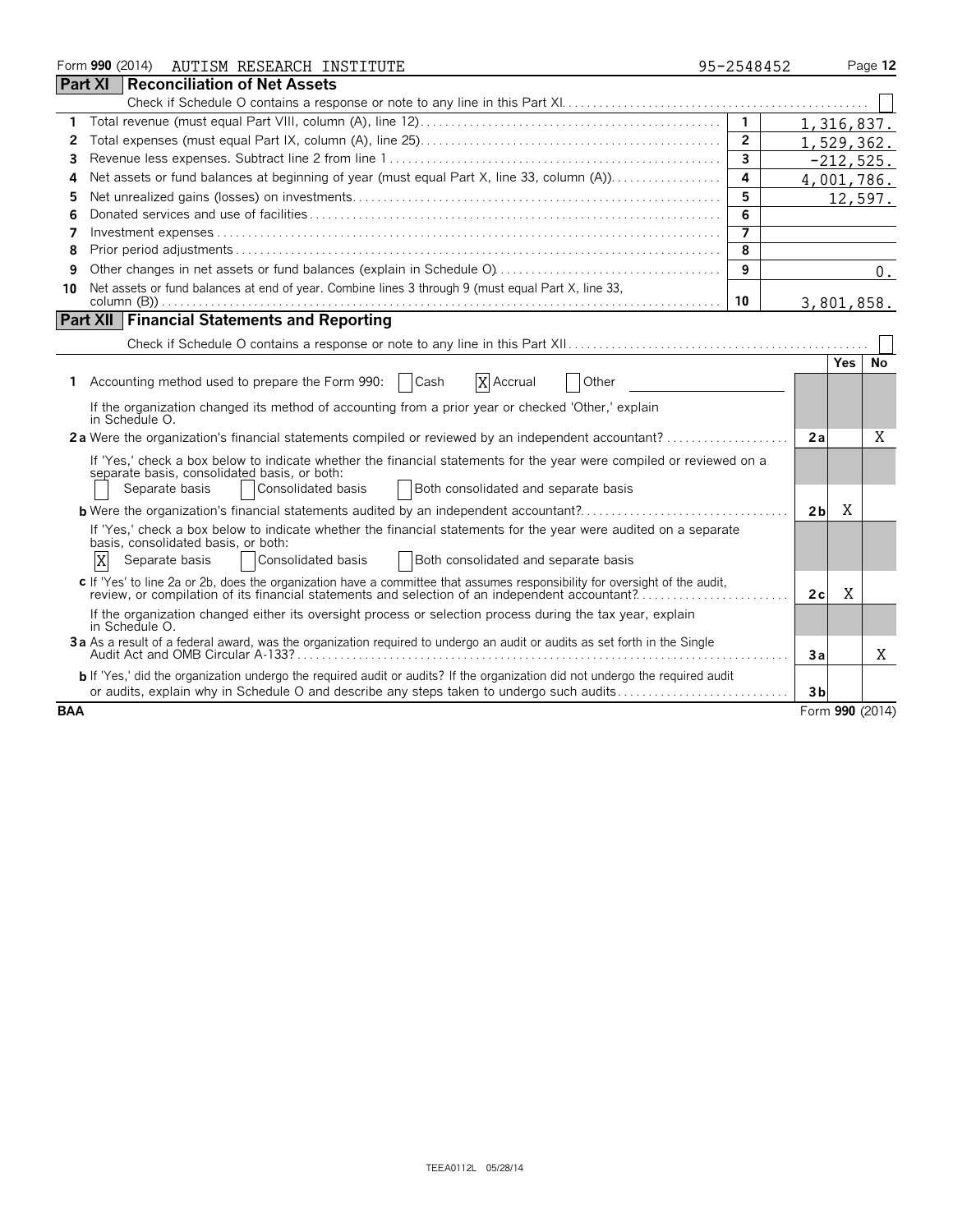| <b>Public Charity Status and Public Support</b> | OMB No. 1545-0047 |
|-------------------------------------------------|-------------------|
|                                                 |                   |

**SCHEDULE A**<br>(Form 990 or 990-EZ)

**Complete if the organization is a section 501(c)(3) organization or a section 2014 2014** 

Attach to Form 990 or Form 990-EZ.

|  | OMB No. 1545-0047 |
|--|-------------------|
|  |                   |

|  | <b>Open to Public</b> |
|--|-----------------------|
|  | <b>Inspection</b>     |

| Department of the Treasury<br>Internal Revenue Service |                          |                                          |                                                                            | Information about Schedule A (Form 990 or 990-EZ) and its instructions is<br>at www.irs.gov/form990.                                                                                                                                                                                                                                                                                                                 |                                                                      |    |                                                      | <b>Open to Public</b><br>Inspection                |
|--------------------------------------------------------|--------------------------|------------------------------------------|----------------------------------------------------------------------------|----------------------------------------------------------------------------------------------------------------------------------------------------------------------------------------------------------------------------------------------------------------------------------------------------------------------------------------------------------------------------------------------------------------------|----------------------------------------------------------------------|----|------------------------------------------------------|----------------------------------------------------|
|                                                        | Name of the organization |                                          |                                                                            |                                                                                                                                                                                                                                                                                                                                                                                                                      |                                                                      |    | <b>Employer identification number</b>                |                                                    |
|                                                        |                          | AUTISM RESEARCH INSTITUTE                |                                                                            |                                                                                                                                                                                                                                                                                                                                                                                                                      |                                                                      |    | 95-2548452                                           |                                                    |
| Part I                                                 |                          |                                          |                                                                            | <b>Reason for Public Charity Status</b> (All organizations must complete this part.) See instructions.                                                                                                                                                                                                                                                                                                               |                                                                      |    |                                                      |                                                    |
|                                                        |                          |                                          |                                                                            | The organization is not a private foundation because it is: (For lines 1 through 11, check only one box.)                                                                                                                                                                                                                                                                                                            |                                                                      |    |                                                      |                                                    |
| 1                                                      |                          |                                          |                                                                            | A church, convention of churches, or association of churches described in section 170(b)(1)(A)(i).                                                                                                                                                                                                                                                                                                                   |                                                                      |    |                                                      |                                                    |
| 2                                                      |                          |                                          | A school described in section 170(b)(1)(A)(ii). (Attach Schedule E.)       |                                                                                                                                                                                                                                                                                                                                                                                                                      |                                                                      |    |                                                      |                                                    |
| 3                                                      |                          |                                          |                                                                            | A hospital or a cooperative hospital service organization described in section 170(b)(1)(A)(iii).                                                                                                                                                                                                                                                                                                                    |                                                                      |    |                                                      |                                                    |
| 4                                                      |                          |                                          |                                                                            | A medical research organization operated in conjunction with a hospital described in section 170(b)(1)(A)(iii). Enter the hospital's                                                                                                                                                                                                                                                                                 |                                                                      |    |                                                      |                                                    |
|                                                        | name, city, and state:   |                                          |                                                                            |                                                                                                                                                                                                                                                                                                                                                                                                                      |                                                                      |    |                                                      |                                                    |
| 5                                                      |                          | $170(b)(1)(A)(iv)$ . (Complete Part II.) |                                                                            | An organization operated for the benefit of a college or university owned or operated by a governmental unit described in section                                                                                                                                                                                                                                                                                    |                                                                      |    |                                                      |                                                    |
| 6<br>7                                                 |                          |                                          |                                                                            | A federal, state, or local government or governmental unit described in section 170(b)(1)(A)(v).                                                                                                                                                                                                                                                                                                                     |                                                                      |    |                                                      |                                                    |
|                                                        |                          |                                          | in section 170(b)(1)(A)(vi). (Complete Part II.)                           | An organization that normally receives a substantial part of its support from a governmental unit or from the general public described                                                                                                                                                                                                                                                                               |                                                                      |    |                                                      |                                                    |
| 8                                                      |                          |                                          |                                                                            | A community trust described in section 170(b)(1)(A)(vi). (Complete Part II.)                                                                                                                                                                                                                                                                                                                                         |                                                                      |    |                                                      |                                                    |
| X<br>9                                                 |                          |                                          | June 30, 1975. See section 509(a)(2). (Complete Part III.)                 | An organization that normally receives: (1) more than 33-1/3% of its support from contributions, membership fees, and gross receipts<br>from activities related to its exempt functions – subject to certain exceptions, and (2) no more than 33-1/3% of its support from gross<br>investment income and unrelated business taxable income (less section 511 tax) from businesses acquired by the organization after |                                                                      |    |                                                      |                                                    |
| 10                                                     |                          |                                          |                                                                            | An organization organized and operated exclusively to test for public safety. See section 509(a)(4).                                                                                                                                                                                                                                                                                                                 |                                                                      |    |                                                      |                                                    |
| 11                                                     |                          |                                          |                                                                            | An organization organized and operated exclusively for the benefit of, to perform the functions of, or to carry out the purposes of one<br>or more publicly supported organizations described in section 509(a)(1) or section 509(a)(2). See section 509(a)(3). Check the box in<br>lines 11a through 11d that describes the type of supporting organization and complete lines 11e, 11f, and 11g.                   |                                                                      |    |                                                      |                                                    |
| a                                                      |                          | complete Part IV, Sections A and B.      |                                                                            | Type I. A supporting organization operated, supervised, or controlled by its supported organization(s), typically by giving the supported<br>organization(s) the power to regularly appoint or elect a majority of the directors or trustees of the supporting organization. You must                                                                                                                                |                                                                      |    |                                                      |                                                    |
| b                                                      |                          | must complete Part IV, Sections A and C. |                                                                            | Type II. A supporting organization supervised or controlled in connection with its supported organization(s), by having control or<br>management of the supporting organization vested in the same persons that control or manage the supported organization(s). You                                                                                                                                                 |                                                                      |    |                                                      |                                                    |
| C                                                      |                          |                                          |                                                                            | Type III functionally integrated. A supporting organization operated in connection with, and functionally integrated with, its supported<br>organization(s) (see instructions). You must complete Part IV, Sections A, D, and E.                                                                                                                                                                                     |                                                                      |    |                                                      |                                                    |
| d                                                      |                          |                                          |                                                                            | Type III non-functionally integrated. A supporting organization operated in connection with its supported organization(s) that is not<br>functionally integrated. The organization generally must satisfy a distribution requirement and an attentiveness requirement (see instructions). You must complete Part IV, Sections A and D, and Part V.                                                                   |                                                                      |    |                                                      |                                                    |
| e                                                      |                          |                                          |                                                                            | Check this box if the organization received a written determination from the IRS that is a Type I, Type II, Type III functionally<br>integrated, or Type III non-functionally integrated supporting organization.                                                                                                                                                                                                    |                                                                      |    |                                                      |                                                    |
|                                                        |                          |                                          | Enter the number of supported organizations                                |                                                                                                                                                                                                                                                                                                                                                                                                                      |                                                                      |    |                                                      |                                                    |
|                                                        |                          |                                          | $q$ Provide the following information about the supported organization(s). |                                                                                                                                                                                                                                                                                                                                                                                                                      |                                                                      |    |                                                      |                                                    |
|                                                        |                          | (i) Name of supported<br>organization    | $(ii)$ $EIN$                                                               | (iii) Type of organization<br>described on lines 1-9<br>above or IRC section<br>(see instructions))                                                                                                                                                                                                                                                                                                                  | (iv) is the<br>organization listed<br>in your governing<br>document? |    | (v) Amount of monetary<br>support (see instructions) | (vi) Amount of other<br>support (see instructions) |
|                                                        |                          |                                          |                                                                            |                                                                                                                                                                                                                                                                                                                                                                                                                      | Yes                                                                  | No |                                                      |                                                    |
|                                                        |                          |                                          |                                                                            |                                                                                                                                                                                                                                                                                                                                                                                                                      |                                                                      |    |                                                      |                                                    |
| (A)                                                    |                          |                                          |                                                                            |                                                                                                                                                                                                                                                                                                                                                                                                                      |                                                                      |    |                                                      |                                                    |
| (B)                                                    |                          |                                          |                                                                            |                                                                                                                                                                                                                                                                                                                                                                                                                      |                                                                      |    |                                                      |                                                    |
| $\underline{(C)}$                                      |                          |                                          |                                                                            |                                                                                                                                                                                                                                                                                                                                                                                                                      |                                                                      |    |                                                      |                                                    |
| (D)                                                    |                          |                                          |                                                                            |                                                                                                                                                                                                                                                                                                                                                                                                                      |                                                                      |    |                                                      |                                                    |
| (E)                                                    |                          |                                          |                                                                            |                                                                                                                                                                                                                                                                                                                                                                                                                      |                                                                      |    |                                                      |                                                    |
| <b>Total</b>                                           |                          |                                          |                                                                            |                                                                                                                                                                                                                                                                                                                                                                                                                      |                                                                      |    |                                                      |                                                    |
|                                                        |                          |                                          |                                                                            | BAA For Paperwork Reduction Act Notice, see the Instructions for Form 990 or 990-EZ.                                                                                                                                                                                                                                                                                                                                 |                                                                      |    |                                                      | Schedule A (Form 990 or 990-EZ) 2014               |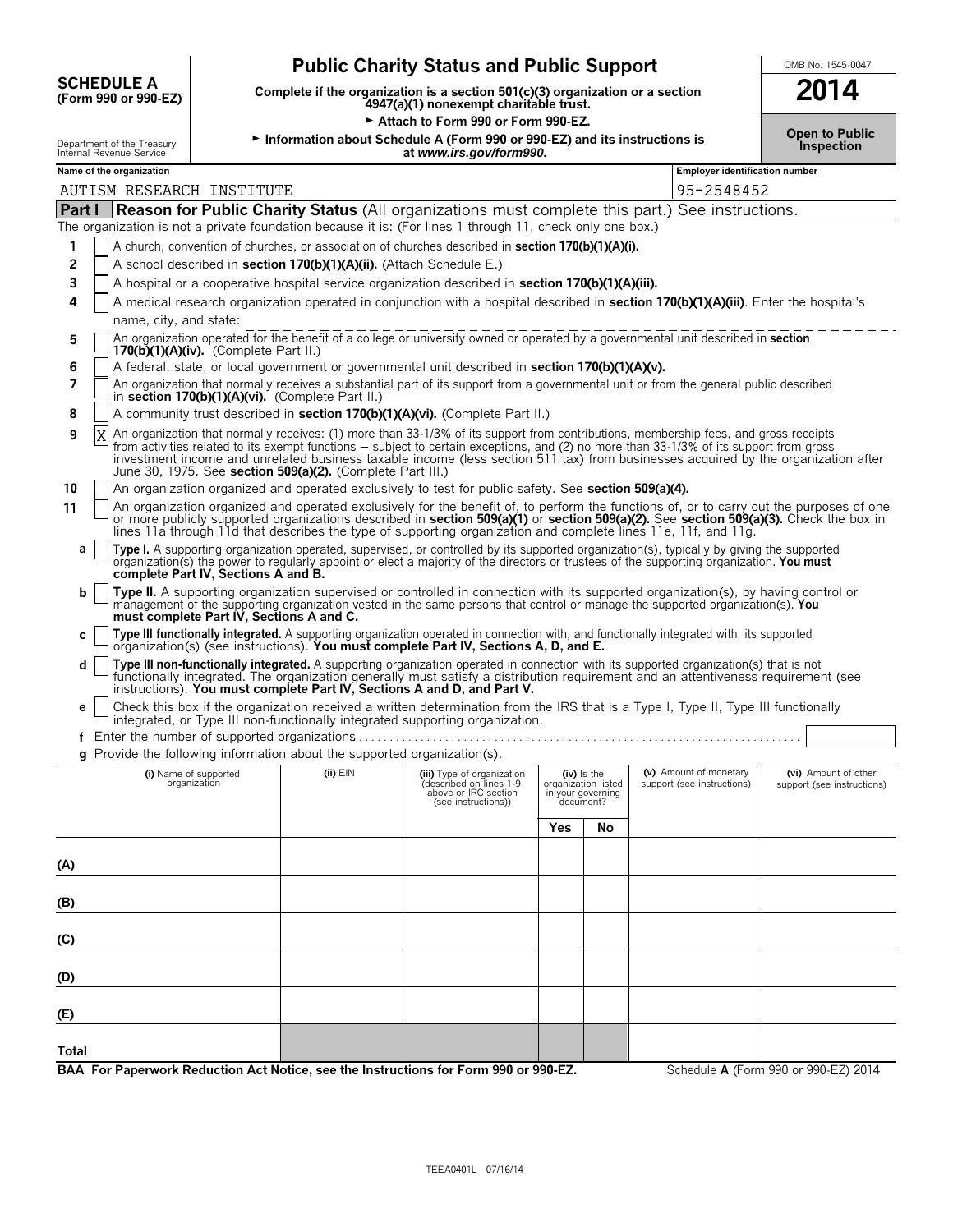#### Schedule **A** (Form 990 or 990-EZ) 2014 AUTISM RESEARCH INSTITUTE 95-2548452 Page 2

**Part II Support Schedule for Organizations Described in Sections 170(b)(1)(A)(iv) and 170(b)(1)(A)(vi)** (Complete only if you checked the box on line 5, 7, or 8 of Part I or if the organization failed to qualify under Part III. If the organization fails to qualify under the tests listed below, please complete Part III.)

|     | <b>Section A. Public Support</b>                                                                                                                                                                                                                                                                                                                                                                  |          |            |            |            |            |           |
|-----|---------------------------------------------------------------------------------------------------------------------------------------------------------------------------------------------------------------------------------------------------------------------------------------------------------------------------------------------------------------------------------------------------|----------|------------|------------|------------|------------|-----------|
|     | Calendar year (or fiscal year<br>beginning in) $\rightarrow$                                                                                                                                                                                                                                                                                                                                      | (a) 2010 | (b) $2011$ | $(c)$ 2012 | (d) $2013$ | (e) $2014$ | (f) Total |
| 1   | Gifts, grants, contributions, and<br>membership fees received. (Do not<br>include any 'unusual grants.'). $\ldots$                                                                                                                                                                                                                                                                                |          |            |            |            |            |           |
|     | <b>2</b> Tax revenues levied for the<br>organization's benefit and<br>either paid to or expended<br>on its behalf                                                                                                                                                                                                                                                                                 |          |            |            |            |            |           |
| 3.  | The value of services or<br>facilities furnished by a<br>governmental unit to the<br>organization without charge                                                                                                                                                                                                                                                                                  |          |            |            |            |            |           |
|     | <b>4 Total.</b> Add lines 1 through 3                                                                                                                                                                                                                                                                                                                                                             |          |            |            |            |            |           |
| 5   | The portion of total<br>contributions by each person<br>(other than a governmental<br>unit or publicly supported<br>organization) included on line 1<br>that exceeds 2% of the amount<br>shown on line 11, column $(f)$                                                                                                                                                                           |          |            |            |            |            |           |
|     | <b>Public support.</b> Subtract line 5<br>from line $4$                                                                                                                                                                                                                                                                                                                                           |          |            |            |            |            |           |
|     | <b>Section B. Total Support</b>                                                                                                                                                                                                                                                                                                                                                                   |          |            |            |            |            |           |
|     | Calendar year (or fiscal year<br>beginning in) $\rightarrow$                                                                                                                                                                                                                                                                                                                                      | (a) 2010 | (b) $2011$ | $(c)$ 2012 | (d) $2013$ | (e) $2014$ | (f) Total |
|     | <b>7</b> Amounts from line $4$                                                                                                                                                                                                                                                                                                                                                                    |          |            |            |            |            |           |
| 8   | Gross income from interest,<br>dividends, payments received<br>on securities loans, rents,<br>royalties and income from<br>similar sources                                                                                                                                                                                                                                                        |          |            |            |            |            |           |
| 9   | Net income from unrelated<br>business activities, whether or<br>not the business is regularly<br>carried on                                                                                                                                                                                                                                                                                       |          |            |            |            |            |           |
| 10  | Other income. Do not include<br>gain or loss from the sale of<br>capital assets (Explain in                                                                                                                                                                                                                                                                                                       |          |            |            |            |            |           |
|     | 11 Total support. Add lines 7<br>through $10$                                                                                                                                                                                                                                                                                                                                                     |          |            |            |            |            |           |
| 12. |                                                                                                                                                                                                                                                                                                                                                                                                   |          |            |            |            | 12         |           |
| 13  | <b>First five years.</b> If the Form 990 is for the organization's first, second, third, fourth, or fifth tax year as a section 501 $(c)(3)$<br>organization, check this box and stop here.                                                                                                                                                                                                       |          |            |            |            |            |           |
|     | <b>Section C. Computation of Public Support Percentage</b>                                                                                                                                                                                                                                                                                                                                        |          |            |            |            |            |           |
|     |                                                                                                                                                                                                                                                                                                                                                                                                   |          |            |            |            |            | %         |
|     |                                                                                                                                                                                                                                                                                                                                                                                                   |          |            |            |            | 15         | %         |
|     | 16a 33-1/3% support test - 2014. If the organization did not check the box on line 13, and the line 14 is 33-1/3% or more, check this box                                                                                                                                                                                                                                                         |          |            |            |            |            |           |
|     | <b>b 33-1/3% support test - 2013.</b> If the organization did not check a box on line 13 or 16a, and line 15 is 33-1/3% or more, check this box                                                                                                                                                                                                                                                   |          |            |            |            |            |           |
|     | 17a 10%-facts-and-circumstances test - 2014. If the organization did not check a box on line 13, 16a, or 16b, and line 14 is 10%<br>or more, and if the organization meets the 'facts-and-circumstances' test, check this box and stop here. Explain in Part VI how<br>the organization meets the 'facts-and-circumstances' test. The organization qualifies as a publicly supported organization |          |            |            |            |            |           |
|     | <b>b 10%-facts-and-circumstances test – 2013.</b> If the organization did not check a box on line 13, 16a, 16b, or 17a, and line 15 is 10%<br>or more, and if the organization meets the 'facts-and-circumstances' test, check this box and stop here. Explain in Part VI how the organization meets the 'facts-and-circumstances' test. The organization qualifies as a pub                      |          |            |            |            |            |           |
|     | 18 Private foundation. If the organization did not check a box on line 13, 16a, 16b, 17a, or 17b, check this box and see instructions                                                                                                                                                                                                                                                             |          |            |            |            |            |           |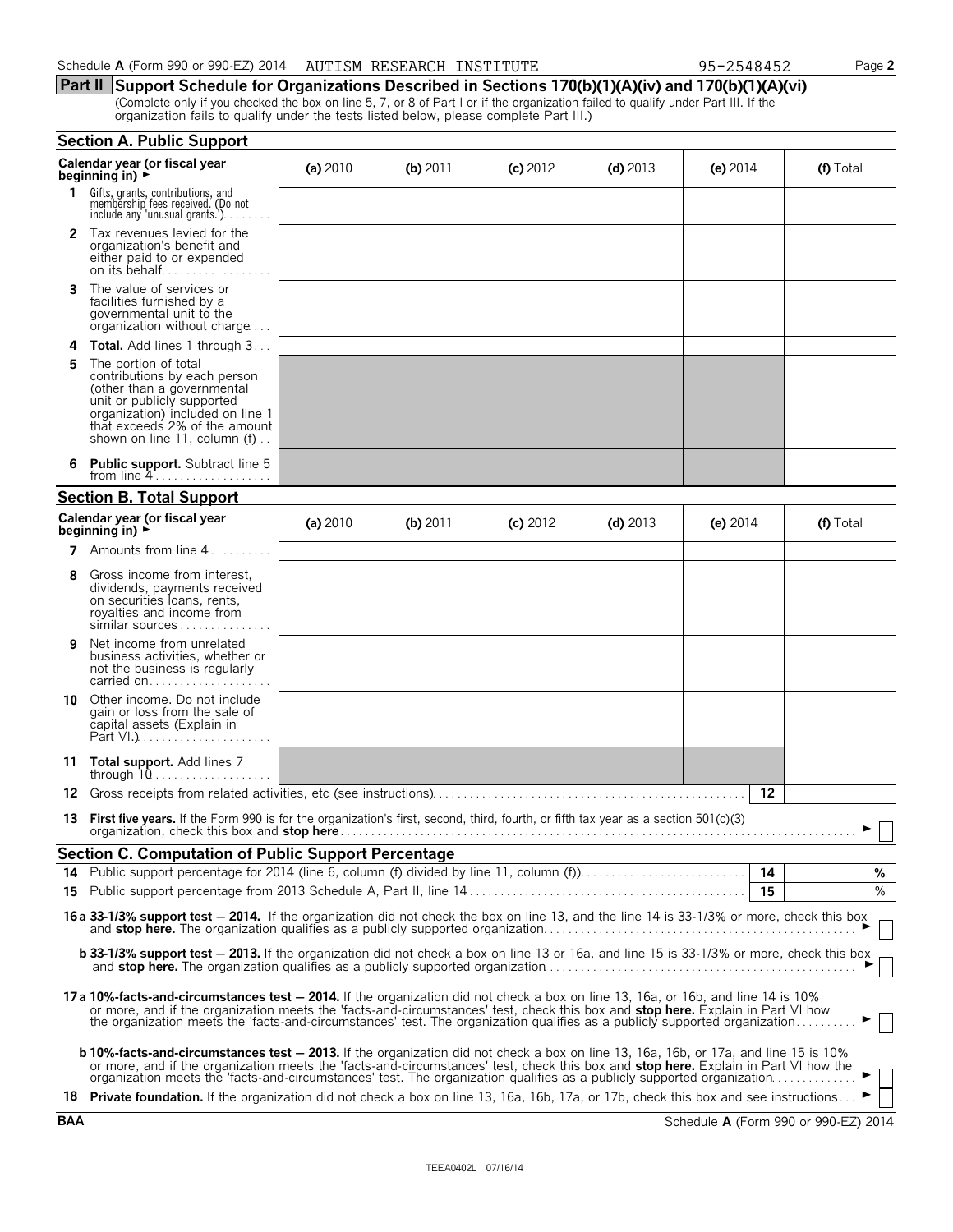## **Part III Support Schedule for Organizations Described in Section 509(a)(2)**

(Complete only if you checked the box on line 9 of Part I or if the organization failed to qualify under Part II. If the organization fails to qualify under the tests listed below, please complete Part II.)

|    | <b>Section A. Public Support</b>                                                                                                                                                                                                                                  |                                                                                                  |            |                       |                                                                |                           |                    |
|----|-------------------------------------------------------------------------------------------------------------------------------------------------------------------------------------------------------------------------------------------------------------------|--------------------------------------------------------------------------------------------------|------------|-----------------------|----------------------------------------------------------------|---------------------------|--------------------|
|    | Calendar year (or fiscal yr beginning in) ►                                                                                                                                                                                                                       | (a) 2010                                                                                         | (b) 2011   | $(c)$ 2012            | (d) $2013$                                                     | (e) 2014                  | (f) Total          |
|    | 1 Gifts, grants, contributions<br>and membership fees                                                                                                                                                                                                             |                                                                                                  |            |                       |                                                                |                           |                    |
|    | received. (Do not include                                                                                                                                                                                                                                         |                                                                                                  |            |                       |                                                                |                           |                    |
|    | any 'unusual grants.')                                                                                                                                                                                                                                            |                                                                                                  |            |                       | 1,869,501.   1,686,919.   1,239,298.   1,475,203.   1,136,754. |                           | 7,407,675.         |
|    | 2 Gross receipts from admis-<br>sions, merchandise sold or                                                                                                                                                                                                        |                                                                                                  |            |                       |                                                                |                           |                    |
|    | services performed, or facilities                                                                                                                                                                                                                                 |                                                                                                  |            |                       |                                                                |                           |                    |
|    | furnished in any activity that is<br>related to the organization's                                                                                                                                                                                                |                                                                                                  |            |                       |                                                                |                           |                    |
|    | tax-exempt purpose                                                                                                                                                                                                                                                |                                                                                                  |            |                       |                                                                |                           | $0$ .              |
|    | Gross receipts from activities                                                                                                                                                                                                                                    |                                                                                                  |            |                       |                                                                |                           |                    |
|    | that are not an unrelated trade<br>or business under section 513.                                                                                                                                                                                                 |                                                                                                  |            |                       |                                                                |                           |                    |
| 4  | Tax revenues levied for the                                                                                                                                                                                                                                       |                                                                                                  |            |                       |                                                                |                           | $0$ .              |
|    | organization's benefit and                                                                                                                                                                                                                                        |                                                                                                  |            |                       |                                                                |                           |                    |
|    | either paid to or expended on                                                                                                                                                                                                                                     |                                                                                                  |            |                       |                                                                |                           |                    |
| 5. | The value of services or                                                                                                                                                                                                                                          |                                                                                                  |            |                       |                                                                |                           | $0$ .              |
|    | facilities furnished by a                                                                                                                                                                                                                                         |                                                                                                  |            |                       |                                                                |                           |                    |
|    | governmental unit to the                                                                                                                                                                                                                                          |                                                                                                  |            |                       |                                                                |                           |                    |
|    | organization without charge                                                                                                                                                                                                                                       |                                                                                                  |            |                       |                                                                |                           | 0.                 |
|    | 6 Total. Add lines 1 through 5<br><b>7 a</b> Amounts included on lines 1.                                                                                                                                                                                         | 1,869,501.                                                                                       |            | 1,686,919. 1,239,298. | 1,475,203.                                                     | 1,136,754.                | 7,407,675.         |
|    | 2. and 3 received from                                                                                                                                                                                                                                            |                                                                                                  |            |                       |                                                                |                           |                    |
|    | disqualified persons                                                                                                                                                                                                                                              | 0.                                                                                               | 0.         | 0.                    | 0.                                                             | 0.                        | $0$ .              |
|    | <b>b</b> Amounts included on lines 2                                                                                                                                                                                                                              |                                                                                                  |            |                       |                                                                |                           |                    |
|    | and 3 received from other than<br>disqualified persons that                                                                                                                                                                                                       |                                                                                                  |            |                       |                                                                |                           |                    |
|    | exceed the greater of \$5,000 or                                                                                                                                                                                                                                  |                                                                                                  |            |                       |                                                                |                           |                    |
|    | 1% of the amount on line 13                                                                                                                                                                                                                                       | 0.                                                                                               | 0.         | 0.                    | 0.                                                             | $\mathbf 0$ .             |                    |
|    | c Add lines 7a and 7b                                                                                                                                                                                                                                             | $\overline{0}$ .                                                                                 | 0.         | $\mathbf 0$ .         | 0.                                                             | $\mathbf{0}$              | $0$ .<br>$0$ .     |
| 8  | Public support (Subtract line                                                                                                                                                                                                                                     |                                                                                                  |            |                       |                                                                |                           |                    |
|    | 7c from line 6.)                                                                                                                                                                                                                                                  |                                                                                                  |            |                       |                                                                |                           | 7,407,675.         |
|    | <b>Section B. Total Support</b>                                                                                                                                                                                                                                   |                                                                                                  |            |                       |                                                                |                           |                    |
|    | Calendar year (or fiscal yr beginning in) ►                                                                                                                                                                                                                       | (a) 2010                                                                                         | (b) $2011$ | $(c)$ 2012            | $(d)$ 2013                                                     | $(e)$ 2014                | (f) Total          |
|    | 9 Amounts from line 6                                                                                                                                                                                                                                             | 1,869,501.                                                                                       |            | 1,686,919. 1,239,298. |                                                                | $1,475,203.$ 1, 136, 754. | 7,407,675.         |
|    | 10 a Gross income from interest, dividends,                                                                                                                                                                                                                       |                                                                                                  |            |                       |                                                                |                           |                    |
|    | payments received on securities loans,<br>rents, royalties and income from                                                                                                                                                                                        |                                                                                                  |            |                       |                                                                |                           |                    |
|    | $similar$ sources $\ldots \ldots \ldots \ldots$                                                                                                                                                                                                                   | 45,616.                                                                                          | 22,745.    | 19,645.               | 38,067.                                                        | 63,238.                   | 189,311.           |
|    | <b>b</b> Unrelated business taxable                                                                                                                                                                                                                               |                                                                                                  |            |                       |                                                                |                           |                    |
|    | income (less section 511<br>taxes) from businesses                                                                                                                                                                                                                |                                                                                                  |            |                       |                                                                |                           |                    |
|    | acquired after June 30, 1975                                                                                                                                                                                                                                      |                                                                                                  |            |                       |                                                                |                           |                    |
|    | c Add lines $10a$ and $10b$                                                                                                                                                                                                                                       | 45,616.                                                                                          | 22,745.    | 19,645.               | 38,067.                                                        | 63,238.                   | 189,311            |
| 11 | Net income from unrelated business                                                                                                                                                                                                                                |                                                                                                  |            |                       |                                                                |                           |                    |
|    | activities not included in line 10b,<br>whether or not the business is                                                                                                                                                                                            |                                                                                                  |            |                       |                                                                |                           |                    |
|    | regularly carried on $\dots\dots\dots\dots\dots$                                                                                                                                                                                                                  |                                                                                                  |            |                       |                                                                |                           | 0.                 |
|    | 12 Other income. Do not include<br>gain or loss from the sale of                                                                                                                                                                                                  |                                                                                                  |            |                       |                                                                |                           |                    |
|    | capital assets (Explain in                                                                                                                                                                                                                                        |                                                                                                  |            |                       |                                                                |                           |                    |
|    |                                                                                                                                                                                                                                                                   |                                                                                                  |            |                       |                                                                |                           | 0.                 |
|    | 13 Total support. (Add lines 9,<br>10c, 11 and $12.$ )                                                                                                                                                                                                            | $\vert 1, 915, 117. \vert 1, 709, 664. \vert 1, 258, 943. \vert 1, 513, 270. \vert 1, 199, 992.$ |            |                       |                                                                |                           | 7,596,986.         |
| 14 | First five years. If the Form 990 is for the organization's first, second, third, fourth, or fifth tax year as a section 501(c)(3)                                                                                                                                |                                                                                                  |            |                       |                                                                |                           |                    |
|    |                                                                                                                                                                                                                                                                   |                                                                                                  |            |                       |                                                                |                           |                    |
|    | <b>Section C. Computation of Public Support Percentage</b>                                                                                                                                                                                                        |                                                                                                  |            |                       |                                                                |                           |                    |
|    |                                                                                                                                                                                                                                                                   |                                                                                                  |            |                       |                                                                | 15                        | $97.51$ $%$        |
| 16 |                                                                                                                                                                                                                                                                   |                                                                                                  |            |                       |                                                                | 16                        | $97.40$ $%$        |
|    | Section D. Computation of Investment Income Percentage                                                                                                                                                                                                            |                                                                                                  |            |                       |                                                                |                           |                    |
| 17 | Investment income percentage for 2014 (line 10c, column (f) divided by line 13, column (f))                                                                                                                                                                       |                                                                                                  |            |                       |                                                                | 17                        | $2.49*$            |
| 18 |                                                                                                                                                                                                                                                                   |                                                                                                  |            |                       |                                                                | 18                        | $2.60 \frac{2}{6}$ |
|    | 19 a 33-1/3% support tests - 2014. If the organization did not check the box on line 14, and line 15 is more than 33-1/3%, and line 17<br>is not more than 33-1/3%, check this box and stop here. The organization qualifies as a publicly supported organization |                                                                                                  |            |                       |                                                                |                           |                    |
|    | <b>b 33-1/3% support tests - 2013.</b> If the organization did not check a box on line 14 or line 19a, and line 16 is more than 33-1/3%, and                                                                                                                      |                                                                                                  |            |                       |                                                                |                           | X                  |
|    | line 18 is not more than 33-1/3%, check this box and stop here. The organization qualifies as a publicly supported organization                                                                                                                                   |                                                                                                  |            |                       |                                                                |                           |                    |
|    | 20 Private foundation. If the organization did not check a box on line 14, 19a, or 19b, check this box and see instructions                                                                                                                                       |                                                                                                  |            |                       |                                                                |                           |                    |
|    |                                                                                                                                                                                                                                                                   |                                                                                                  |            |                       |                                                                |                           |                    |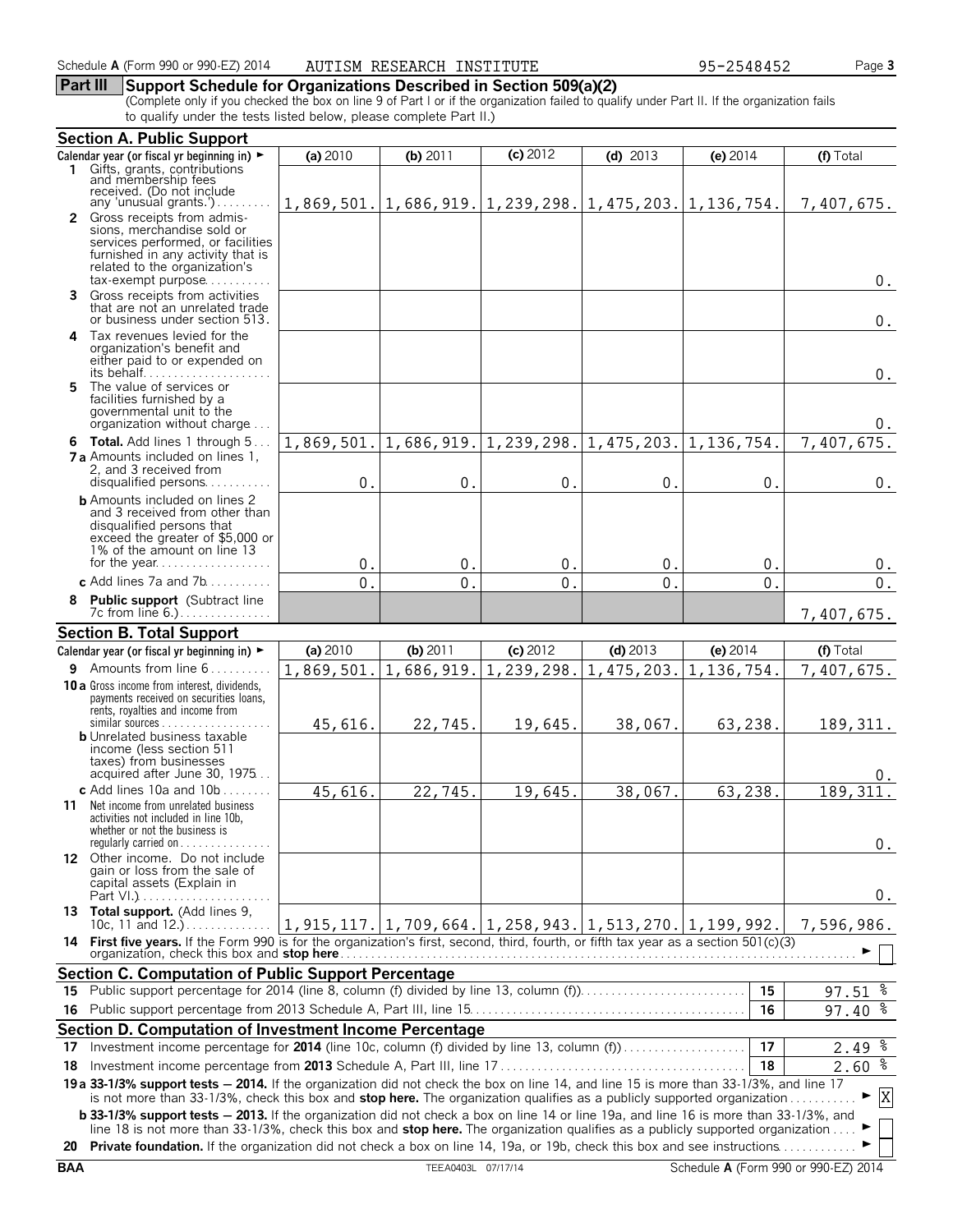**Part IV Supporting Organizations** (Complete only if you checked a box on line 11 of Part I. If you checked 11a of Part I, complete Sections A and B. If you checked 11b of Part I, complete Sections A and C. If you checked 11c of Part I, complete Sections A, D, and E. If you checked 11d of Part I, complete Sections A and D, and complete Part V.)

## **Section A. All Supporting Organizations**

|            |                                                                                                                                                                                                                                                       |                 | <b>Yes</b> | No |
|------------|-------------------------------------------------------------------------------------------------------------------------------------------------------------------------------------------------------------------------------------------------------|-----------------|------------|----|
|            | Are all of the organization's supported organizations listed by name in the organization's governing documents?                                                                                                                                       |                 |            |    |
|            | If 'No,' describe in Part VI how the supported organizations are designated. If designated by class or purpose, describe                                                                                                                              |                 |            |    |
|            |                                                                                                                                                                                                                                                       | $\mathbf{1}$    |            |    |
|            | 2 Did the organization have any supported organization that does not have an IRS determination of status under section                                                                                                                                |                 |            |    |
|            | 509(a)(1) or (2)? If 'Yes,' explain in Part VI how the organization determined that the supported organization was                                                                                                                                    |                 |            |    |
|            |                                                                                                                                                                                                                                                       | $\overline{2}$  |            |    |
|            | <b>3a</b> Did the organization have a supported organization described in section $501(c)(4)$ , (5), or (6)? If 'Yes,' answer (b)                                                                                                                     |                 |            |    |
|            |                                                                                                                                                                                                                                                       | 3a              |            |    |
|            | <b>b</b> Did the organization confirm that each supported organization qualified under section $501(c)(4)$ , $(5)$ , or $(6)$ and                                                                                                                     |                 |            |    |
|            | satisfied the public support tests under section 509(a)(2)? If 'Yes,' describe in Part VI when and how the organization                                                                                                                               |                 |            |    |
|            |                                                                                                                                                                                                                                                       | 3b              |            |    |
|            | c Did the organization ensure that all support to such organizations was used exclusively for section 170(c)(2)(B)                                                                                                                                    |                 |            |    |
|            | purposes? If 'Yes,' explain in <b>Part VI</b> what controls the organization put in place to ensure such use                                                                                                                                          | 3 <sub>c</sub>  |            |    |
|            |                                                                                                                                                                                                                                                       |                 |            |    |
|            | 4a Was any supported organization not organized in the United States ('foreign supported organization')? If 'Yes' and                                                                                                                                 |                 |            |    |
|            |                                                                                                                                                                                                                                                       | 4a              |            |    |
|            | <b>b</b> Did the organization have ultimate control and discretion in deciding whether to make grants to the foreign supported                                                                                                                        |                 |            |    |
|            | organization? If 'Yes,' describe in Part VI how the organization had such control and discretion despite being controlled                                                                                                                             |                 |            |    |
|            |                                                                                                                                                                                                                                                       | 4b              |            |    |
|            | c Did the organization support any foreign supported organization that does not have an IRS determination under                                                                                                                                       |                 |            |    |
|            | sections 501(c)(3) and 509(a)(1) or (2)? If 'Yes,' explain in <b>Part VI</b> what controls the organization used to ensure that                                                                                                                       |                 |            |    |
|            | all support to the foreign supported organization was used exclusively for section $170(c)(2)(B)$ purposes                                                                                                                                            | 4c              |            |    |
|            | 5a Did the organization add, substitute, or remove any supported organizations during the tax year? If 'Yes,' answer (b)                                                                                                                              |                 |            |    |
|            | and (c) below (if applicable). Also, provide detail in Part VI, including (i) the names and EIN numbers of the supported                                                                                                                              |                 |            |    |
|            | organizations added, substituted, or removed, (ii) the reasons for each such action, (iii) the authority under the<br>organization's organizing document authorizing such action, and (iv) how the action was accomplished (such as by                |                 |            |    |
|            |                                                                                                                                                                                                                                                       | 5a              |            |    |
|            |                                                                                                                                                                                                                                                       |                 |            |    |
|            | <b>b Type I or Type II only.</b> Was any added or substituted supported organization part of a class already designated in the                                                                                                                        | 5b              |            |    |
|            |                                                                                                                                                                                                                                                       |                 |            |    |
|            | c Substitutions only. Was the substitution the result of an event beyond the organization's control?                                                                                                                                                  | 5c              |            |    |
| 6          | Did the organization provide support (whether in the form of grants or the provision of services or facilities) to                                                                                                                                    |                 |            |    |
|            | anyone other than (a) its supported organizations; (b) individuals that are part of the charitable class benefited by one                                                                                                                             |                 |            |    |
|            | or more of its supported organizations; or (c) other supporting organizations that also support or benefit one or more of                                                                                                                             | 6               |            |    |
|            |                                                                                                                                                                                                                                                       |                 |            |    |
| 7          | Did the organization provide a grant, loan, compensation, or other similar payment to a substantial contributor                                                                                                                                       |                 |            |    |
|            | (defined in IRC 4958(c)(3)(C)), a family member of a substantial contributor, or a 35-percent controlled entity with<br>regard to a substantial contributor? If 'Yes,' complete Part I of Schedule L (Form 990)                                       | 7               |            |    |
|            |                                                                                                                                                                                                                                                       |                 |            |    |
| 8          | Did the organization make a loan to a disqualified person (as defined in section 4958) not described in line 7? If 'Yes,'                                                                                                                             | 8               |            |    |
|            |                                                                                                                                                                                                                                                       |                 |            |    |
|            | 9a Was the organization controlled directly or indirectly at any time during the tax year by one or more disqualified persons<br>as defined in section 4946 (other than foundation managers and organizations described in section 509(a)(1) or (2))? |                 |            |    |
|            |                                                                                                                                                                                                                                                       | 9a              |            |    |
|            |                                                                                                                                                                                                                                                       |                 |            |    |
|            | <b>b</b> Did one or more disqualified persons (as defined in line 9(a)) hold a controlling interest in any entity in which the                                                                                                                        | 9b              |            |    |
|            |                                                                                                                                                                                                                                                       |                 |            |    |
|            | c Did a disqualified person (as defined in line 9(a)) have an ownership interest in, or derive any personal benefit from,<br>assets in which the supporting organization also had an interest? If 'Yes,' provide detail in Part VI                    | 9c              |            |    |
|            |                                                                                                                                                                                                                                                       |                 |            |    |
|            | 10 a Was the organization subject to the excess business holdings rules of IRC 4943 because of IRC 4943(f) (regarding<br>certain Type II supporting organizations, and all Type III non-functionally integrated supporting organizations)? If 'Yes,'  |                 |            |    |
|            |                                                                                                                                                                                                                                                       | 10a             |            |    |
|            |                                                                                                                                                                                                                                                       |                 |            |    |
|            | b Did the organization, have any excess business holdings in the tax year? (Use Schedule C, Form 4720, to determine                                                                                                                                   | 10 <sub>b</sub> |            |    |
| <b>BAA</b> | TEEA0404L 07/17/14<br>Schedule A (Form 990 or 990-EZ) 2014                                                                                                                                                                                            |                 |            |    |
|            |                                                                                                                                                                                                                                                       |                 |            |    |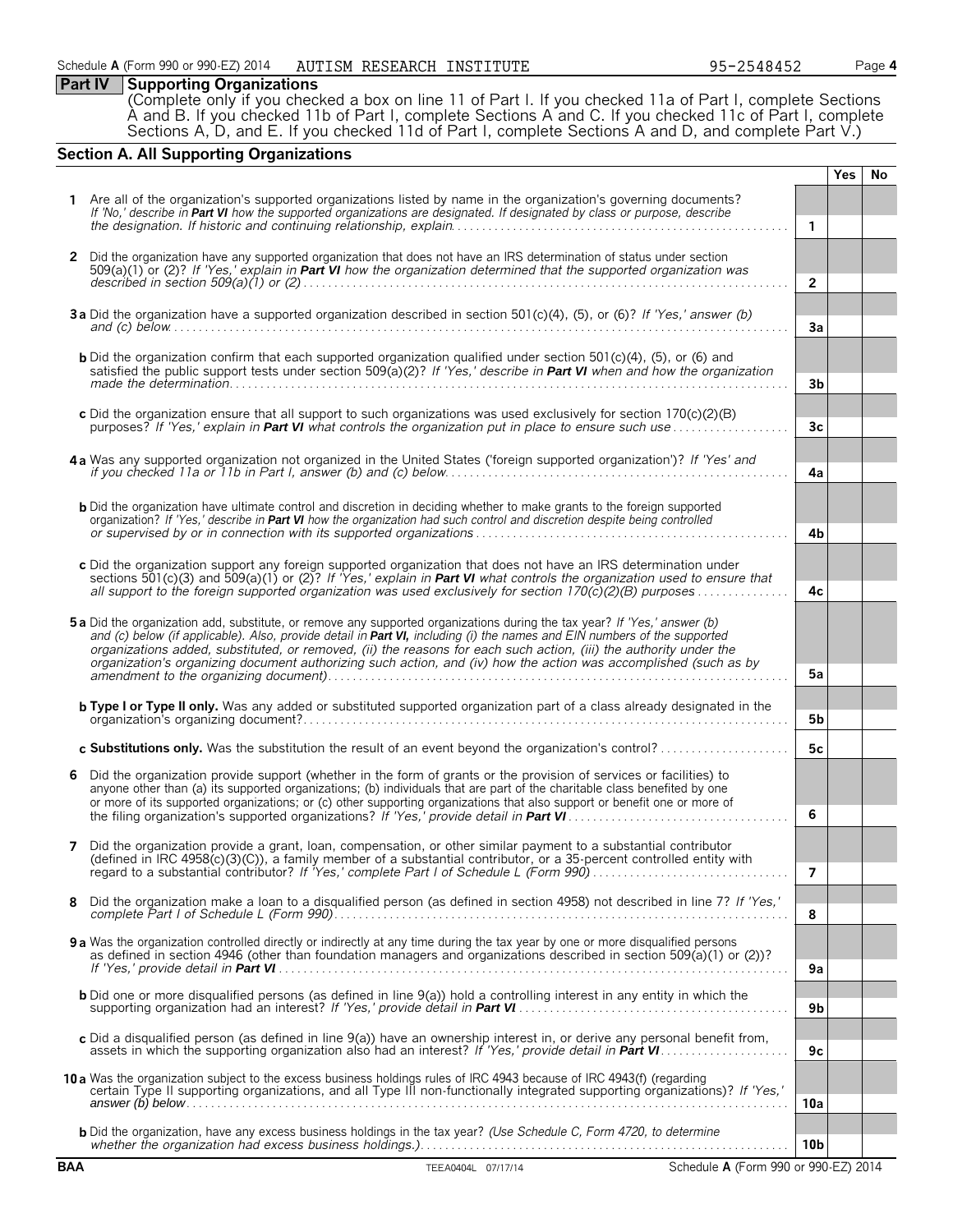| <b>Part IV</b><br>Supporting Organizations (continued)                                                                                                                |                 |     |  |
|-----------------------------------------------------------------------------------------------------------------------------------------------------------------------|-----------------|-----|--|
|                                                                                                                                                                       |                 | res |  |
| Has the organization accepted a gift or contribution from any of the following persons?<br>11                                                                         |                 |     |  |
|                                                                                                                                                                       |                 |     |  |
| a A person who directly or indirectly controls, either alone or together with persons described in (b) and (c) below, the governing body of a supported organization? |                 | 11a |  |
|                                                                                                                                                                       | 11 <sub>b</sub> |     |  |
| c A 35% controlled entity of a person described in (a) or (b) above? If 'Yes' to a, b, or c, provide detail in Part VI                                                | 11c             |     |  |
|                                                                                                                                                                       |                 |     |  |

## **Section B. Type I Supporting Organizations**

|   | Did the directors, trustees, or membership of one or more supported organizations have the power to regularly appoint<br>or elect at least a majority of the organization's directors or trustees at all times during the tax year? If 'No,' describe in<br>Part VI how the supported organization(s) effectively operated, supervised, or controlled the organization's activities.<br>If the organization had more than one supported organization, describe how the powers to appoint and/or remove<br>directors or trustees were allocated among the supported organizations and what conditions or restrictions, if any, |  |  |
|---|-------------------------------------------------------------------------------------------------------------------------------------------------------------------------------------------------------------------------------------------------------------------------------------------------------------------------------------------------------------------------------------------------------------------------------------------------------------------------------------------------------------------------------------------------------------------------------------------------------------------------------|--|--|
|   |                                                                                                                                                                                                                                                                                                                                                                                                                                                                                                                                                                                                                               |  |  |
| 2 | Did the organization operate for the benefit of any supported organization other than the supported organization(s)<br>that operated, supervised, or controlled the supporting organization? If 'Yes,' explain in Part VI how providing such<br>benefit carried out the purposes of the supported organization(s) that operated, supervised, or controlled the                                                                                                                                                                                                                                                                |  |  |
|   | supporting organization                                                                                                                                                                                                                                                                                                                                                                                                                                                                                                                                                                                                       |  |  |

### **Section C. Type II Supporting Organizations**

|                                                                                                                                                                                                                                                               | Yes | Νc |
|---------------------------------------------------------------------------------------------------------------------------------------------------------------------------------------------------------------------------------------------------------------|-----|----|
| Were a majority of the organization's directors or trustees during the tax year also a majority of the directors or trustees<br>of each of the organization's supported organization(s)? If 'No,' describe in <b>Part VI</b> how control or management of the |     |    |
| supporting organization was vested in the same persons that controlled or managed the supported organization(s)                                                                                                                                               |     |    |

## **Section D. All Type III Supporting Organizations**

| 1 Did the organization provide to each of its supported organizations, by the last day of the fifth month of the<br>organization's tax year, (1) a written notice describing the type and amount of support provided during the prior tax<br>year, (2) a copy of the Form 990 that was most recently filed as of the date of notification, and (3) copies of the     |  |  |  |  |  |
|----------------------------------------------------------------------------------------------------------------------------------------------------------------------------------------------------------------------------------------------------------------------------------------------------------------------------------------------------------------------|--|--|--|--|--|
| organization's governing documents in effect on the date of notification, to the extent not previously provided?                                                                                                                                                                                                                                                     |  |  |  |  |  |
|                                                                                                                                                                                                                                                                                                                                                                      |  |  |  |  |  |
| 2 Were any of the organization's officers, directors, or trustees either (i) appointed or elected by the supported<br>organization(s) or (ii) serving on the governing body of a supported organization? If No, explain in Part VI how                                                                                                                               |  |  |  |  |  |
| the organization maintained a close and continuous working relationship with the supported organization(s)                                                                                                                                                                                                                                                           |  |  |  |  |  |
| 3 By reason of the relationship described in (2), did the organization's supported organizations have a significant<br>voice in the organization's investment policies and in directing the use of the organization's income or assets at<br>all times during the tax year? If 'Yes,' describe in Part VI the role the organization's supported organizations played |  |  |  |  |  |
| in this regard.                                                                                                                                                                                                                                                                                                                                                      |  |  |  |  |  |

### **Section E. Type III Functionally-Integrated Supporting Organizations**

| 1 Check the box next to the method that the organization used to satisfy the Integral Part Test during the year (see instructions): |  |  |
|-------------------------------------------------------------------------------------------------------------------------------------|--|--|
|                                                                                                                                     |  |  |

|  |  | <b>a</b>     The organization satisfied the Activities Test. Complete line 2 below. |  |  |  |  |  |  |
|--|--|-------------------------------------------------------------------------------------|--|--|--|--|--|--|
|--|--|-------------------------------------------------------------------------------------|--|--|--|--|--|--|

**b** The organization is the parent of each of its supported organizations. *Complete line 3 below.*

**c** The organization supported a governmental entity. *Describe in Part VI how you supported a government entity (see instructions).*

| 2 Activities Test. Answer (a) and (b) below. |  | Yes No |  |
|----------------------------------------------|--|--------|--|
|----------------------------------------------|--|--------|--|

| a Did substantially all of the organization's activities during the tax year directly further the exempt purposes of the<br>supported organization(s) to which the organization was responsive? If 'Yes,' then in Part VI identify those supported<br>organizations and explain how these activities directly furthered their exempt purposes, how the organization was<br>responsive to those supported organizations, and how the organization determined that these activities constituted |                |  |
|-----------------------------------------------------------------------------------------------------------------------------------------------------------------------------------------------------------------------------------------------------------------------------------------------------------------------------------------------------------------------------------------------------------------------------------------------------------------------------------------------|----------------|--|
|                                                                                                                                                                                                                                                                                                                                                                                                                                                                                               | 2a             |  |
| <b>b</b> Did the activities described in (a) constitute activities that, but for the organization's involvement, one or more of<br>the organization's supported organization(s) would have been engaged in? If 'Yes,' explain in <b>Part VI</b> the reasons for<br>the organization's position that its supported organization(s) would have engaged in these activities but for the                                                                                                          |                |  |
|                                                                                                                                                                                                                                                                                                                                                                                                                                                                                               | 2 <sub>b</sub> |  |
| <b>3</b> Parent of Supported Organizations. Answer (a) and (b) below.                                                                                                                                                                                                                                                                                                                                                                                                                         |                |  |
| a Did the organization have the power to regularly appoint or elect a majority of the officers, directors, or trustees of                                                                                                                                                                                                                                                                                                                                                                     | Зa             |  |
| <b>b</b> Did the organization exercise a substantial degree of direction over the policies, programs, and activities of each of its                                                                                                                                                                                                                                                                                                                                                           |                |  |
| supported organizations? If 'Yes,' describe in <b>Part VI</b> the role played by the organization in this regard                                                                                                                                                                                                                                                                                                                                                                              | 3b             |  |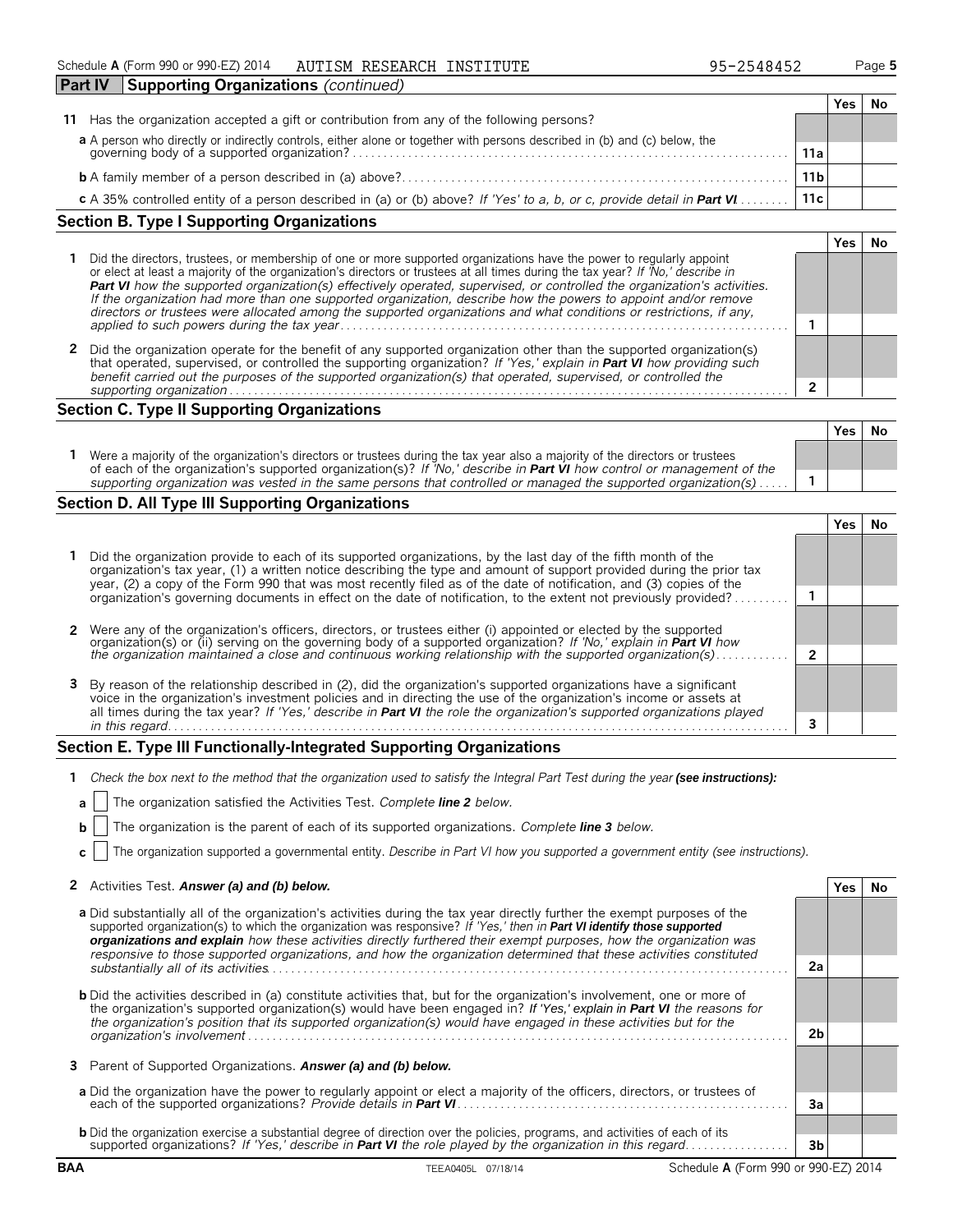**1** Check here if the organization satisfied the Integral Part Test as a qualifying trust on November 20, 1970. **See instructions.** All other Type III non-functionally integrated supporting organizations must complete Sections A through E.

|                | Section A - Adjusted Net Income                                                                                                                                     |                         | (A) Prior Year | (B) Current Year<br>(optional) |
|----------------|---------------------------------------------------------------------------------------------------------------------------------------------------------------------|-------------------------|----------------|--------------------------------|
| 1              |                                                                                                                                                                     | $\mathbf{1}$            |                |                                |
| 2              |                                                                                                                                                                     | $\overline{2}$          |                |                                |
| 3              |                                                                                                                                                                     | 3                       |                |                                |
| 4              |                                                                                                                                                                     | 4                       |                |                                |
| 5.             |                                                                                                                                                                     | 5                       |                |                                |
| 6              | Portion of operating expenses paid or incurred for production or collection of gross<br>income or for management, conservation, or maintenance of property held for | 6                       |                |                                |
| $\overline{7}$ |                                                                                                                                                                     | $\overline{7}$          |                |                                |
| 8              | Adjusted Net Income (subtract lines 5, 6 and 7 from line 4)                                                                                                         | 8                       |                |                                |
|                | <b>Section B - Minimum Asset Amount</b>                                                                                                                             |                         | (A) Prior Year | (B) Current Year<br>(optional) |
| 1.             | Aggregate fair market value of all non-exempt-use assets (see instructions for short<br>tax year or assets held for part of year):                                  |                         |                |                                |
|                |                                                                                                                                                                     | 1a                      |                |                                |
|                |                                                                                                                                                                     | 1 <sub>b</sub>          |                |                                |
|                |                                                                                                                                                                     | 1c                      |                |                                |
|                |                                                                                                                                                                     | 1d                      |                |                                |
|                | <b>e Discount</b> claimed for blockage or other<br>factors (explain in detail in <b>Part VI</b> ):                                                                  |                         |                |                                |
| 2              | Acquisition indebtedness applicable to non-exempt-use assets                                                                                                        | $\overline{2}$          |                |                                |
| 3              |                                                                                                                                                                     | $\overline{\mathbf{3}}$ |                |                                |
| 4              | Cash deemed held for exempt use. Enter 1-1/2% of line 3 (for greater amount,                                                                                        | 4                       |                |                                |
| 5              | Net value of non-exempt-use assets (subtract line 4 from line 3)                                                                                                    | 5                       |                |                                |
| 6              |                                                                                                                                                                     | 6                       |                |                                |
| 7              |                                                                                                                                                                     | $\overline{7}$          |                |                                |
| 8              |                                                                                                                                                                     | 8                       |                |                                |
|                | Section C - Distributable Amount                                                                                                                                    |                         |                | <b>Current Year</b>            |
| 1              | Adjusted net income for prior year (from Section A, line 8, Column A)                                                                                               | $\mathbf{1}$            |                |                                |
| $\overline{2}$ |                                                                                                                                                                     | $\overline{2}$          |                |                                |
| 3              | Minimum asset amount for prior year (from Section B, line 8, Column A)                                                                                              | $\overline{\mathbf{3}}$ |                |                                |
| 4              |                                                                                                                                                                     | 4                       |                |                                |
| 5              |                                                                                                                                                                     | 5                       |                |                                |
| 6              | Distributable Amount. Subtract line 5 from line 4, unless subject to emergency                                                                                      | 6                       |                |                                |

**7**  $\mid$  Check here if the current year is the organization's first as a non-functionally-integrated Type III supporting organization (see instructions).

**BAA** Schedule **A** (Form 990 or 990-EZ) 2014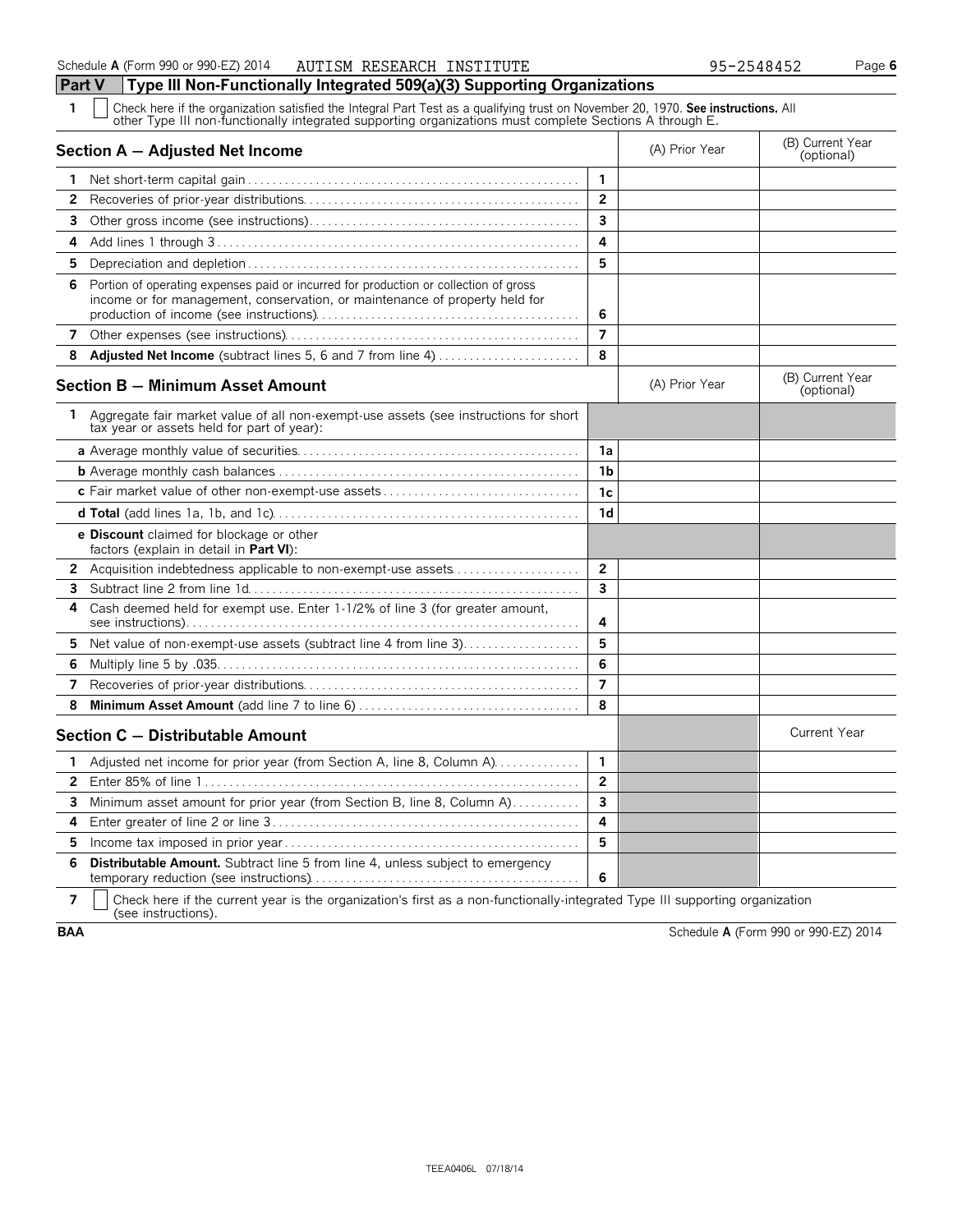| <b>Part V</b> | Type III Non-Functionally Integrated 509(a)(3) Supporting Organizations (continued)                                              |                                       |                                              |                                                  |
|---------------|----------------------------------------------------------------------------------------------------------------------------------|---------------------------------------|----------------------------------------------|--------------------------------------------------|
|               | <b>Section D - Distributions</b>                                                                                                 |                                       |                                              | <b>Current Year</b>                              |
| 1             |                                                                                                                                  |                                       |                                              |                                                  |
| $\mathbf{2}$  | Amounts paid to perform activity that directly furthers exempt purposes of supported organizations,                              |                                       |                                              |                                                  |
|               |                                                                                                                                  |                                       |                                              |                                                  |
| 4             |                                                                                                                                  |                                       |                                              |                                                  |
| 5             |                                                                                                                                  |                                       |                                              |                                                  |
| 6             |                                                                                                                                  |                                       |                                              |                                                  |
| 7             |                                                                                                                                  |                                       |                                              |                                                  |
| 8             | Distributions to attentive supported organizations to which the organization is responsive (provide details                      |                                       |                                              |                                                  |
| 9             |                                                                                                                                  |                                       |                                              |                                                  |
|               |                                                                                                                                  |                                       |                                              |                                                  |
|               | Section $E -$ Distribution Allocations (see instructions)                                                                        | (i)<br>Excess<br><b>Distributions</b> | (i)<br><b>Underdistributions</b><br>Pre-2014 | (iii)<br><b>Distributable</b><br>Amount for 2014 |
|               | Distributable amount for 2014 from Section C, line 6                                                                             |                                       |                                              |                                                  |
| $\mathbf{2}$  | Underdistributions, if any, for years prior to 2014 (reasonable                                                                  |                                       |                                              |                                                  |
|               | 3 Excess distributions carryover, if any, to 2014:                                                                               |                                       |                                              |                                                  |
| а             |                                                                                                                                  |                                       |                                              |                                                  |
| b             |                                                                                                                                  |                                       |                                              |                                                  |
| с             |                                                                                                                                  |                                       |                                              |                                                  |
| d             |                                                                                                                                  |                                       |                                              |                                                  |
|               | e From 2013                                                                                                                      |                                       |                                              |                                                  |
|               |                                                                                                                                  |                                       |                                              |                                                  |
|               |                                                                                                                                  |                                       |                                              |                                                  |
|               |                                                                                                                                  |                                       |                                              |                                                  |
|               | i Carryover from 2009 not applied (see instructions)                                                                             |                                       |                                              |                                                  |
|               | j Remainder. Subtract lines 3g, 3h, and 3i from 3f                                                                               |                                       |                                              |                                                  |
| 4             | Distributions for 2014 from Section D,<br>\$<br>line 7:                                                                          |                                       |                                              |                                                  |
|               | a Applied to underdistributions of prior years                                                                                   |                                       |                                              |                                                  |
|               |                                                                                                                                  |                                       |                                              |                                                  |
|               | c Remainder. Subtract lines 4a and 4b from 4                                                                                     |                                       |                                              |                                                  |
| 5.            | Remaining underdistributions for years prior to 2014, if any.<br>Subtract lines 3g and 4a from line 2 (if amount greater than    |                                       |                                              |                                                  |
|               | 6 Remaining underdistributions for 2014. Subtract lines 3h and 4b<br>from line 1 (if amount greater than zero, see instructions) |                                       |                                              |                                                  |
| $7^{\circ}$   | Excess distributions carryover to 2015. Add lines 3j and 4c                                                                      |                                       |                                              |                                                  |
| 8             | Breakdown of line 7:                                                                                                             |                                       |                                              |                                                  |
| а             |                                                                                                                                  |                                       |                                              |                                                  |
| b             |                                                                                                                                  |                                       |                                              |                                                  |
| C             |                                                                                                                                  |                                       |                                              |                                                  |
|               | $d$ Excess from 2013                                                                                                             |                                       |                                              |                                                  |
|               |                                                                                                                                  |                                       |                                              |                                                  |

**BAA** Schedule **A** (Form 990 or 990-EZ) 2014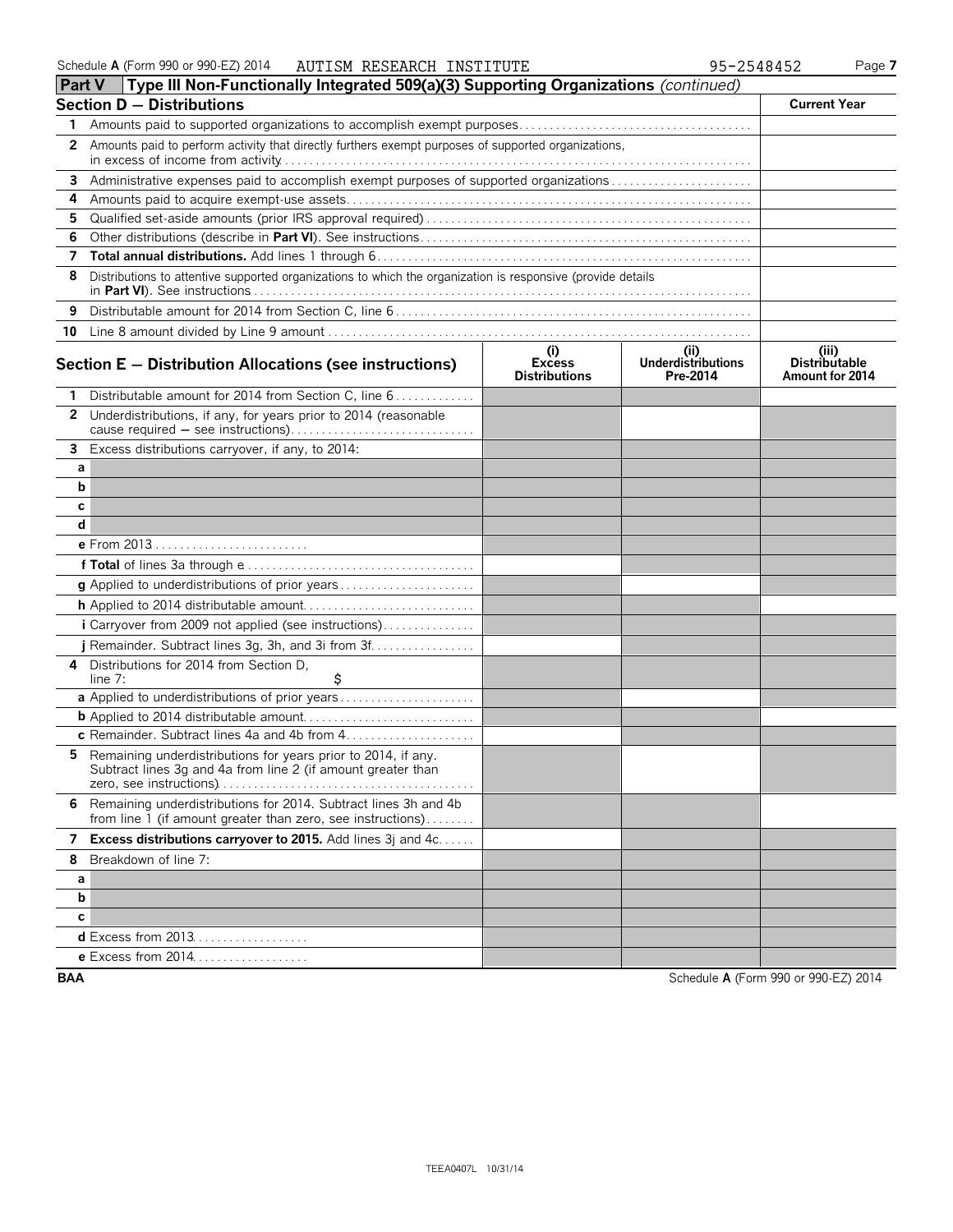**Part VI Supplemental Information.** Provide the explanations required by Part II, line 10; Part II, line 17a or 17b; and Part III, line 12. Also complete this part for any additional information. (See instructions).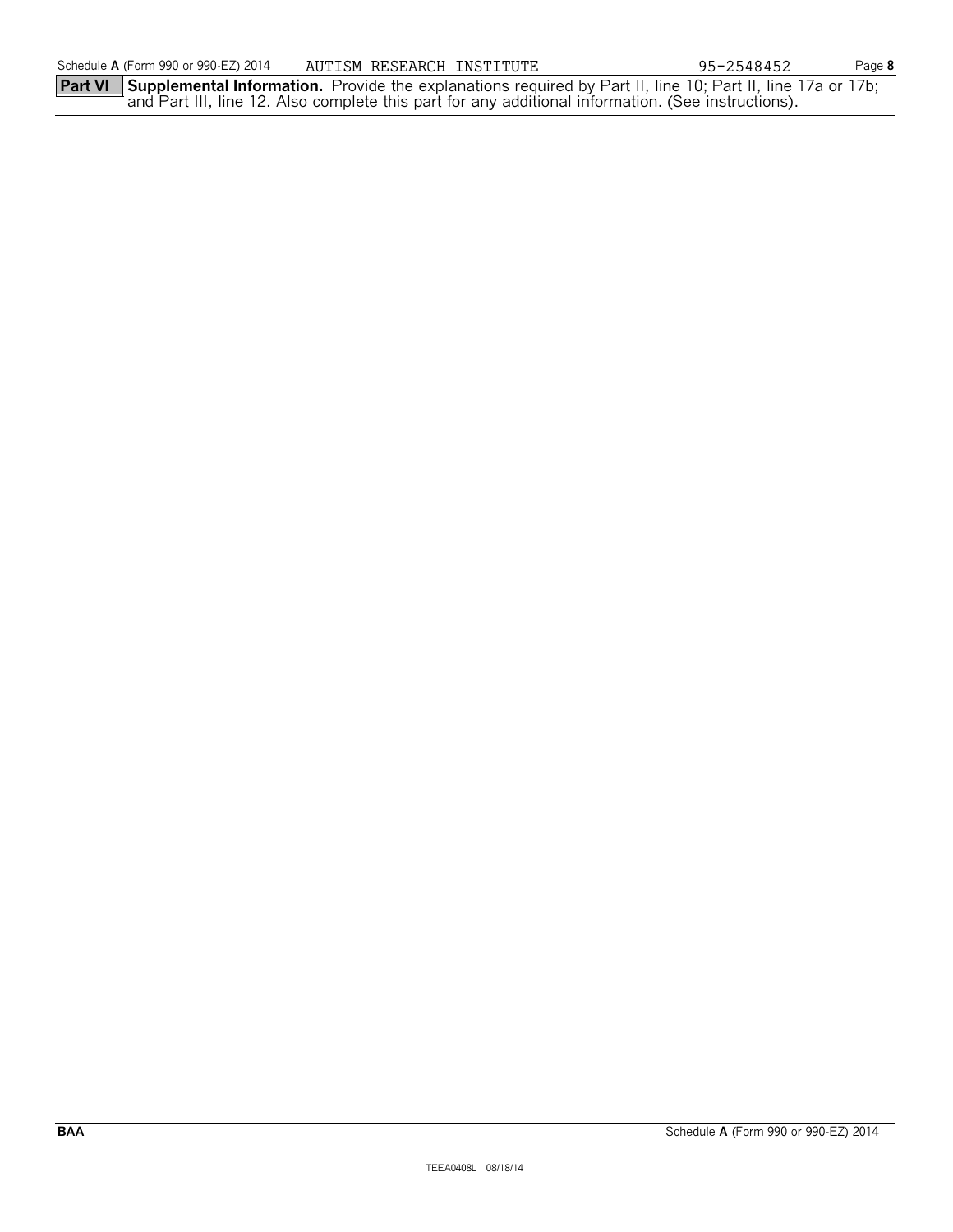Departme<br>Internal F

## **Schedule of Contributors**

<sup>G</sup>**Attach to Form 990, Form 990-EZ, or Form 990-PF 2014**

4947(a)(1) nonexempt charitable trust **not** treated as a private foundation

| Department of the Treasury<br>Internal Revenue Service | Information about Schedule B (Form 990, 990-EZ, 990-PF) and its instructions is at www.irs.gov/form990. |                                       |  |
|--------------------------------------------------------|---------------------------------------------------------------------------------------------------------|---------------------------------------|--|
| Name of the organization                               |                                                                                                         | <b>Employer identification number</b> |  |
| AUTISM RESEARCH INSTITUTE                              |                                                                                                         | 95-2548452                            |  |
| <b>Organization type</b> (check one):                  |                                                                                                         |                                       |  |
| Filers of:                                             | Section:                                                                                                |                                       |  |
| Form 990 or 990-EZ                                     | $ X $ 501(c)( 3) (enter number) organization                                                            |                                       |  |

527 political organization

Form 990-PF **Form 990-PF** 501(c)(3) exempt private foundation

4947(a)(1) nonexempt charitable trust treated as a private foundation

501(c)(3) taxable private foundation

Check if your organization is covered by the **General Rule** or a **Special Rule**

**Note.** Only a section 501(c)(7), (8), or (10) organization can check boxes for both the General Rule and a Special Rule. See instructions.

#### **General Rule**

For an organization filing Form 990, 990-EZ, or 990-PF that received, during the year, contributions totaling \$5,000 or more (in money or Xproperty) from any one contributor. Complete Parts I and II. See instructions for determining a contributor's total contributions.

#### **Special Rules**

For an organization described in section 501(c)(3) filing Form 990 or 990-EZ that met the 33-1/3% support test of the regulations<br>under sections 509(a)(1) and 170(b)(1)(A)(vi), that checked Schedule A (Form 990 or 990-EZ),

For an organization described in section 501(c)(7), (8), or (10) filing Form 990 or 990-EZ that received from any one contributor, during the year, total contributions of more than \$1,000 *exclusively* for religious, charitable, scientific, literary, or educational purposes, or for the prevention of cruelty to children or animals. Complete Parts I, II, and III.

For an organization described in section 501(c)(7), (8), or (10) filing Form 990 or 990-EZ that received from any one contributor, during the year, contributions *exclusively* for religious, charitable, etc., purposes, but no such contributions totaled more than \$1,000. If this box is checked, enter here the total contributions that were received during the year for an *exclusively* religious, charitable, etc., purpose. Do not complete any of the parts unless the **General Rule** applies to this organization because it received *nonexclusively* religious, charitable, etc., contributions totaling \$5,000 or more during the year . . . . .  $\blacktriangleright$ 

**Caution:** An organization that is not covered by the General Rule and/or the Special Rules does not file Schedule B (Form 990, 990-EZ, or 990-PF), but it **must** answer 'No' on Part IV, line 2, of its Form 990; or check the box on line H of its Form 990-EZ or on its Form 990-PF, Part I, line 2, to certify that it does not meet the filing requirements of Schedule B (Form 990, 990-EZ, or 990-PF).

**BAA For Paperwork Reduction Act Notice, see the Instructions for Form 990, 990EZ,** Schedule **B** (Form 990, 990-EZ, or 990-PF) (2014) **or 990-PF.**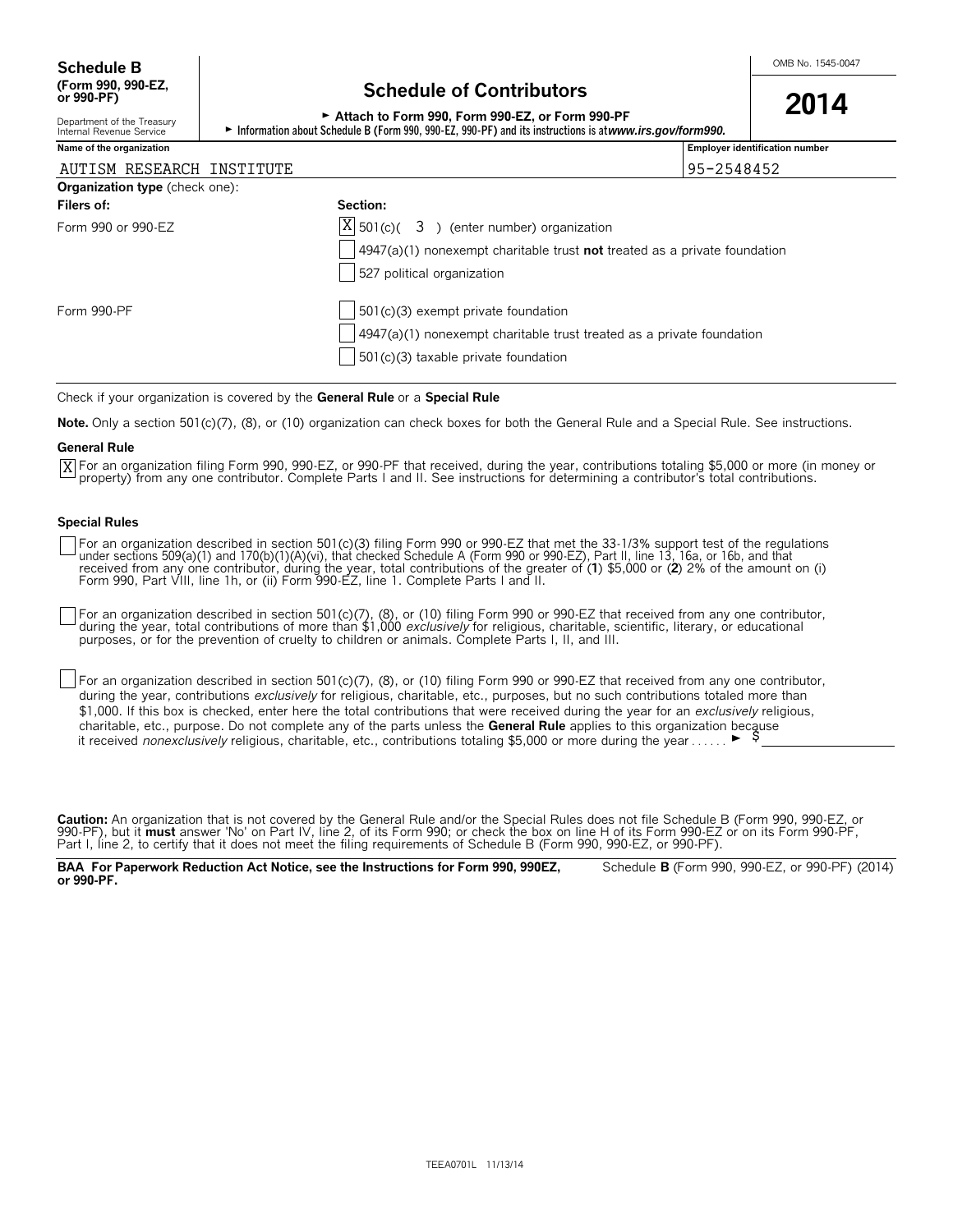## **(Form 990)**

## **SCHEDULE D**  $\begin{bmatrix} 0 \end{bmatrix}$  **Supplemental Financial Statements**  $\begin{bmatrix} 0 \end{bmatrix}$   $\begin{bmatrix} 0 \end{bmatrix}$   $\begin{bmatrix} 0 \end{bmatrix}$

**Part IV, lines 6, 7, 8, 9, 10, 11a, 11b, 11c, 11d, 11e, 11f, 12a, or 12b.**<br>
Part IV, lines 6, 7, 8, 9, 10, 11a, 11b, 11c, 11d, 11e, 11f, 12a, or 12b.

G **Attach to Form 990.** Department of the Treasury **Open to Public** <sup>G</sup> **Information about Schedule D (Form 990) and its instructions is at** *www.irs.gov/form990.* Internal Revenue Service **Inspection**

|                 | Name of the organization                                                                                                                                                                                                                                                                                                                                                                       |                         |                                                |                      | <b>Employer identification number</b>              |    |
|-----------------|------------------------------------------------------------------------------------------------------------------------------------------------------------------------------------------------------------------------------------------------------------------------------------------------------------------------------------------------------------------------------------------------|-------------------------|------------------------------------------------|----------------------|----------------------------------------------------|----|
|                 | AUTISM RESEARCH INSTITUTE                                                                                                                                                                                                                                                                                                                                                                      |                         |                                                |                      | 95-2548452                                         |    |
| Part I          | Organizations Maintaining Donor Advised Funds or Other Similar Funds or Accounts.                                                                                                                                                                                                                                                                                                              |                         |                                                |                      |                                                    |    |
|                 | Complete if the organization answered 'Yes' to Form 990, Part IV, line 6.                                                                                                                                                                                                                                                                                                                      |                         |                                                |                      |                                                    |    |
|                 |                                                                                                                                                                                                                                                                                                                                                                                                | (a) Donor advised funds |                                                |                      | (b) Funds and other accounts                       |    |
| 1               | Total number at end of year                                                                                                                                                                                                                                                                                                                                                                    |                         |                                                |                      |                                                    |    |
| 2               | Aggregate value of contributions to (during year).                                                                                                                                                                                                                                                                                                                                             |                         |                                                |                      |                                                    |    |
| 3               | Aggregate value of grants from (during year)                                                                                                                                                                                                                                                                                                                                                   |                         |                                                |                      |                                                    |    |
| 4               | Aggregate value at end of year                                                                                                                                                                                                                                                                                                                                                                 |                         |                                                |                      |                                                    |    |
| 5               | Did the organization inform all donors and donor advisors in writing that the assets held in donor advised funds<br>are the organization's property, subject to the organization's exclusive legal control?                                                                                                                                                                                    |                         |                                                |                      | Yes                                                | No |
| 6               | Did the organization inform all grantees, donors, and donor advisors in writing that grant funds can be used only for charitable purposes and not for the benefit of the donor or donor advisor, or for any other purpose conf                                                                                                                                                                 |                         |                                                |                      | Yes                                                | No |
| Part II         | <b>Conservation Easements.</b><br>Complete if the organization answered 'Yes' to Form 990, Part IV, line 7.                                                                                                                                                                                                                                                                                    |                         |                                                |                      |                                                    |    |
|                 | Purpose(s) of conservation easements held by the organization (check all that apply).                                                                                                                                                                                                                                                                                                          |                         |                                                |                      |                                                    |    |
|                 | Preservation of land for public use (e.g., recreation or education)                                                                                                                                                                                                                                                                                                                            |                         |                                                |                      | Preservation of a historically important land area |    |
|                 | Protection of natural habitat                                                                                                                                                                                                                                                                                                                                                                  |                         | Preservation of a certified historic structure |                      |                                                    |    |
|                 | Preservation of open space                                                                                                                                                                                                                                                                                                                                                                     |                         |                                                |                      |                                                    |    |
| 2               | Complete lines 2a through 2d if the organization held a qualified conservation contribution in the form of a conservation easement on the<br>last day of the tax year.                                                                                                                                                                                                                         |                         |                                                |                      |                                                    |    |
|                 |                                                                                                                                                                                                                                                                                                                                                                                                |                         |                                                |                      | Held at the End of the Tax Year                    |    |
|                 |                                                                                                                                                                                                                                                                                                                                                                                                |                         |                                                | 2a                   |                                                    |    |
|                 | c Number of conservation easements on a certified historic structure included in (a)                                                                                                                                                                                                                                                                                                           |                         |                                                | 2 <sub>b</sub><br>2c |                                                    |    |
|                 |                                                                                                                                                                                                                                                                                                                                                                                                |                         |                                                |                      |                                                    |    |
|                 | d Number of conservation easements included in (c) acquired after 8/17/06, and not on a historic                                                                                                                                                                                                                                                                                               |                         |                                                | 2d                   |                                                    |    |
| 3.              | Number of conservation easements modified, transferred, released, extinguished, or terminated by the organization during the<br>tax year $\blacktriangleright$                                                                                                                                                                                                                                 |                         |                                                |                      |                                                    |    |
| 4               | Number of states where property subject to conservation easement is located $\blacktriangleright$                                                                                                                                                                                                                                                                                              |                         |                                                |                      |                                                    |    |
| 5               | Does the organization have a written policy regarding the periodic monitoring, inspection, handling of violations,                                                                                                                                                                                                                                                                             |                         |                                                |                      | Yes                                                | No |
| 6               | Staff and volunteer hours devoted to monitoring, inspecting, and enforcing conservation easements during the year                                                                                                                                                                                                                                                                              |                         |                                                |                      |                                                    |    |
| 7               | Amount of expenses incurred in monitoring, inspecting, and enforcing conservation easements during the year<br>►\$                                                                                                                                                                                                                                                                             |                         |                                                |                      |                                                    |    |
|                 | Does each conservation easement reported on line 2(d) above satisfy the requirements of section 170(h)(4)(B)(i)                                                                                                                                                                                                                                                                                |                         |                                                |                      | Yes                                                | No |
| 9               | In Part XIII, describe how the organization reports conservation easements in its revenue and expense statement, and balance sheet, and<br>include, if applicable, the text of the footnote to the organization's financial statements that describes the organization's accounting for<br>conservation easements.                                                                             |                         |                                                |                      |                                                    |    |
| <b>Part III</b> | Organizations Maintaining Collections of Art, Historical Treasures, or Other Similar Assets.<br>Complete if the organization answered 'Yes' to Form 990, Part IV, line 8.                                                                                                                                                                                                                      |                         |                                                |                      |                                                    |    |
|                 | 1a If the organization elected, as permitted under SFAS 116 (ASC 958), not to report in its revenue statement and balance sheet works of<br>art, historical treasures, or other similar assets held for public exhibition, education, or research in furtherance of public service, provide,<br>in Part XIII, the text of the footnote to its financial statements that describes these items. |                         |                                                |                      |                                                    |    |
|                 | b If the organization elected, as permitted under SFAS 116 (ASC 958), to report in its revenue statement and balance sheet works of art, historical treasures, or other similar assets held for public exhibition, education,<br>following amounts relating to these items:                                                                                                                    |                         |                                                |                      |                                                    |    |
|                 |                                                                                                                                                                                                                                                                                                                                                                                                |                         |                                                |                      |                                                    |    |
|                 |                                                                                                                                                                                                                                                                                                                                                                                                |                         |                                                |                      | $\triangleright$ \$                                |    |
| 2               | If the organization received or held works of art, historical treasures, or other similar assets for financial gain, provide the following amounts required to be reported under SFAS 116 (ASC 958) relating to these items:                                                                                                                                                                   |                         |                                                |                      |                                                    |    |
|                 |                                                                                                                                                                                                                                                                                                                                                                                                |                         |                                                |                      |                                                    |    |
|                 |                                                                                                                                                                                                                                                                                                                                                                                                |                         |                                                |                      |                                                    |    |

| BAA For Paperwork Reduction Act Notice, see the Instructions for Form 990. | TEEA3301L 10/28/14 | Schedule <b>D</b> (Form 990) 2014 |
|----------------------------------------------------------------------------|--------------------|-----------------------------------|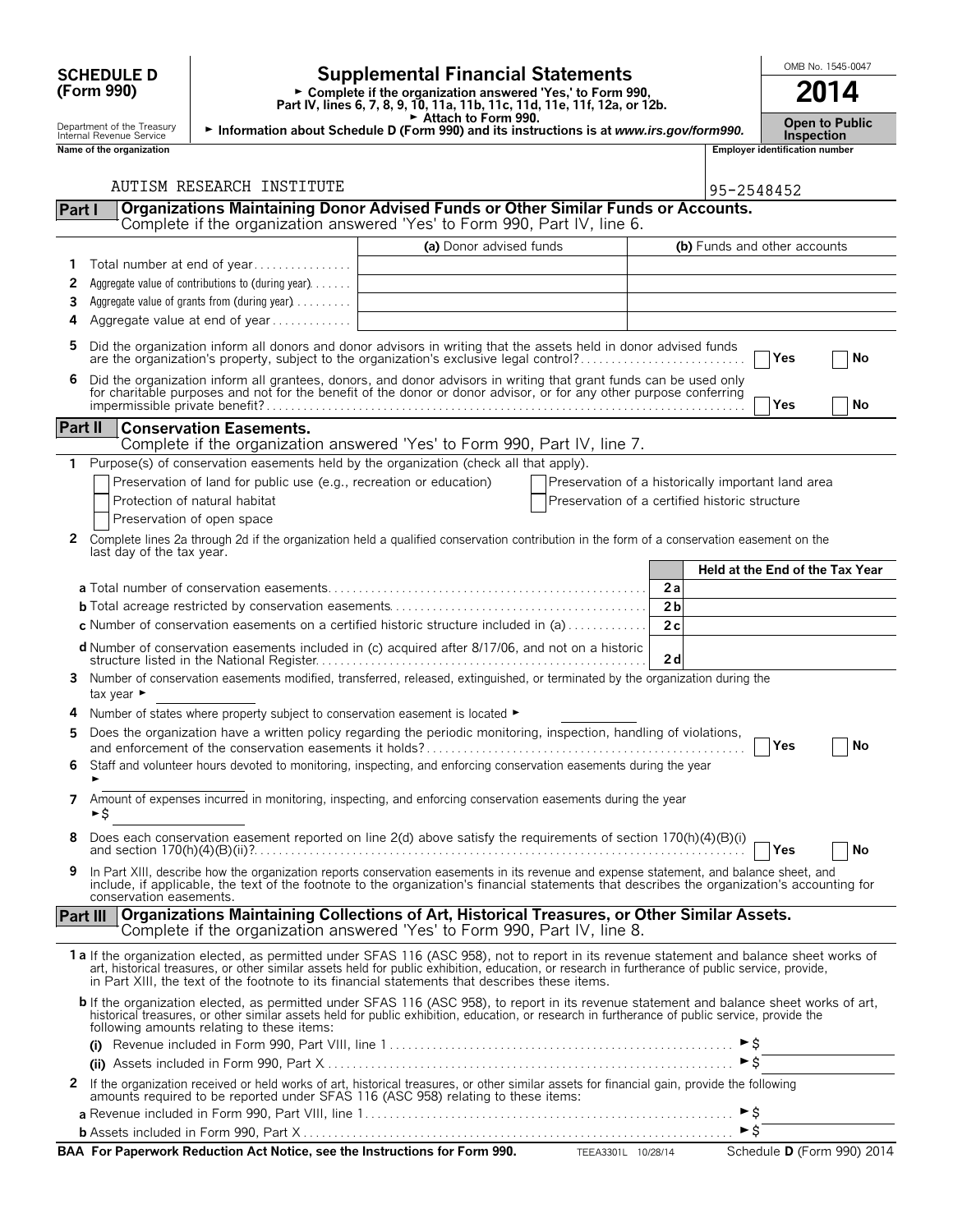| Schedule D (Form 990) 2014 AUTISM RESEARCH INSTITUTE                                                                                                                                                                           |                  |                                         |                |                                    | 95-2548452                      |                            | Page 2  |
|--------------------------------------------------------------------------------------------------------------------------------------------------------------------------------------------------------------------------------|------------------|-----------------------------------------|----------------|------------------------------------|---------------------------------|----------------------------|---------|
| Organizations Maintaining Collections of Art, Historical Treasures, or Other Similar Assets (continued)<br><b>Part III</b>                                                                                                     |                  |                                         |                |                                    |                                 |                            |         |
| Using the organization's acquisition, accession, and other records, check any of the following that are a significant use of its collection<br>3<br>items (check all that apply):                                              |                  |                                         |                |                                    |                                 |                            |         |
| Public exhibition<br>a                                                                                                                                                                                                         |                  | d                                       |                | Loan or exchange programs          |                                 |                            |         |
| Scholarly research<br>b                                                                                                                                                                                                        |                  | е                                       | Other          |                                    |                                 |                            |         |
| Preservation for future generations<br>С                                                                                                                                                                                       |                  |                                         |                |                                    |                                 |                            |         |
| Provide a description of the organization's collections and explain how they further the organization's exempt purpose in<br>4<br>Part XIII.                                                                                   |                  |                                         |                |                                    |                                 |                            |         |
| During the year, did the organization solicit or receive donations of art, historical treasures, or other similar assets to be sold to raise funds rather than to be maintained as part of the organization's collection?<br>5 |                  |                                         |                |                                    |                                 | <b>Yes</b>                 | No      |
| <b>Escrow and Custodial Arrangements.</b> Complete if the organization answered 'Yes' to Form 990, Part IV,<br><b>Part IV</b><br>line 9, or reported an amount on Form 990, Part X, line 21.                                   |                  |                                         |                |                                    |                                 |                            |         |
| 1a Is the organization an agent, trustee, custodian, or other intermediary for contributions or other assets not included                                                                                                      |                  |                                         |                |                                    |                                 | <b>Yes</b>                 | No      |
| <b>b</b> If 'Yes,' explain the arrangement in Part XIII and complete the following table:                                                                                                                                      |                  |                                         |                |                                    |                                 |                            |         |
|                                                                                                                                                                                                                                |                  |                                         |                |                                    |                                 | Amount                     |         |
|                                                                                                                                                                                                                                |                  |                                         |                |                                    | $\overline{\phantom{a}}$ 1 c    |                            |         |
|                                                                                                                                                                                                                                |                  |                                         |                |                                    | 1 d                             |                            |         |
|                                                                                                                                                                                                                                |                  |                                         |                |                                    | 1е                              |                            |         |
|                                                                                                                                                                                                                                |                  |                                         |                |                                    | 1f                              |                            |         |
| 2a Did the organization include an amount on Form 990, Part X, line 21, for escrow or custodial account liability?                                                                                                             |                  |                                         |                |                                    |                                 | Yes                        | No      |
|                                                                                                                                                                                                                                |                  |                                         |                |                                    |                                 |                            |         |
|                                                                                                                                                                                                                                |                  |                                         |                |                                    |                                 |                            |         |
| <b>Part V</b><br><b>Endowment Funds.</b> Complete if the organization answered 'Yes' to Form 990, Part IV, line 10.                                                                                                            |                  |                                         |                |                                    |                                 |                            |         |
|                                                                                                                                                                                                                                | (a) Current year |                                         | (b) Prior year | (c) Two years back                 | (d) Three years back            | (e) Four years back        |         |
| <b>1 a</b> Beginning of year balance<br><b>b</b> Contributions                                                                                                                                                                 |                  |                                         |                |                                    |                                 |                            |         |
|                                                                                                                                                                                                                                |                  |                                         |                |                                    |                                 |                            |         |
| c Net investment earnings, gains,<br>and losses                                                                                                                                                                                |                  |                                         |                |                                    |                                 |                            |         |
| d Grants or scholarships                                                                                                                                                                                                       |                  |                                         |                |                                    |                                 |                            |         |
| <b>e</b> Other expenditures for facilities<br>and programs                                                                                                                                                                     |                  |                                         |                |                                    |                                 |                            |         |
| f Administrative expenses $\ldots \ldots$                                                                                                                                                                                      |                  |                                         |                |                                    |                                 |                            |         |
| $\alpha$ End of year balance $\ldots \ldots \ldots$                                                                                                                                                                            |                  |                                         |                |                                    |                                 |                            |         |
| 2 Provide the estimated percentage of the current year end balance (line 1g, column (a)) held as:                                                                                                                              |                  |                                         |                |                                    |                                 |                            |         |
| a Board designated or quasi-endowment $\blacktriangleright$                                                                                                                                                                    |                  |                                         |                |                                    |                                 |                            |         |
| <b>b</b> Permanent endowment ►                                                                                                                                                                                                 | ଽ                |                                         |                |                                    |                                 |                            |         |
| $c$ Temporarily restricted endowment $\blacktriangleright$                                                                                                                                                                     |                  | ٥                                       |                |                                    |                                 |                            |         |
| The percentages in lines 2a, 2b, and 2c should equal 100%.                                                                                                                                                                     |                  |                                         |                |                                    |                                 |                            |         |
| 3a Are there endowment funds not in the possession of the organization that are held and administered for the                                                                                                                  |                  |                                         |                |                                    |                                 |                            |         |
| organization by:                                                                                                                                                                                                               |                  |                                         |                |                                    |                                 | Yes                        | No      |
|                                                                                                                                                                                                                                |                  |                                         |                |                                    |                                 | 3a(i)                      |         |
|                                                                                                                                                                                                                                |                  |                                         |                |                                    |                                 | 3a(ii)<br>3b               |         |
| Describe in Part XIII the intended uses of the organization's endowment funds.<br>4                                                                                                                                            |                  |                                         |                |                                    |                                 |                            |         |
| Part VI Land, Buildings, and Equipment.                                                                                                                                                                                        |                  |                                         |                |                                    |                                 |                            |         |
| Complete if the organization answered 'Yes' to Form 990, Part IV, line 11a. See Form 990, Part X, line 10.                                                                                                                     |                  |                                         |                |                                    |                                 |                            |         |
| Description of property                                                                                                                                                                                                        |                  |                                         |                |                                    |                                 | (d) Book value             |         |
|                                                                                                                                                                                                                                |                  | (a) Cost or other basis<br>(investment) |                | (b) Cost or other<br>basis (other) | (c) Accumulated<br>depreciation |                            |         |
|                                                                                                                                                                                                                                |                  |                                         |                |                                    |                                 |                            |         |
|                                                                                                                                                                                                                                |                  |                                         |                |                                    |                                 |                            |         |
| c Leasehold improvements                                                                                                                                                                                                       |                  |                                         |                | 18,018.                            | 3,156.                          |                            | 14,862. |
|                                                                                                                                                                                                                                |                  |                                         |                | 168, 155.                          | 161,279.                        |                            | 6,876.  |
|                                                                                                                                                                                                                                |                  |                                         |                |                                    | ▶                               |                            |         |
| Total. Add lines 1a through 1e. (Column (d) must equal Form 990, Part X, column (B), line 10c.)<br><b>BAA</b>                                                                                                                  |                  |                                         |                |                                    |                                 | Schedule D (Form 990) 2014 | 21,738. |
|                                                                                                                                                                                                                                |                  |                                         |                |                                    |                                 |                            |         |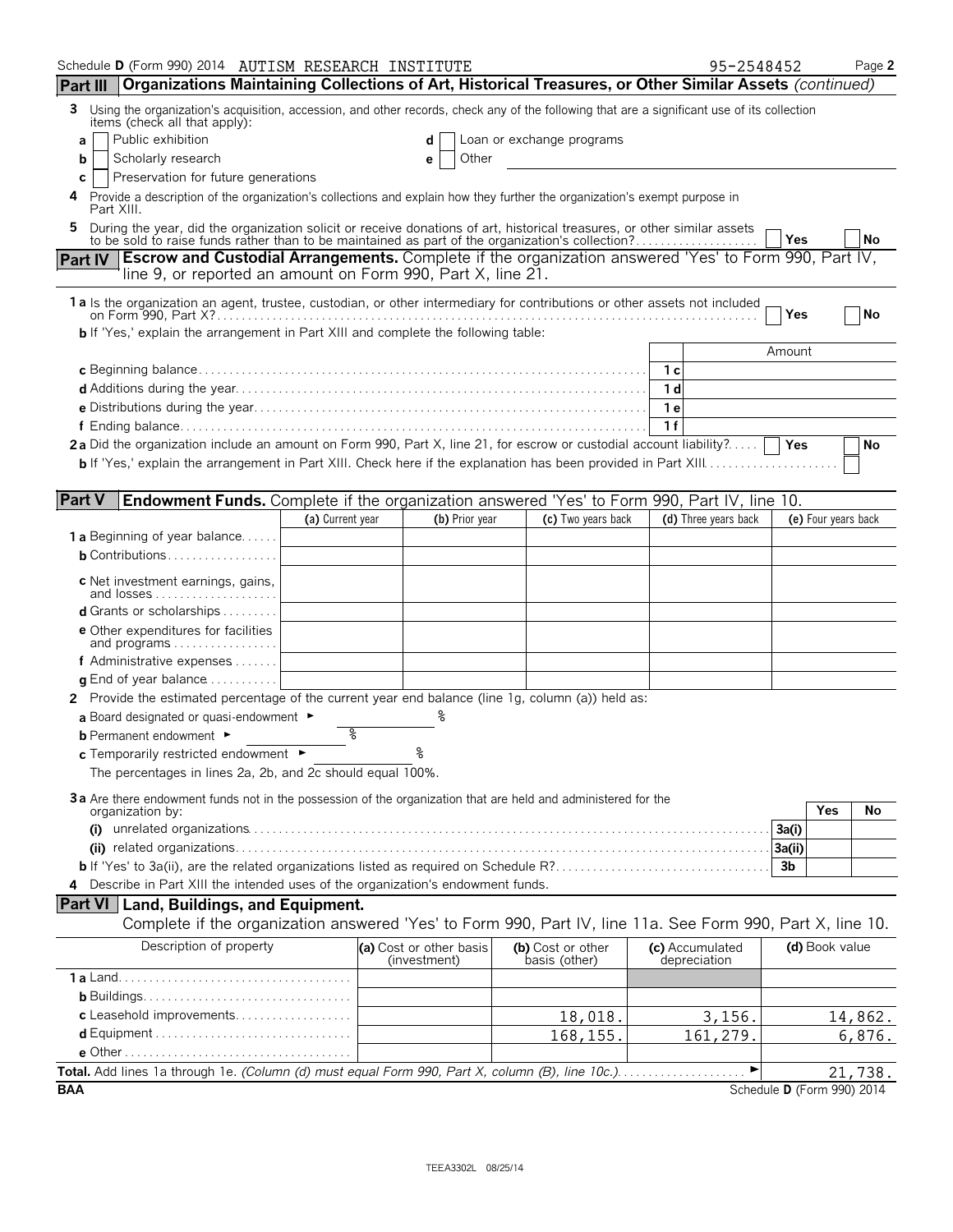| Schedule <b>D</b> (Form 990) 2014 AUTISM RESEARCH INSTITUTE                                                                                   |                 |                                                           | 95-2548452     | Page 3 |
|-----------------------------------------------------------------------------------------------------------------------------------------------|-----------------|-----------------------------------------------------------|----------------|--------|
| <b>Part VII</b><br><b>Investments - Other Securities.</b>                                                                                     |                 | N/A                                                       |                |        |
| Complete if the organization answered 'Yes' to Form 990, Part IV, line 11b. See Form 990, Part X, line 12.                                    |                 |                                                           |                |        |
| (a) Description of security or category (including name of security)                                                                          | (b) Book value  | (c) Method of valuation: Cost or end-of-year market value |                |        |
| (1) Financial derivatives                                                                                                                     |                 |                                                           |                |        |
|                                                                                                                                               |                 |                                                           |                |        |
| (3) Other                                                                                                                                     |                 |                                                           |                |        |
| (A)                                                                                                                                           |                 |                                                           |                |        |
| (B)                                                                                                                                           |                 |                                                           |                |        |
| (C)                                                                                                                                           |                 |                                                           |                |        |
| (D)                                                                                                                                           |                 |                                                           |                |        |
| (E)                                                                                                                                           |                 |                                                           |                |        |
| (F)                                                                                                                                           |                 |                                                           |                |        |
| (G)                                                                                                                                           |                 |                                                           |                |        |
| (H)                                                                                                                                           |                 |                                                           |                |        |
| $($ l $)$                                                                                                                                     |                 |                                                           |                |        |
| Total. (Column (b) must equal Form 990, Part X, column (B) line 12.)                                                                          |                 |                                                           |                |        |
| Part VIII Investments - Program Related.                                                                                                      |                 | N/A                                                       |                |        |
| Complete if the organization answered 'Yes' to Form 990, Part IV, line 11c. See Form 990, Part X, line 13.                                    |                 |                                                           |                |        |
| (a) Description of investment type                                                                                                            | (b) Book value  | (c) Method of valuation: Cost or end-of-year market value |                |        |
| (1)                                                                                                                                           |                 |                                                           |                |        |
| (2)                                                                                                                                           |                 |                                                           |                |        |
| (3)                                                                                                                                           |                 |                                                           |                |        |
|                                                                                                                                               |                 |                                                           |                |        |
| (4)                                                                                                                                           |                 |                                                           |                |        |
| (5)                                                                                                                                           |                 |                                                           |                |        |
| (6)                                                                                                                                           |                 |                                                           |                |        |
| (7)                                                                                                                                           |                 |                                                           |                |        |
| (8)                                                                                                                                           |                 |                                                           |                |        |
| (9)                                                                                                                                           |                 |                                                           |                |        |
| (10)                                                                                                                                          |                 |                                                           |                |        |
| Total. (Column (b) must equal Form 990, Part X, column (B) line 13.) $\blacktriangleright$                                                    |                 |                                                           |                |        |
| Part IX<br><b>Other Assets.</b><br>Complete if the organization answered 'Yes' to Form 990, Part IV, line 11d. See Form 990, Part X, line 15. | N/A             |                                                           |                |        |
|                                                                                                                                               | (a) Description |                                                           | (b) Book value |        |
| (1)                                                                                                                                           |                 |                                                           |                |        |
| (2)                                                                                                                                           |                 |                                                           |                |        |
| (3)                                                                                                                                           |                 |                                                           |                |        |
| (4)                                                                                                                                           |                 |                                                           |                |        |
| (5)                                                                                                                                           |                 |                                                           |                |        |
| (6)                                                                                                                                           |                 |                                                           |                |        |
| (7)                                                                                                                                           |                 |                                                           |                |        |
| (8)                                                                                                                                           |                 |                                                           |                |        |
| (9)                                                                                                                                           |                 |                                                           |                |        |
| (10)                                                                                                                                          |                 |                                                           |                |        |
|                                                                                                                                               |                 |                                                           | ▶              |        |
| Part X<br><b>Other Liabilities.</b>                                                                                                           |                 |                                                           |                |        |
| Complete if the organization answered 'Yes' to Form 990, Part IV, line 11e or 11f. See Form 990, Part X, line 25                              |                 |                                                           |                |        |
| (a) Description of liability                                                                                                                  | (b) Book value  |                                                           |                |        |
| (1) Federal income taxes                                                                                                                      |                 |                                                           |                |        |
| (2) ACCRUED PAYROLL                                                                                                                           | 19,748.         |                                                           |                |        |
| (3) ACCRUED PAYROLL TAXES                                                                                                                     | 11, 411.        |                                                           |                |        |
| (4) CREDIT CARD PAYABLE                                                                                                                       | 1,402.          |                                                           |                |        |
| (5) PENSION CONTRIBUTIONS PAYABLE                                                                                                             | 600.            |                                                           |                |        |
| (6) SALES TAX PAYABLE                                                                                                                         | 205.            |                                                           |                |        |
| (7)                                                                                                                                           |                 |                                                           |                |        |
| (8)                                                                                                                                           |                 |                                                           |                |        |
| (9)                                                                                                                                           |                 |                                                           |                |        |

**Total.** *(Column (b) must equal Form 990, Part X, column (B) line 25.)*. . . . . . G 2. Liability for uncertain tax positions. In Part XIII, provide the text of the footnote to the organization's financial statements that reports the organization's liability for uncertain tax positions under FIN 48 (ASC 740). Check here if the text of the footnote has been provided in Part XIII. . . . . . . . . . . . . . . . . . . . . . . . . . . . . . . . . . . . . . . . . . . . . . . . . . . . . . 33,366.

(10) (11)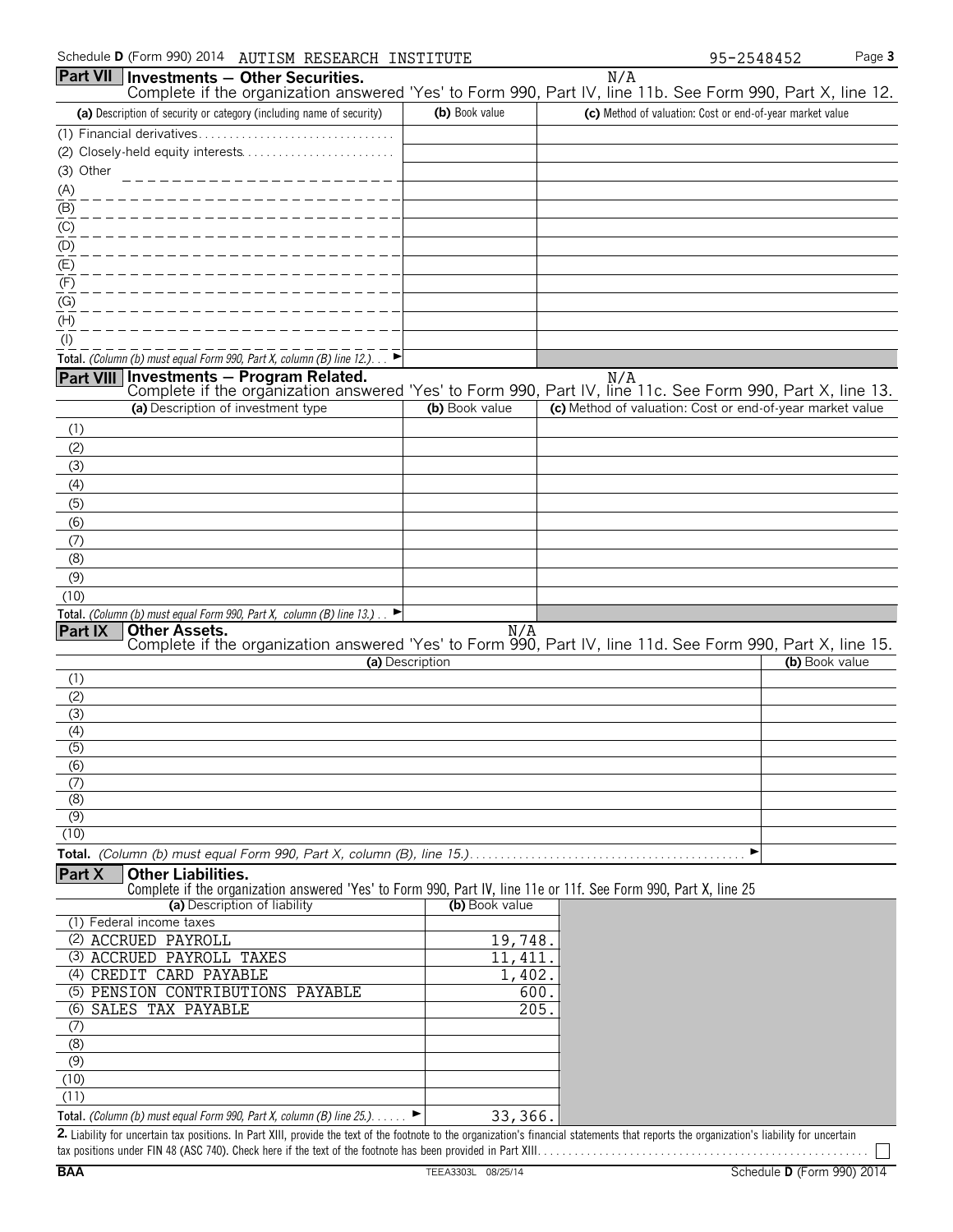| Schedule D (Form 990) 2014 AUTISM RESEARCH INSTITUTE                                             | 95-2548452                | Page 4       |              |
|--------------------------------------------------------------------------------------------------|---------------------------|--------------|--------------|
| Part XI   Reconciliation of Revenue per Audited Financial Statements With Revenue per Return.    |                           |              |              |
| Complete if the organization answered 'Yes' to Form 990, Part IV, line 12a.                      |                           |              |              |
|                                                                                                  |                           | $\mathbf{1}$ | 1,324,149.   |
| Amounts included on line 1 but not on Form 990, Part VIII, line 12:<br>$\mathbf{2}^{\prime}$     |                           |              |              |
|                                                                                                  | 12,597.                   |              |              |
|                                                                                                  | 2 <sub>b</sub>            |              |              |
|                                                                                                  |                           |              |              |
| d Other (Describe in Part XIII.) SEE PART XIII [1]                                               | 33,382.                   |              |              |
|                                                                                                  |                           | 2e           | 45,979.      |
| 3                                                                                                |                           | $\mathbf{3}$ | 1,278,170.   |
| Amounts included on Form 990, Part VIII, line 12, but not on line 1:<br>4                        |                           |              |              |
| <b>a</b> Investment expenses not included on Form 990, Part VIII, line 7b. 4a                    |                           |              |              |
|                                                                                                  | 4 <sub>b</sub><br>38,667. |              |              |
|                                                                                                  |                           | 4 c          | 38,667.      |
| 5 Total revenue. Add lines 3 and 4c. (This must equal Form 990, Part I, line 12.)                |                           | 5            | 1, 316, 837. |
| Part XII   Reconciliation of Expenses per Audited Financial Statements With Expenses per Return. |                           |              |              |
| Complete if the organization answered 'Yes' to Form 990, Part IV, line 12a.                      |                           |              |              |
|                                                                                                  |                           | $\mathbf{1}$ | 1,524,077.   |
| 2 Amounts included on line 1 but not on Form 990, Part IX, line 25:                              |                           |              |              |
|                                                                                                  | 2a                        |              |              |
|                                                                                                  | 2 <sub>b</sub>            |              |              |
|                                                                                                  |                           |              |              |
|                                                                                                  | 33, 382.                  |              |              |
|                                                                                                  |                           | 2e           | 33,382.      |
| 3                                                                                                |                           | $\mathbf{3}$ | 1,490,695.   |
| Amounts included on Form 990, Part IX, line 25, but not on line 1:<br>4                          |                           |              |              |
| a Investment expenses not included on Form 990, Part VIII, line 7b.   4a                         |                           |              |              |
|                                                                                                  | 4 bl<br>38,667.           |              |              |
|                                                                                                  |                           | 4 c          | 38,667.      |
|                                                                                                  |                           | 5            | 1,529,362.   |
| Part XIII Supplemental Information.                                                              |                           |              |              |

Provide the descriptions required for Part II, lines 3, 5, and 9; Part III, lines 1a and 4; Part IV, lines 1b and 2b; Part V,

#### line 4; Part X, line 2; Part XI, lines 2d and 4b; and Part XII, lines 2d and 4b. Also complete this part to provide any additional information.

#### **SCHEDULE D, PART XI, LINE 2D OTHER REVENUE INCLUDED IN F/S BUT NOT INCLUDED ON FORM 990**

| TOTAT.                                                                                            |                          |
|---------------------------------------------------------------------------------------------------|--------------------------|
| <b>SCHEDULE D, PART XI, LINE 4B</b><br>OTHER REVENUE INCLUDED ON FORM 990 BUT NOT INCLUDED IN F/S |                          |
| $m \wedge m \wedge n$                                                                             | $\overline{\phantom{a}}$ |

| UNUSED GRANT |  | FUNDS RETURNED | .  |
|--------------|--|----------------|----|
|              |  | ⊼ידי∩          | nn |
|              |  |                |    |

**BAA** Schedule **D** (Form 990) 2014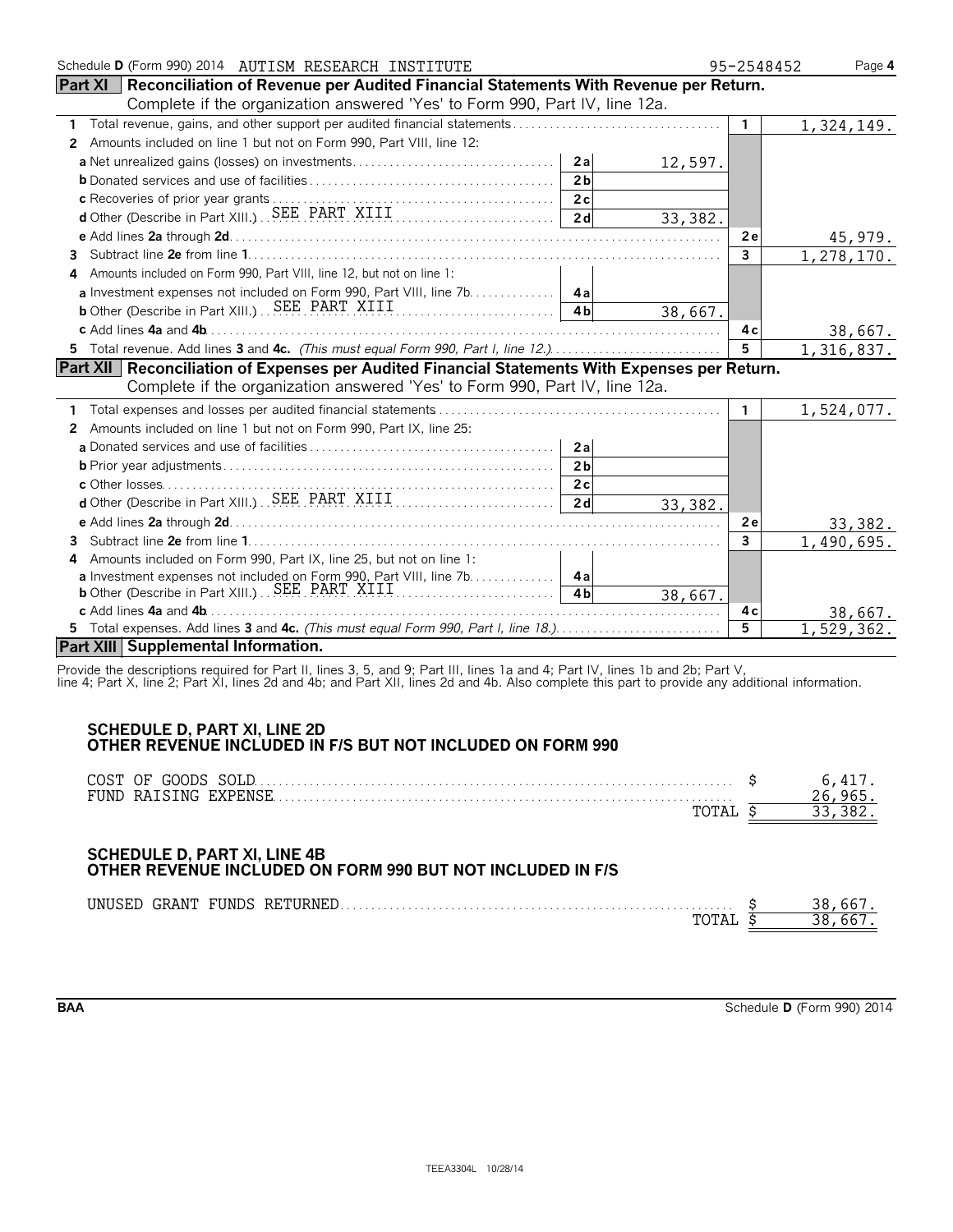#### **SCHEDULE D, PART XII, LINE 2D OTHER EXPENSES AND LOSSES PER AUDITED F/S**

| COST OF GOODS SOLD      | 4<br>. . |
|-------------------------|----------|
| FUND<br>RAISING EXPENSE |          |
| ͲႶͲϪ                    |          |
|                         |          |

#### **SCHEDULE D, PART XII, LINE 4B OTHER EXPENSES INCLUDED ON FORM 990 BUT NOT INCLUDED IN F/S**

|  | UNUSED GRANT FUNDS RETURNED. | . 667       |
|--|------------------------------|-------------|
|  | TOTAL.                       | 38<br>. 661 |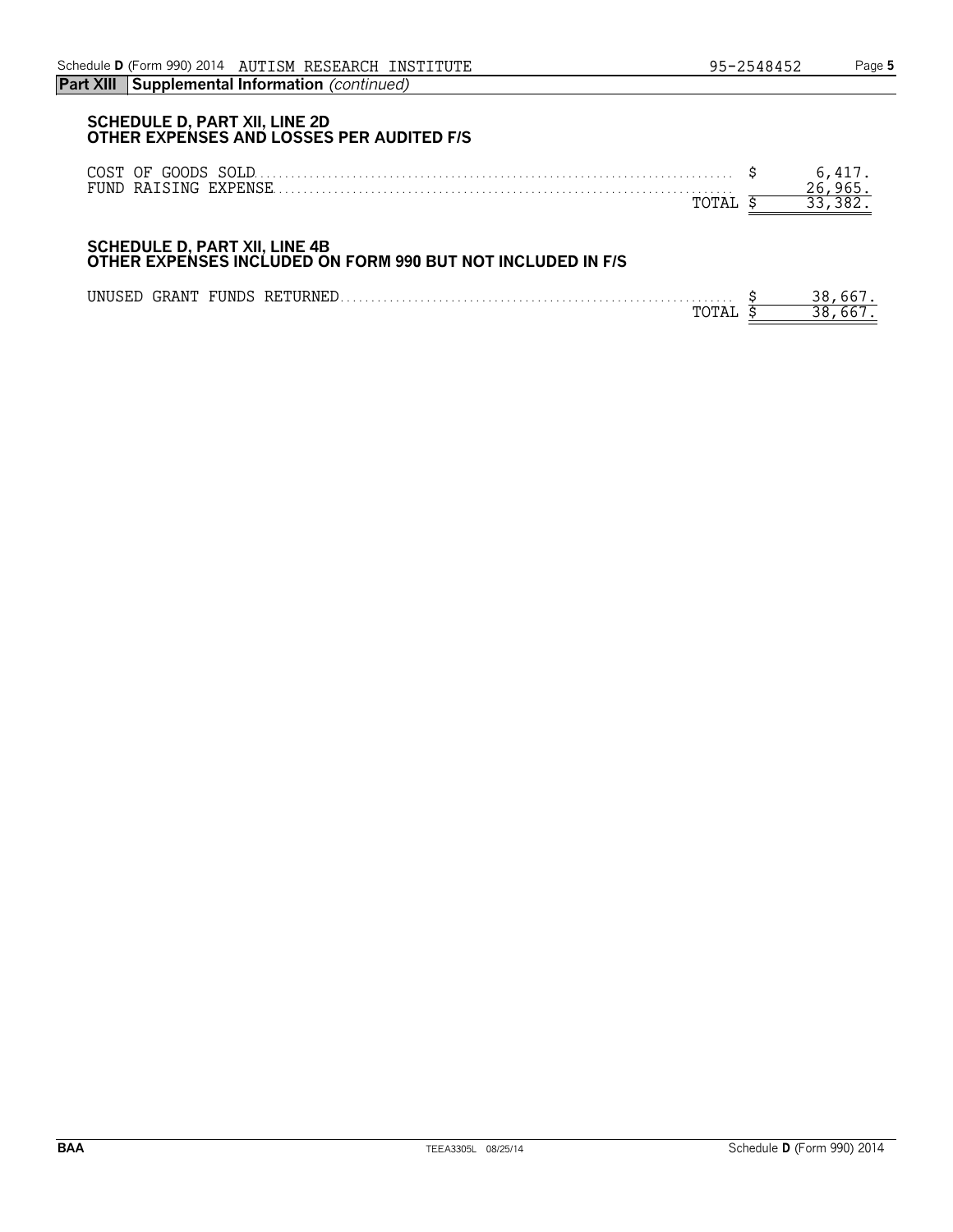| <b>Schedule F</b>                                                            |                                                                                          |                                                                                                                   | <b>Statement of Activities Outside the United States</b>                                                                                                                                                                                                   |                                                                                                                | OMB No. 1545-0047                                             |
|------------------------------------------------------------------------------|------------------------------------------------------------------------------------------|-------------------------------------------------------------------------------------------------------------------|------------------------------------------------------------------------------------------------------------------------------------------------------------------------------------------------------------------------------------------------------------|----------------------------------------------------------------------------------------------------------------|---------------------------------------------------------------|
| (Form 990)                                                                   | ► Complete if the organization answered 'Yes' on Form 990, Part IV, line 14b, 15, or 16. |                                                                                                                   |                                                                                                                                                                                                                                                            |                                                                                                                |                                                               |
| Department of the Treasury<br>Internal Revenue Service                       |                                                                                          | Attach to Form 990.<br>Information about Schedule F (Form 990) and its instructions is<br>at www.irs.gov/form990. |                                                                                                                                                                                                                                                            | <b>Open to Public</b><br><b>Inspection</b>                                                                     |                                                               |
| Name of the organization                                                     |                                                                                          |                                                                                                                   |                                                                                                                                                                                                                                                            |                                                                                                                | <b>Employer identification number</b>                         |
| AUTISM RESEARCH INSTITUTE                                                    |                                                                                          |                                                                                                                   | General Information on Activities Outside the United States. Complete if the organization answered 'Yes'                                                                                                                                                   | 95-2548452                                                                                                     |                                                               |
| Part I<br>on Form 990, Part IV, line 14b.                                    |                                                                                          |                                                                                                                   |                                                                                                                                                                                                                                                            |                                                                                                                |                                                               |
|                                                                              |                                                                                          |                                                                                                                   | 1 For grantmakers. Does the organization maintain records to substantiate the amount of its grants and other assistance,<br>the grantees' eligibility for the grants or assistance, and the selection criteria used to award the grants or assistance? $X$ |                                                                                                                | $\overline{\phantom{a}}$ No                                   |
| $\mathbf{2}$<br>United States.<br>PART V                                     |                                                                                          |                                                                                                                   | For grantmakers. Describe in Part V the organization's procedures for monitoring the use of its grants and other assistance outside the                                                                                                                    |                                                                                                                |                                                               |
|                                                                              |                                                                                          |                                                                                                                   | 3 Activities per Region. (The following Part I, line 3 table can be duplicated if additional space is needed.)                                                                                                                                             |                                                                                                                |                                                               |
| (a) Region                                                                   | (b) Number of<br>offices in the<br>region                                                | (c) Number of<br>employees,<br>agents, and<br>independent<br>contractors<br>in region                             | (d) Activities conducted in<br>region (by type) (e.g.,<br>fundraising, program<br>services, investments,<br>grants to recipients<br>located in the region)                                                                                                 | (e) If activity listed in<br>(d) is a program<br>service, describe<br>specific type of<br>service(s) in region | (f) Total<br>expenditures for<br>and investments<br>in region |
| (1) EUROPE                                                                   | 1                                                                                        |                                                                                                                   | 1 RESEARCH                                                                                                                                                                                                                                                 | <b>GRANT FOR</b><br><b>RESEARCH</b>                                                                            | 13, 120.                                                      |
| (2)                                                                          |                                                                                          |                                                                                                                   |                                                                                                                                                                                                                                                            |                                                                                                                |                                                               |
| (3)                                                                          |                                                                                          |                                                                                                                   |                                                                                                                                                                                                                                                            |                                                                                                                |                                                               |
| (4)                                                                          |                                                                                          |                                                                                                                   |                                                                                                                                                                                                                                                            |                                                                                                                |                                                               |
| (5)                                                                          |                                                                                          |                                                                                                                   |                                                                                                                                                                                                                                                            |                                                                                                                |                                                               |
| (6)                                                                          |                                                                                          |                                                                                                                   |                                                                                                                                                                                                                                                            |                                                                                                                |                                                               |
| (7)                                                                          |                                                                                          |                                                                                                                   |                                                                                                                                                                                                                                                            |                                                                                                                |                                                               |
| (8)                                                                          |                                                                                          |                                                                                                                   |                                                                                                                                                                                                                                                            |                                                                                                                |                                                               |
| (9)                                                                          |                                                                                          |                                                                                                                   |                                                                                                                                                                                                                                                            |                                                                                                                |                                                               |
| (10)                                                                         |                                                                                          |                                                                                                                   |                                                                                                                                                                                                                                                            |                                                                                                                |                                                               |
| (11)                                                                         |                                                                                          |                                                                                                                   |                                                                                                                                                                                                                                                            |                                                                                                                |                                                               |
| (12)                                                                         |                                                                                          |                                                                                                                   |                                                                                                                                                                                                                                                            |                                                                                                                |                                                               |
| (13)                                                                         |                                                                                          |                                                                                                                   |                                                                                                                                                                                                                                                            |                                                                                                                |                                                               |
| (14)                                                                         |                                                                                          |                                                                                                                   |                                                                                                                                                                                                                                                            |                                                                                                                |                                                               |
| (15)                                                                         |                                                                                          |                                                                                                                   |                                                                                                                                                                                                                                                            |                                                                                                                |                                                               |
| (16)                                                                         |                                                                                          |                                                                                                                   |                                                                                                                                                                                                                                                            |                                                                                                                |                                                               |
| (17)                                                                         |                                                                                          |                                                                                                                   |                                                                                                                                                                                                                                                            |                                                                                                                |                                                               |
| <b>3a</b> Sub-total.<br><b>b</b> Total from continuation<br>sheets to Part I | 1                                                                                        |                                                                                                                   |                                                                                                                                                                                                                                                            |                                                                                                                | 13, 120.                                                      |
| c Totals (add lines 3a and 3b)                                               | 1                                                                                        | 1                                                                                                                 |                                                                                                                                                                                                                                                            |                                                                                                                | 13,120.                                                       |

BAA For Paperwork Reduction Act Notice, see the Instructions for Form 990. Schedule F (Form 990) 2014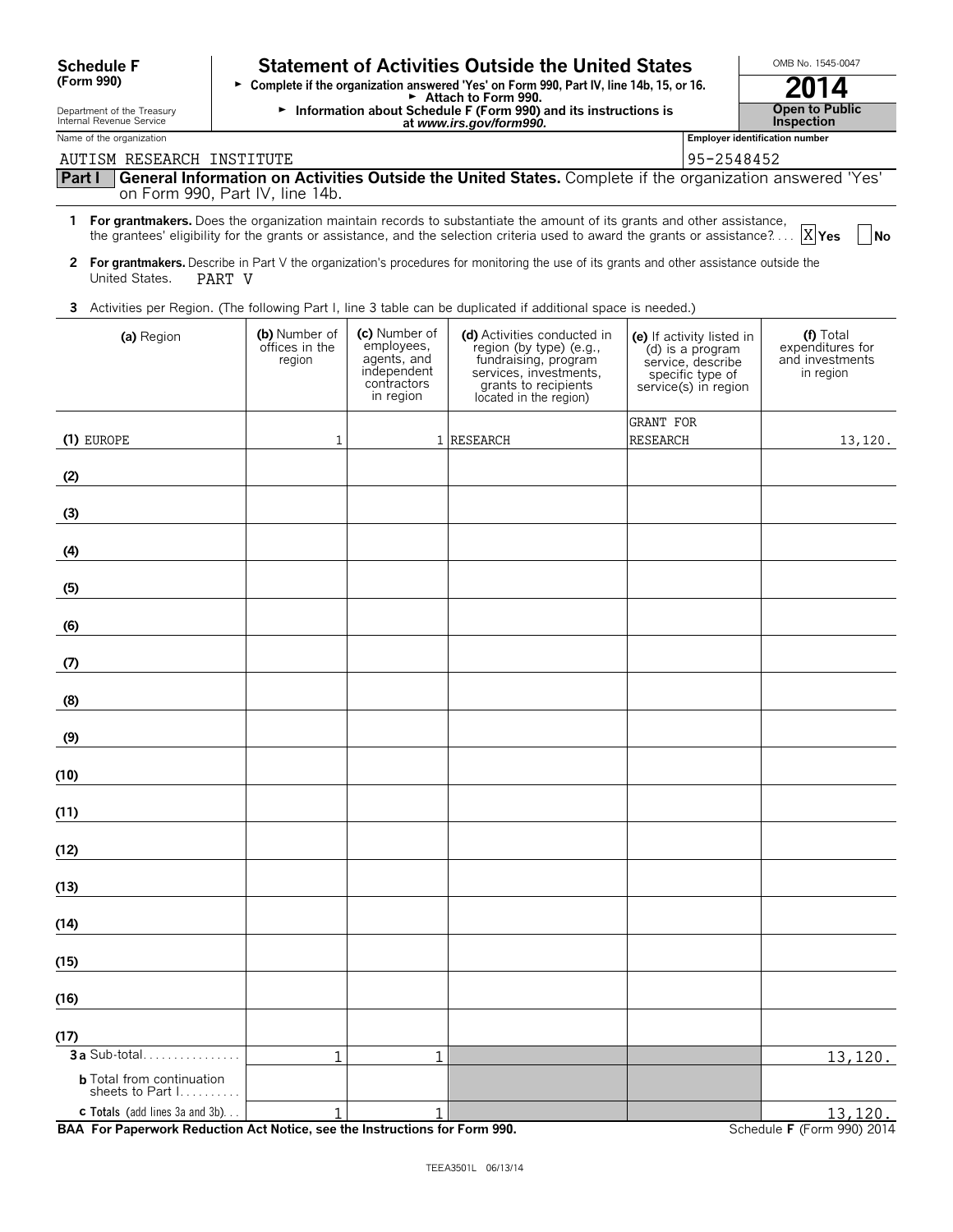#### Schedule **F** (Form 990) 2014 Page **2** AUTISM RESEARCH INSTITUTE 95-2548452

**Part II Grants and Other Assistance to Organizations or Entities Outside the United States.** Complete if the organization answered 'Yes' on Form 990, Part IV, line 15, for any recipient who received more than \$5,000. Part II can be duplicated if additional space is needed.

| $\mathbf{1}$ | (a) Name of organization                                                                                                                                                                                                          | (b) IRS code<br>section and EIN<br>(if applicable) | (c) Region | (d) Purpose<br>of grant | (e) Amount of<br>cash grant | (f) Manner of<br>cash<br>disbursement | (g) Amount of<br>non-cash<br>assistance | (h) Description of<br>non-cash<br>assistance | (i) Method of<br>valuation (book,<br>FMV, appraisal,<br>other) |
|--------------|-----------------------------------------------------------------------------------------------------------------------------------------------------------------------------------------------------------------------------------|----------------------------------------------------|------------|-------------------------|-----------------------------|---------------------------------------|-----------------------------------------|----------------------------------------------|----------------------------------------------------------------|
| (1)          |                                                                                                                                                                                                                                   |                                                    | EUROPE     | <b>RESEARCH</b>         | 13,120. CHECK               |                                       |                                         |                                              |                                                                |
| (2)          |                                                                                                                                                                                                                                   |                                                    |            |                         |                             |                                       |                                         |                                              |                                                                |
| (3)          |                                                                                                                                                                                                                                   |                                                    |            |                         |                             |                                       |                                         |                                              |                                                                |
| (4)          |                                                                                                                                                                                                                                   |                                                    |            |                         |                             |                                       |                                         |                                              |                                                                |
| (5)          |                                                                                                                                                                                                                                   |                                                    |            |                         |                             |                                       |                                         |                                              |                                                                |
| (6)          |                                                                                                                                                                                                                                   |                                                    |            |                         |                             |                                       |                                         |                                              |                                                                |
| (7)          |                                                                                                                                                                                                                                   |                                                    |            |                         |                             |                                       |                                         |                                              |                                                                |
| (8)          |                                                                                                                                                                                                                                   |                                                    |            |                         |                             |                                       |                                         |                                              |                                                                |
| (9)          |                                                                                                                                                                                                                                   |                                                    |            |                         |                             |                                       |                                         |                                              |                                                                |
| (10)         |                                                                                                                                                                                                                                   |                                                    |            |                         |                             |                                       |                                         |                                              |                                                                |
| (11)         |                                                                                                                                                                                                                                   |                                                    |            |                         |                             |                                       |                                         |                                              |                                                                |
| (12)         |                                                                                                                                                                                                                                   |                                                    |            |                         |                             |                                       |                                         |                                              |                                                                |
| (13)         |                                                                                                                                                                                                                                   |                                                    |            |                         |                             |                                       |                                         |                                              |                                                                |
| (14)         |                                                                                                                                                                                                                                   |                                                    |            |                         |                             |                                       |                                         |                                              |                                                                |
| (15)         |                                                                                                                                                                                                                                   |                                                    |            |                         |                             |                                       |                                         |                                              |                                                                |
| (16)         |                                                                                                                                                                                                                                   |                                                    |            |                         |                             |                                       |                                         |                                              |                                                                |
|              | 2 Enter total number of recipient organizations listed above that are recognized as charities by the foreign country, recognized as tax-exempt by the IRS, or for which<br>the grantee or counsel has provided a section 501(c)(3 |                                                    |            |                         |                             |                                       |                                         | $\blacktriangleright$                        | 0                                                              |
|              |                                                                                                                                                                                                                                   |                                                    |            |                         |                             |                                       |                                         |                                              | $\overline{1}$                                                 |
| <b>BAA</b>   |                                                                                                                                                                                                                                   |                                                    |            |                         |                             |                                       |                                         |                                              | Schedule F (Form 990) 2014                                     |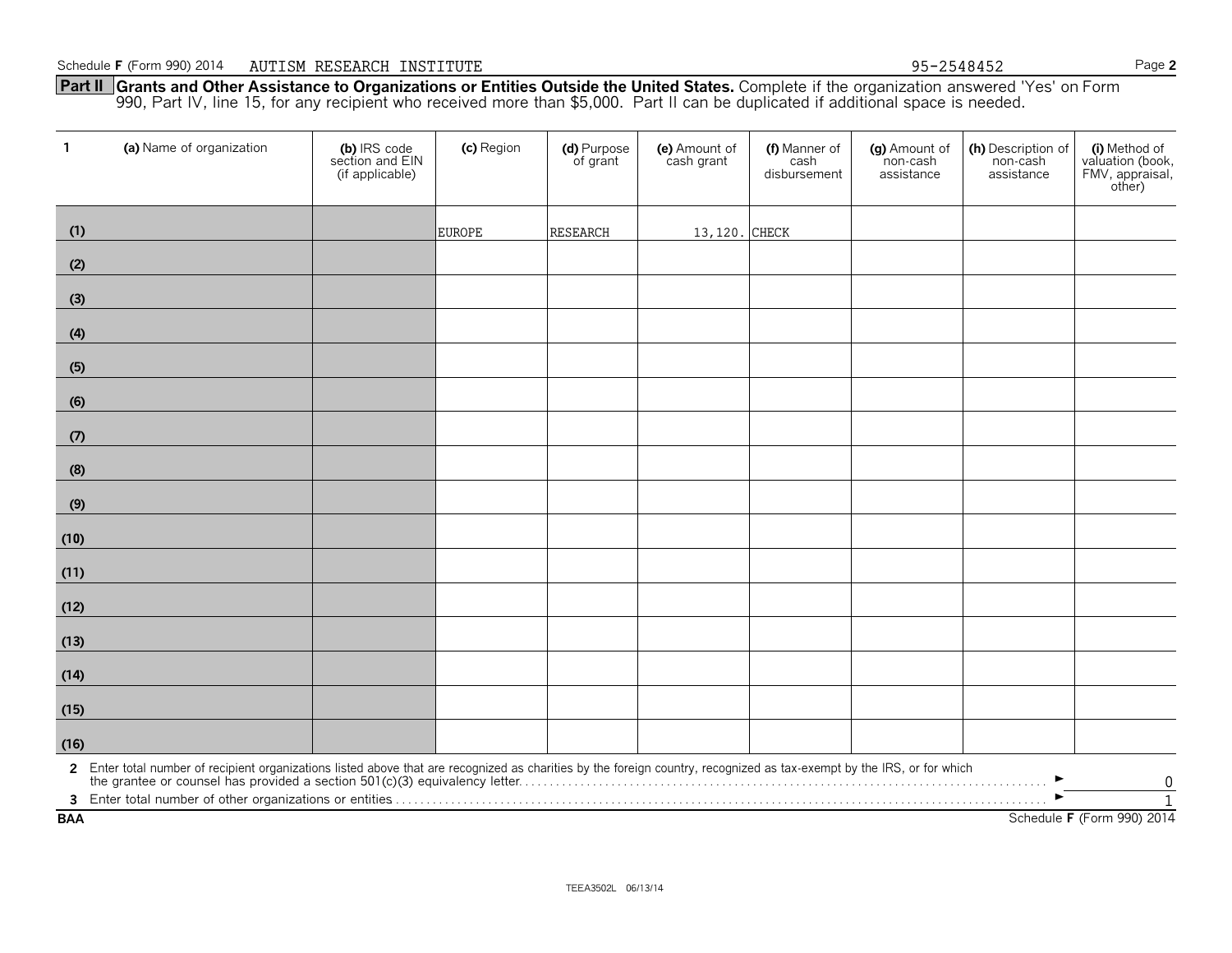#### Schedule **F** (Form 990) 2014 Page **3** AUTISM RESEARCH INSTITUTE 95-2548452

**Part III Grants and Other Assistance to Individuals Outside the United States.** Complete if the organization answered 'Yes' on Form 990, Part IV, line 16. Part III can be duplicated if additional space is needed.

| (a) Type of grant or assistance | (b) Region | (c) Number<br>of recipients | (d) Amount of<br>cash grant | (e) Manner of<br>cash<br>disbursement | (f) Amount of non-<br>cash assistance | (g) Description of<br>non-cash assistance | (h) Method of<br>valuation (book,<br>FMV, appraisal,<br>other) |
|---------------------------------|------------|-----------------------------|-----------------------------|---------------------------------------|---------------------------------------|-------------------------------------------|----------------------------------------------------------------|
| (1)                             |            |                             |                             |                                       |                                       |                                           |                                                                |
| (2)                             |            |                             |                             |                                       |                                       |                                           |                                                                |
| (3)                             |            |                             |                             |                                       |                                       |                                           |                                                                |
| (4)                             |            |                             |                             |                                       |                                       |                                           |                                                                |
| (5)                             |            |                             |                             |                                       |                                       |                                           |                                                                |
| (6)                             |            |                             |                             |                                       |                                       |                                           |                                                                |
| (7)                             |            |                             |                             |                                       |                                       |                                           |                                                                |
| (8)                             |            |                             |                             |                                       |                                       |                                           |                                                                |
| (9)                             |            |                             |                             |                                       |                                       |                                           |                                                                |
| (10)                            |            |                             |                             |                                       |                                       |                                           |                                                                |
| (11)                            |            |                             |                             |                                       |                                       |                                           |                                                                |
| (12)                            |            |                             |                             |                                       |                                       |                                           |                                                                |
| (13)                            |            |                             |                             |                                       |                                       |                                           |                                                                |
| (14)                            |            |                             |                             |                                       |                                       |                                           |                                                                |
| (15)                            |            |                             |                             |                                       |                                       |                                           |                                                                |
| (16)                            |            |                             |                             |                                       |                                       |                                           |                                                                |
| (17)                            |            |                             |                             |                                       |                                       |                                           |                                                                |
| (18)<br><b>BAA</b>              |            |                             |                             |                                       |                                       |                                           | Schedule F (Form 990) 2014                                     |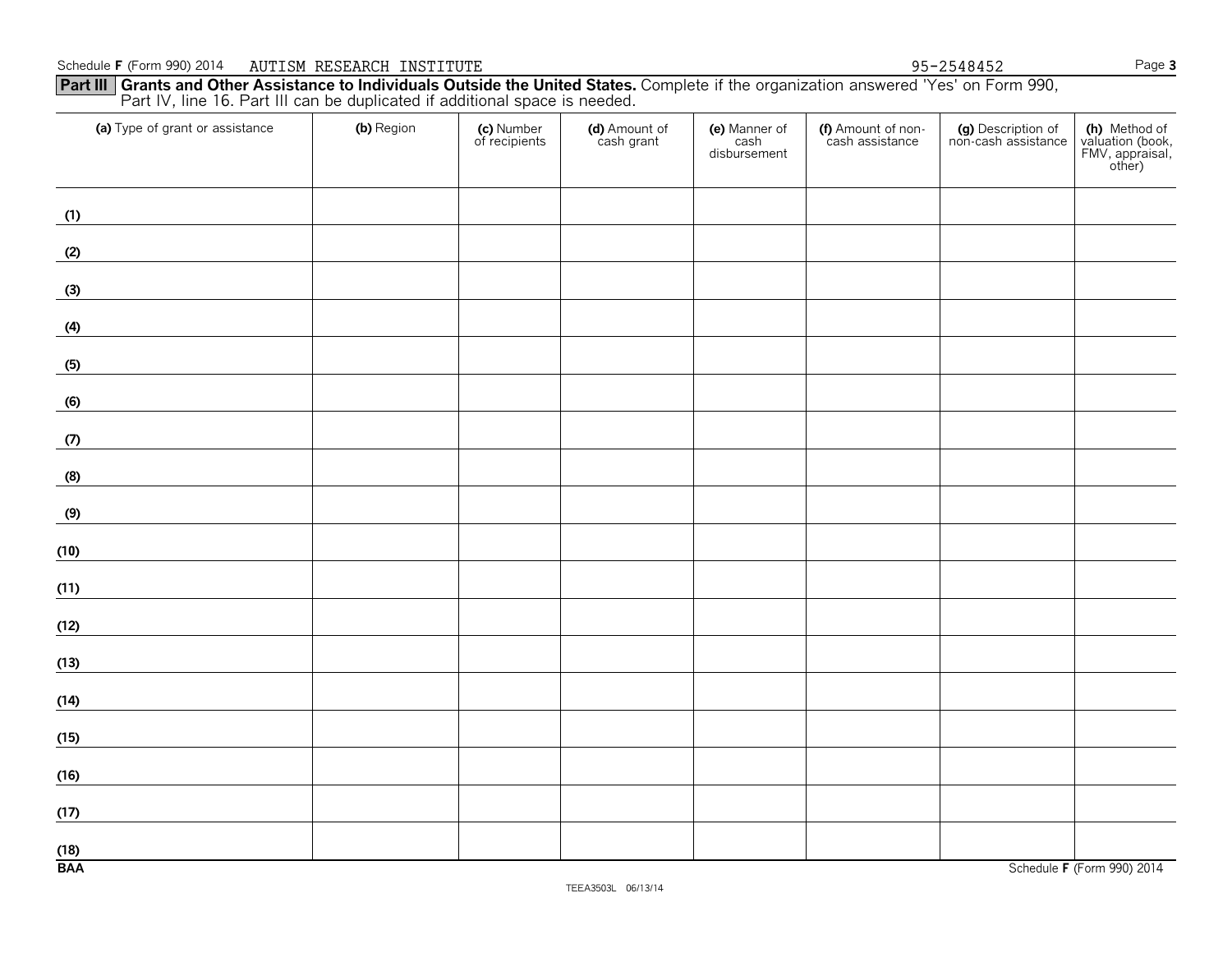|    | Part IV<br><b>Foreign Forms</b>                                                                                                                                                                                                                                                                                                       |            |       |
|----|---------------------------------------------------------------------------------------------------------------------------------------------------------------------------------------------------------------------------------------------------------------------------------------------------------------------------------------|------------|-------|
|    | Was the organization a U.S. transferor of property to a foreign corporation during the tax year? If 'Yes,' the<br>organization may be required to file Form 926, Return by a U.S. Transferor of Property to a Foreign                                                                                                                 | <b>Yes</b> | X No  |
| 2  | Did the organization have an interest in a foreign trust during the tax year? If 'Yes,' the organization may be<br>required to file Form 3520, Annual Return To Report Transactions with Foreign Trusts and Receipt of Certain<br>Foreign Gifts, and/or Form 3520-A Annual Information Return of Foreign Trust With a U.S. Owner (see | Yes        | X No  |
| 3. | Did the organization have an ownership interest in a foreign corporation during the tax year? If 'Yes,' the<br>organization may be required to file Form 5471, Information Return of U.S. Persons With Respect To Certain                                                                                                             | Yes        | X No  |
| 4  | Was the organization a direct or indirect shareholder of a passive foreign investment company or a qualified<br>electing fund during the tax year? If 'Yes,' the organization may be required to file Form 8621, Information<br>Return by a Shareholder of a Passive Foreign Investment Company or Qualified Electing Fund (see       | Yes        | X No  |
| 5. | Did the organization have an ownership interest in a foreign partnership during the tax year? If 'Yes,' the<br>organization may be required to file Form 8865, Return of U.S. Persons With Respect To Certain Foreign                                                                                                                 | <b>Yes</b> | X No  |
|    | 6 Did the organization have any operations in or related to any boycotting countries during the tax year?<br>If 'Yes,' the organization may be required to file Form 5713, International Boycott Report (see Instructions                                                                                                             | Yes        | XI No |

**BAA** TEEA3505L 06/16/13 Schedule **F** (Form 990) 2014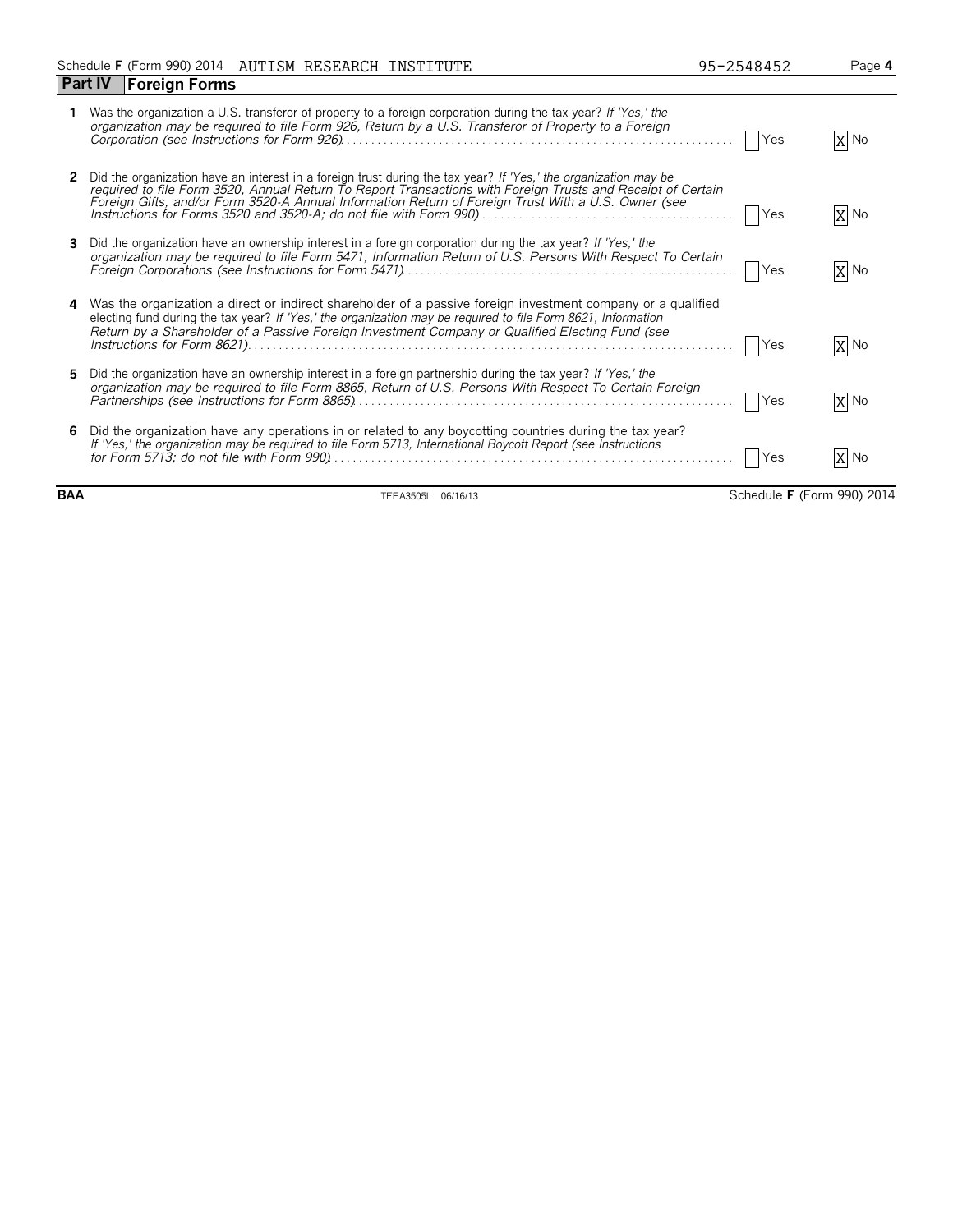Provide the information required by Part I, line 2 (monitoring of funds); Part I, line 3, column (f) (accounting method; amounts of investments vs expenditures per region); Part II, line 1 (accounting method); Part III (accounting method); and Part III, column (c) (estimated number of recipients), as applicable. Also complete this part to provide any additional information (see instructions).

#### **PART I, LINE 2 - GRANTMAKERS EXPLANATION FOR MONITORING USE OF FUNDS OUTSIDE US**

THE ORGANIZATION OBTAINS A SIGNED GRANT CONTRACTS WHICH STIPULATE REQUIRED UPDATES

FROM THE RESEARCHERS. THEY ALSO REQUIRED INSTITUTIONAL REVIEW BOARD APPROVAL FROM

EACH INSTITUTION.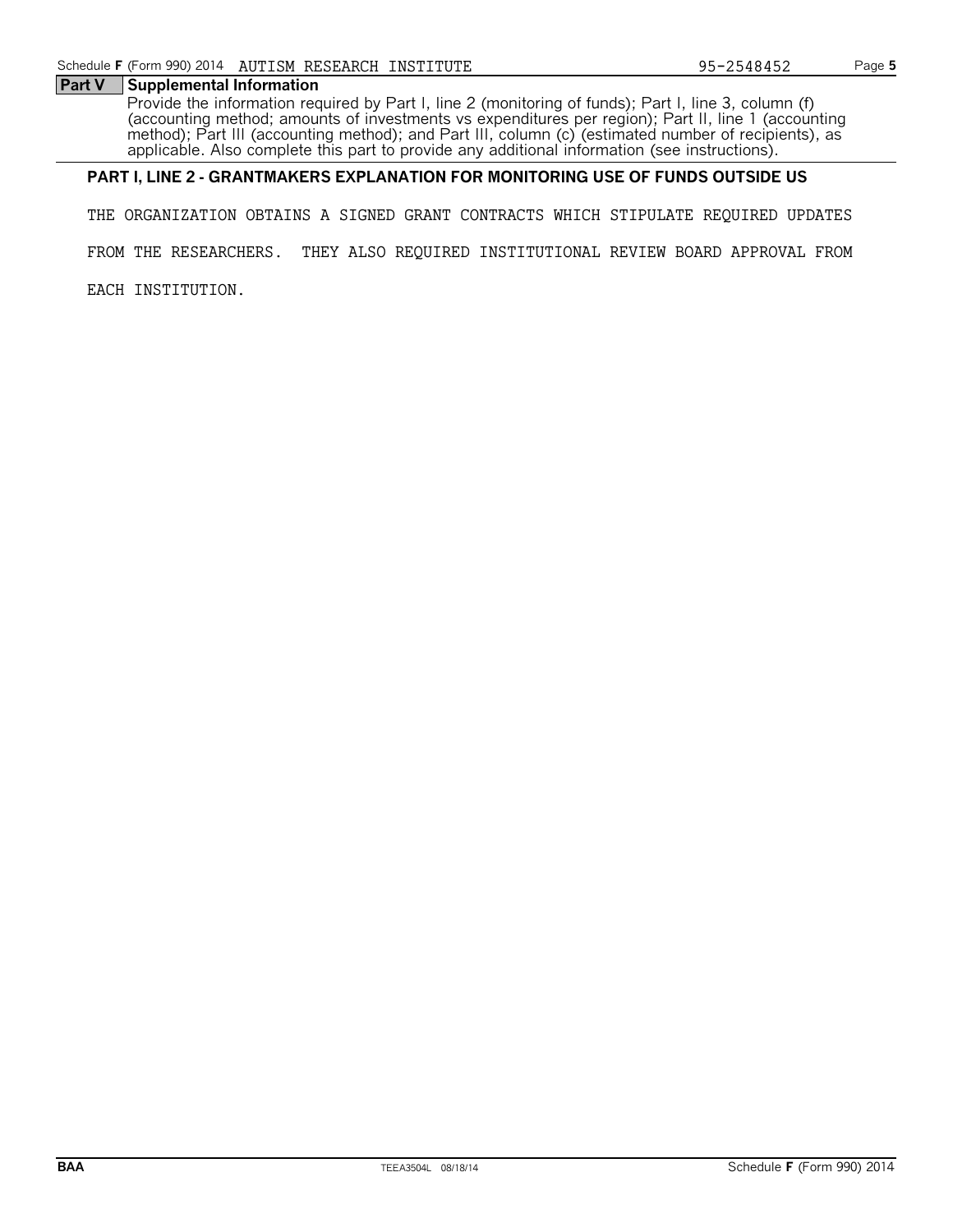|                                                        |                                                            |                                                                                                   |     |                                              | Supplemental Information Regarding Fundraising or Gaming Activities                                                                                                                                                                     |  |                                                        | OMB No. 1545-0047                          |  |
|--------------------------------------------------------|------------------------------------------------------------|---------------------------------------------------------------------------------------------------|-----|----------------------------------------------|-----------------------------------------------------------------------------------------------------------------------------------------------------------------------------------------------------------------------------------------|--|--------------------------------------------------------|--------------------------------------------|--|
| <b>SCHEDULE G</b><br>(Form 990 or 990-EZ)              |                                                            |                                                                                                   |     |                                              | Complete if the organization answered 'Yes' to Form 990, Part IV, lines 17, 18, or 19, or if the<br>organization entered more than \$15,000 on Form 990-EZ, line 6a.                                                                    |  |                                                        | 2014                                       |  |
|                                                        |                                                            |                                                                                                   |     |                                              | Attach to Form 990 or Form 990-EZ.                                                                                                                                                                                                      |  |                                                        | <b>Open to Public</b><br><b>Inspection</b> |  |
| Department of the Treasury<br>Internal Revenue Service |                                                            | Information about Schedule G (Form 990 or 990-EZ) and its instructions is at www.irs.gov/form990. |     |                                              |                                                                                                                                                                                                                                         |  |                                                        |                                            |  |
| Name of the organization<br>AUTISM RESEARCH INSTITUTE  |                                                            |                                                                                                   |     |                                              |                                                                                                                                                                                                                                         |  | <b>Employer identification number</b><br>95-2548452    |                                            |  |
| Part I                                                 | Form 990-EZ filers are not required to complete this part. |                                                                                                   |     |                                              | Fundraising Activities. Complete if the organization answered 'Yes' to Form 990, Part IV, line 17.                                                                                                                                      |  |                                                        |                                            |  |
| 1.                                                     |                                                            |                                                                                                   |     |                                              | Indicate whether the organization raised funds through any of the following activities. Check all that apply.                                                                                                                           |  |                                                        |                                            |  |
| Mail solicitations<br>a                                |                                                            |                                                                                                   |     | e                                            | Solicitation of non-government grants                                                                                                                                                                                                   |  |                                                        |                                            |  |
| b                                                      | Internet and email solicitations                           |                                                                                                   |     |                                              | Solicitation of government grants                                                                                                                                                                                                       |  |                                                        |                                            |  |
| C                                                      | Special fundraising events<br>Phone solicitations<br>g     |                                                                                                   |     |                                              |                                                                                                                                                                                                                                         |  |                                                        |                                            |  |
| d                                                      | In-person solicitations                                    |                                                                                                   |     |                                              |                                                                                                                                                                                                                                         |  |                                                        |                                            |  |
|                                                        |                                                            |                                                                                                   |     |                                              | 2a Did the organization have a written or oral agreement with any individual (including officers, directors, trustees or key<br>employees listed in Form 990, Part VII) or entity in connection with professional fundraising services? |  |                                                        | X No<br>Yes                                |  |
| compensated at least \$5,000 by the organization.      |                                                            |                                                                                                   |     |                                              | b If 'Yes,' list the ten highest paid individuals or entities (fundraisers) pursuant to agreements under which the fundraiser is to be                                                                                                  |  |                                                        |                                            |  |
| (i) Name and address of individual                     |                                                            | (ii) Activity                                                                                     |     | (iii) Did fundraiser                         | (iv) Gross receipts                                                                                                                                                                                                                     |  | (v) Amount paid to                                     | (vi) Amount paid to                        |  |
| or entity (fundraiser)                                 |                                                            |                                                                                                   |     | have custody or control<br>of contributions? | from activity                                                                                                                                                                                                                           |  | (or retained by)<br>fundraiser listed in<br>column (i) | (or retained by)<br>organization           |  |
|                                                        |                                                            |                                                                                                   | Yes | No                                           |                                                                                                                                                                                                                                         |  |                                                        |                                            |  |
| 1                                                      |                                                            |                                                                                                   |     |                                              |                                                                                                                                                                                                                                         |  |                                                        |                                            |  |
| $\mathbf{2}$                                           |                                                            |                                                                                                   |     |                                              |                                                                                                                                                                                                                                         |  |                                                        |                                            |  |
| 3                                                      |                                                            |                                                                                                   |     |                                              |                                                                                                                                                                                                                                         |  |                                                        |                                            |  |
| 4                                                      |                                                            |                                                                                                   |     |                                              |                                                                                                                                                                                                                                         |  |                                                        |                                            |  |
| 5                                                      |                                                            |                                                                                                   |     |                                              |                                                                                                                                                                                                                                         |  |                                                        |                                            |  |
| 6                                                      |                                                            |                                                                                                   |     |                                              |                                                                                                                                                                                                                                         |  |                                                        |                                            |  |
| 7                                                      |                                                            |                                                                                                   |     |                                              |                                                                                                                                                                                                                                         |  |                                                        |                                            |  |
|                                                        |                                                            |                                                                                                   |     |                                              |                                                                                                                                                                                                                                         |  |                                                        |                                            |  |
| 8                                                      |                                                            |                                                                                                   |     |                                              |                                                                                                                                                                                                                                         |  |                                                        |                                            |  |
| 9                                                      |                                                            |                                                                                                   |     |                                              |                                                                                                                                                                                                                                         |  |                                                        |                                            |  |
| 10                                                     |                                                            |                                                                                                   |     |                                              |                                                                                                                                                                                                                                         |  |                                                        |                                            |  |
| Total                                                  |                                                            |                                                                                                   |     |                                              |                                                                                                                                                                                                                                         |  |                                                        | 0.                                         |  |
| or licensing.                                          |                                                            |                                                                                                   |     |                                              | List all states in which the organization is registered or licensed to solicit contributions or has been notified it is exempt from registration                                                                                        |  |                                                        |                                            |  |
|                                                        |                                                            |                                                                                                   |     |                                              |                                                                                                                                                                                                                                         |  |                                                        |                                            |  |
|                                                        |                                                            |                                                                                                   |     |                                              |                                                                                                                                                                                                                                         |  |                                                        |                                            |  |
|                                                        |                                                            |                                                                                                   |     |                                              |                                                                                                                                                                                                                                         |  |                                                        |                                            |  |
|                                                        |                                                            |                                                                                                   |     |                                              |                                                                                                                                                                                                                                         |  |                                                        |                                            |  |
|                                                        |                                                            |                                                                                                   |     |                                              |                                                                                                                                                                                                                                         |  |                                                        |                                            |  |
|                                                        |                                                            |                                                                                                   |     |                                              |                                                                                                                                                                                                                                         |  |                                                        |                                            |  |
|                                                        |                                                            |                                                                                                   |     |                                              |                                                                                                                                                                                                                                         |  |                                                        |                                            |  |
|                                                        |                                                            |                                                                                                   |     |                                              |                                                                                                                                                                                                                                         |  |                                                        |                                            |  |
|                                                        |                                                            |                                                                                                   |     |                                              |                                                                                                                                                                                                                                         |  |                                                        |                                            |  |
|                                                        |                                                            |                                                                                                   |     |                                              |                                                                                                                                                                                                                                         |  |                                                        |                                            |  |
|                                                        |                                                            |                                                                                                   |     |                                              |                                                                                                                                                                                                                                         |  |                                                        |                                            |  |
|                                                        |                                                            |                                                                                                   |     |                                              |                                                                                                                                                                                                                                         |  |                                                        |                                            |  |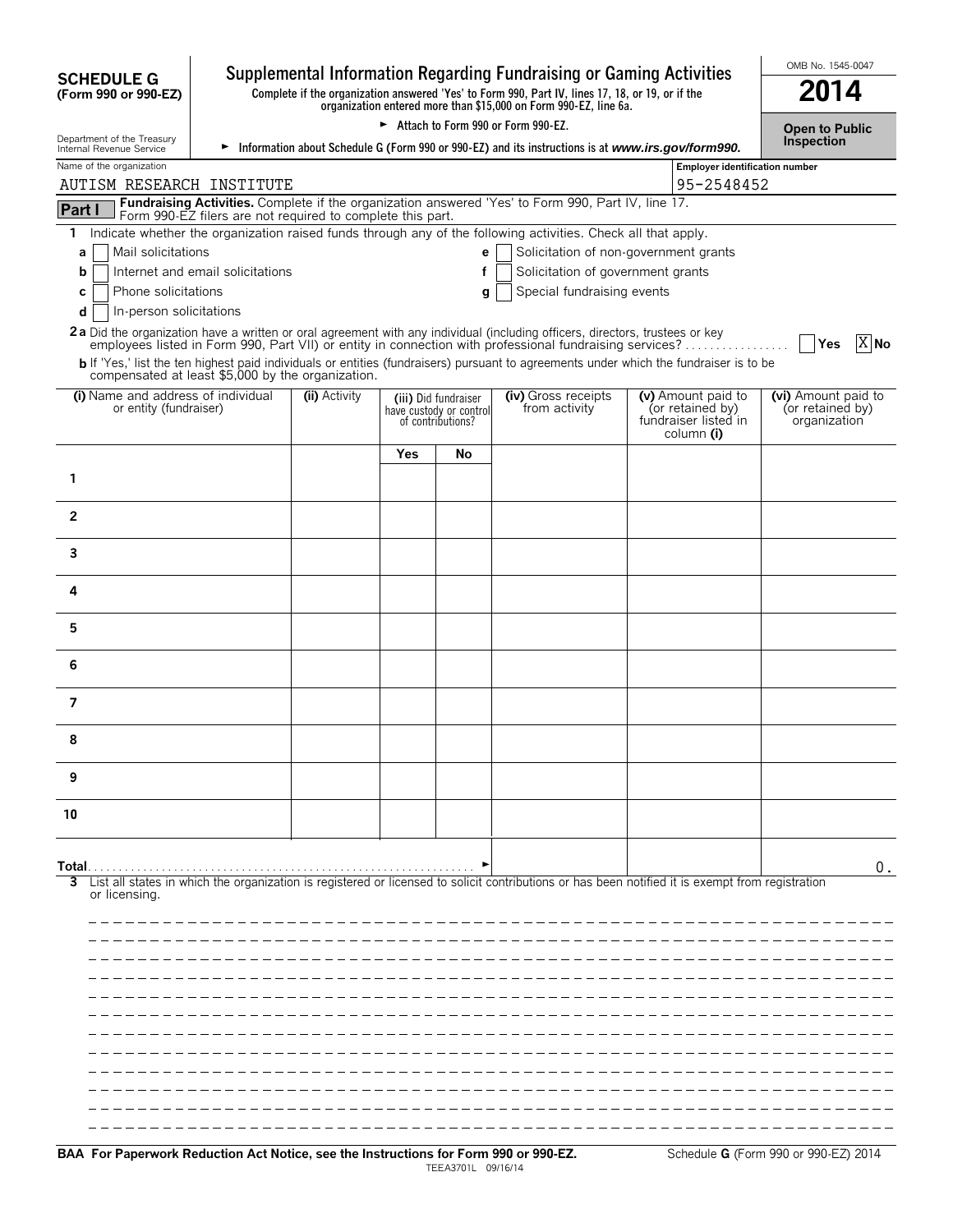| Part II         |          | Schedule G (Form 990 or 990-EZ) 2014 AUTISM RESEARCH INSTITUTE<br>Fundraising Events. Complete if the organization answered 'Yes' to Form 990, Part IV, line 18, or reported |                                  |                                                     | 95-2548452                      | Page 2                                                      |
|-----------------|----------|------------------------------------------------------------------------------------------------------------------------------------------------------------------------------|----------------------------------|-----------------------------------------------------|---------------------------------|-------------------------------------------------------------|
|                 |          | more than \$15,000 of fundraising event contributions and gross income on Form 990-EZ, lines 1 and 6b.<br>List events with gross receipts greater than \$5,000.              | (a) Event $#1$<br>PHOENIX ZOO WA | (b) Event $#2$                                      | (c) Other events<br><b>NONE</b> | (d) Total events<br>(add column (a)<br>through column $(c)$ |
| トロンドルス          | 1.       | Gross receipts                                                                                                                                                               | (event type)<br>100,926.         | (event type)                                        | (total number)                  | 100,926.                                                    |
|                 |          | 2 Less: Contributions                                                                                                                                                        |                                  |                                                     |                                 |                                                             |
|                 | 3        | Gross income (line 1 minus line 2)                                                                                                                                           | 100,926.                         |                                                     |                                 | 100,926.                                                    |
|                 |          | 4 Cash prizes                                                                                                                                                                | 2,475.                           |                                                     |                                 | 2,475.                                                      |
|                 | 5        | Noncash prizes                                                                                                                                                               |                                  |                                                     |                                 |                                                             |
| <b>DIRECT</b>   | 6        | Rent/facility costs                                                                                                                                                          | 7,467.                           |                                                     |                                 | 7,467.                                                      |
|                 |          | 7 Food and beverages                                                                                                                                                         |                                  |                                                     |                                 |                                                             |
| <b>EXPENSES</b> | 8        |                                                                                                                                                                              |                                  |                                                     |                                 |                                                             |
|                 | 9        | Other direct expenses                                                                                                                                                        | 17,023.                          |                                                     |                                 | 17,023.                                                     |
|                 | 10<br>11 |                                                                                                                                                                              |                                  |                                                     |                                 | 26,965.<br>73,961.                                          |
| Part III        |          | Gaming. Complete if the organization answered 'Yes' to Form 990, Part IV, line 19, or reported more than<br>\$15,000 on Form 990-EZ, line 6a.                                |                                  |                                                     |                                 |                                                             |
| <b>REVENDE</b>  |          |                                                                                                                                                                              | (a) Bingo                        | (b) Pull tabs/Instant<br>bingo/progressive<br>bingo | (c) Other gaming                | (d) Total gaming<br>(add column (a)<br>through column $(c)$ |
|                 | 1.       | Gross revenue                                                                                                                                                                |                                  |                                                     |                                 |                                                             |
|                 |          |                                                                                                                                                                              |                                  |                                                     |                                 |                                                             |
|                 |          | 2 Cash prizes                                                                                                                                                                |                                  |                                                     |                                 |                                                             |
|                 | 3        | Noncash prizes                                                                                                                                                               |                                  |                                                     |                                 |                                                             |
|                 | 4        | Rent/facility costs                                                                                                                                                          |                                  |                                                     |                                 |                                                             |
|                 | 5        | Other direct expenses                                                                                                                                                        |                                  |                                                     |                                 |                                                             |
|                 | 6        |                                                                                                                                                                              | နွ<br>Yes<br>No                  | ႜ<br>Yes<br>No                                      | ႜ<br>Yes<br>No                  |                                                             |
|                 | 7        |                                                                                                                                                                              |                                  |                                                     |                                 |                                                             |
|                 | 8        |                                                                                                                                                                              |                                  |                                                     |                                 |                                                             |
| 9               |          | Enter the state(s) in which the organization conducts gaming activities:<br><b>b</b> If 'No,' explain:                                                                       |                                  |                                                     |                                 | Yes<br><b>No</b>                                            |
|                 |          | 10 a Were any of the organization's gaming licenses revoked, suspended or terminated during the tax year?<br><b>b</b> If 'Yes,' explain:                                     |                                  |                                                     |                                 | <b>Yes</b><br><b>No</b>                                     |

 $- - \sim$ 

**BAA** TEEA3702L 09/16/14 Schedule **G** (Form 990 or 990-EZ) 2014

--------------

\_\_\_\_\_\_\_\_\_\_\_\_\_\_\_\_\_\_\_\_\_\_\_\_\_\_\_\_\_\_\_\_\_\_\_

 $-1$ 

-----------------------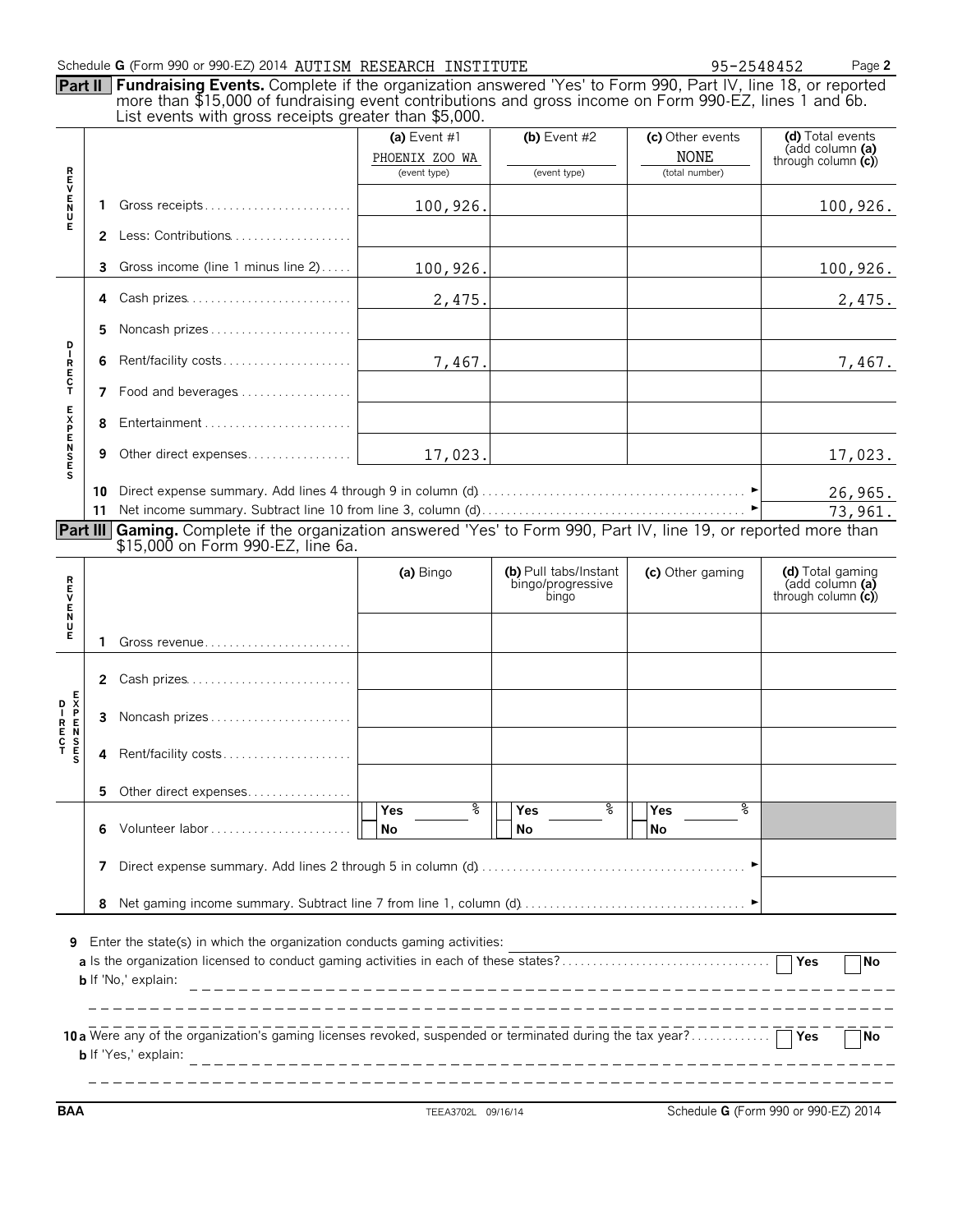|    | Schedule G (Form 990 or 990-EZ) 2014 AUTISM RESEARCH INSTITUTE                                                                                                                                                                                                                                                                                                                        | 95-2548452      | Page 3           |           |
|----|---------------------------------------------------------------------------------------------------------------------------------------------------------------------------------------------------------------------------------------------------------------------------------------------------------------------------------------------------------------------------------------|-----------------|------------------|-----------|
|    |                                                                                                                                                                                                                                                                                                                                                                                       |                 | Yes<br>No        |           |
|    | 12 Is the organization a grantor, beneficiary or trustee of a trust or a member of a partnership or other entity formed to                                                                                                                                                                                                                                                            |                 | Yes<br>No        |           |
|    | <b>13</b> Indicate the percentage of gaming activity conducted in:                                                                                                                                                                                                                                                                                                                    | 13a             |                  | ိဝ        |
|    |                                                                                                                                                                                                                                                                                                                                                                                       | 13 <sub>b</sub> |                  | ०१०       |
|    | 14 Enter the name and address of the person who prepares the organization's gaming/special events books and records:                                                                                                                                                                                                                                                                  |                 |                  |           |
|    | Name $\blacktriangleright$                                                                                                                                                                                                                                                                                                                                                            |                 |                  |           |
|    | Address ►                                                                                                                                                                                                                                                                                                                                                                             |                 |                  |           |
|    | <b>15a</b> Does the organization have a contact with a third party from whom the organization receives gaming revenue?<br><b>b</b> If 'Yes,' enter the amount of gaming revenue received by the organization $\ast$ $\uparrow$<br>of gaming revenue retained by the third party $\blacktriangleright$ $\blacktriangleright$<br>c If 'Yes,' enter name and address of the third party: | and the amount  |                  | <b>No</b> |
|    | Name $\blacktriangleright$                                                                                                                                                                                                                                                                                                                                                            |                 |                  |           |
|    | Address ►                                                                                                                                                                                                                                                                                                                                                                             |                 |                  |           |
| 16 | Gaming manager information:                                                                                                                                                                                                                                                                                                                                                           |                 |                  |           |
|    | Name $\blacktriangleright$                                                                                                                                                                                                                                                                                                                                                            |                 |                  |           |
|    | Gaming manager compensation ► $\oint$<br>____________                                                                                                                                                                                                                                                                                                                                 |                 |                  |           |
|    | Description of services provided ►<br>___________________________________                                                                                                                                                                                                                                                                                                             |                 |                  |           |
|    | Director/officer<br>Employee<br>Independent contractor                                                                                                                                                                                                                                                                                                                                |                 |                  |           |
|    | 17 Mandatory distributions                                                                                                                                                                                                                                                                                                                                                            |                 |                  |           |
|    | a Is the organization required under state law to make charitable distributions from the gaming proceeds to retain the<br>state gaming license?                                                                                                                                                                                                                                       |                 | Yes<br><b>No</b> |           |
|    | <b>b</b> Enter the amount of distributions required under state law to be distributed to other exempt organizations or spent in the                                                                                                                                                                                                                                                   |                 |                  |           |
|    | organization's own exempt activities during the tax year $\blacktriangleright$ $\blacklozenge$                                                                                                                                                                                                                                                                                        |                 |                  |           |
|    | <b>Supplemental Information.</b> Provide the explanations required by Part I, line 2b, columns (iii) and (v),<br><b>Part IV</b><br>and Part III, lines 9, 9b, 10b, 15b, 15c, 16, and 17b, as applicable. Also provide any additional<br>information (see instructions).                                                                                                               |                 |                  |           |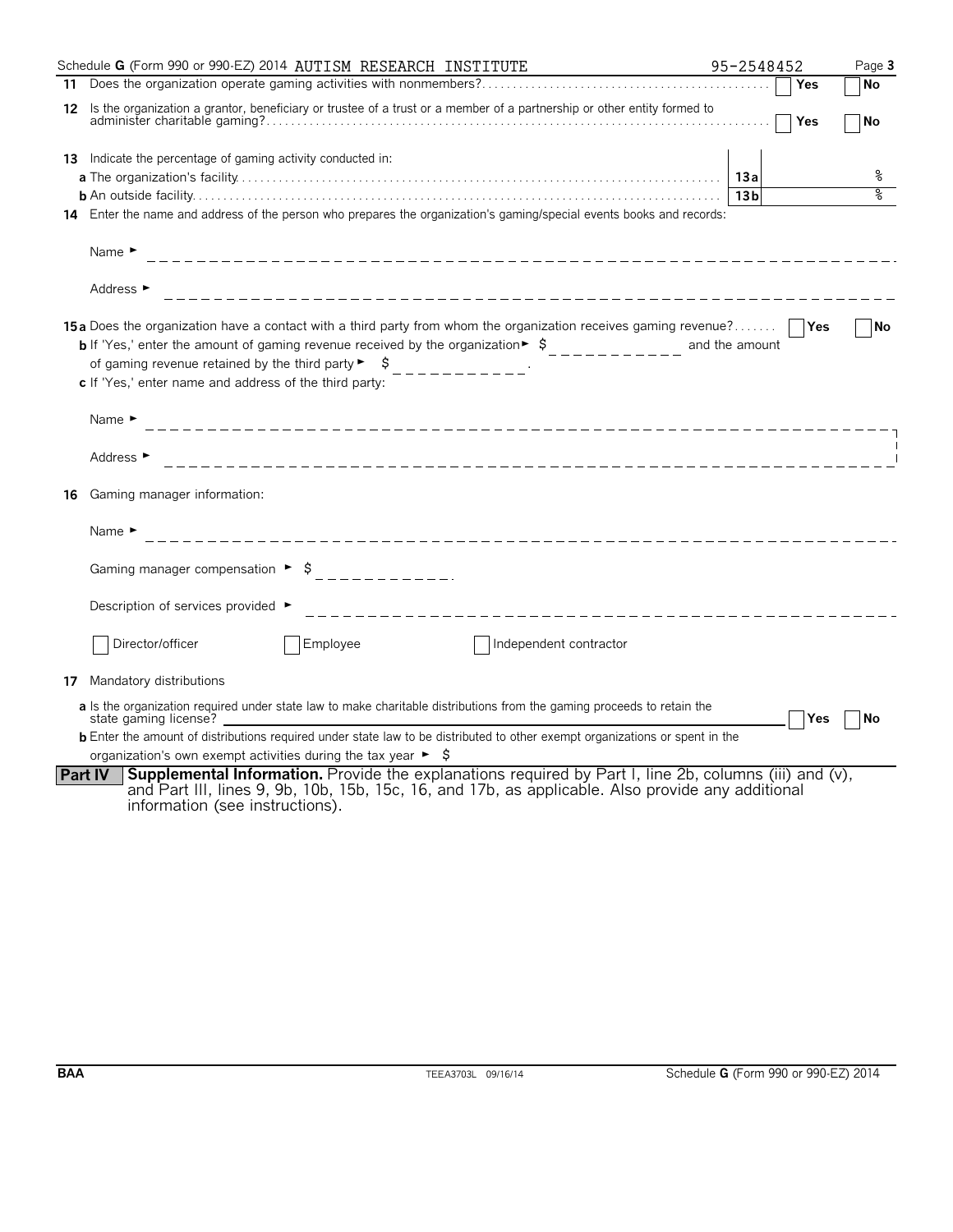| <b>SCHEDULE I</b>                                                                                                                                                                                                                                                                |                                                                                                                                       |                                  | <b>Grants and Other Assistance to Organizations,</b> |                                      |                                                             |                                           | OMB No. 1545-0047                     |  |  |  |  |
|----------------------------------------------------------------------------------------------------------------------------------------------------------------------------------------------------------------------------------------------------------------------------------|---------------------------------------------------------------------------------------------------------------------------------------|----------------------------------|------------------------------------------------------|--------------------------------------|-------------------------------------------------------------|-------------------------------------------|---------------------------------------|--|--|--|--|
| (Form 990)                                                                                                                                                                                                                                                                       | Governments, and Individuals in the United States<br>Complete if the organization answered 'Yes' to Form 990, Part IV, line 21 or 22. |                                  |                                                      |                                      |                                                             |                                           |                                       |  |  |  |  |
| Department of the Treasury<br>Internal Revenue Service                                                                                                                                                                                                                           | Attach to Form 990.<br>Information about Schedule I (Form 990) and its instructions is at www.irs.gov/form990.                        |                                  |                                                      |                                      |                                                             |                                           |                                       |  |  |  |  |
| Name of the organization                                                                                                                                                                                                                                                         |                                                                                                                                       |                                  |                                                      |                                      |                                                             | <b>Employer identification number</b>     |                                       |  |  |  |  |
| AUTISM RESEARCH INSTITUTE                                                                                                                                                                                                                                                        |                                                                                                                                       |                                  |                                                      |                                      |                                                             | 95-2548452                                |                                       |  |  |  |  |
| <b>Part I General Information on Grants and Assistance</b>                                                                                                                                                                                                                       |                                                                                                                                       |                                  |                                                      |                                      |                                                             |                                           |                                       |  |  |  |  |
| 1 Does the organization maintain records to substantiate the amount of the grants or assistance, the grantees' eligibility for the grants or assistance, and<br>2 Describe in Part IV the organization's procedures for monitoring the use of grant funds in the United States.  |                                                                                                                                       |                                  |                                                      |                                      |                                                             | SEE PART IV                               | X Yes<br><b>No</b>                    |  |  |  |  |
| Part II Grants and Other Assistance to Domestic Organizations and Domestic Governments. Complete if the organization answered 'Yes' to<br>Form 990, Part IV, line 21 for any recipient that received more than \$5,000. Part II can be duplicated if additional space is needed. |                                                                                                                                       |                                  |                                                      |                                      |                                                             |                                           |                                       |  |  |  |  |
| 1 (a) Name and address of organization<br>or government                                                                                                                                                                                                                          | $(b)$ $EIN$                                                                                                                           | (c) IRC section<br>if applicable | (d) Amount of cash grant                             | (e) Amount of non-cash<br>assistance | (f) Method of valuation<br>(book, FMV, appraisal,<br>other) | (g) Description of<br>non-cash assistance | (h) Purpose of grant<br>or assistance |  |  |  |  |
| (1) AKHIL AUTISM FOUNDATION<br>75 PRESTWICK WAY                                                                                                                                                                                                                                  | 26-2912669                                                                                                                            |                                  |                                                      | $\mathbf{0}$                         |                                                             |                                           | <b>RESEARCH</b>                       |  |  |  |  |
| EDISON, NJ 08820                                                                                                                                                                                                                                                                 |                                                                                                                                       |                                  | 23,020                                               |                                      |                                                             |                                           |                                       |  |  |  |  |
| (2) AUTISM RSRCH/RESOURCES                                                                                                                                                                                                                                                       |                                                                                                                                       |                                  |                                                      |                                      |                                                             |                                           |                                       |  |  |  |  |
| 4715 NE 13TH AVENUE                                                                                                                                                                                                                                                              |                                                                                                                                       |                                  |                                                      |                                      |                                                             |                                           |                                       |  |  |  |  |
| PORTLAND, OH 97211                                                                                                                                                                                                                                                               | 93-1287227                                                                                                                            |                                  | 16,436.                                              | $\mathbf{0}$                         |                                                             |                                           | <b>RESEARCH</b>                       |  |  |  |  |
| (3) BRENTWOOD BIOMEDICAL                                                                                                                                                                                                                                                         |                                                                                                                                       |                                  |                                                      |                                      |                                                             |                                           |                                       |  |  |  |  |
| 11301 WILSHIRE BLVD. BLDG 114                                                                                                                                                                                                                                                    |                                                                                                                                       |                                  |                                                      |                                      |                                                             |                                           |                                       |  |  |  |  |
| LOS ANGELES, CA 90073                                                                                                                                                                                                                                                            | 95-4183712                                                                                                                            |                                  | 25,000                                               | $\mathbf{0}$ .                       |                                                             |                                           | <b>RESEARCH</b>                       |  |  |  |  |
| (4) HARTWICK COLLEGE                                                                                                                                                                                                                                                             |                                                                                                                                       |                                  |                                                      |                                      |                                                             |                                           |                                       |  |  |  |  |
| ONE HARWICK DRIVE                                                                                                                                                                                                                                                                |                                                                                                                                       |                                  |                                                      |                                      |                                                             |                                           |                                       |  |  |  |  |
| ONEONTA, NY 13820                                                                                                                                                                                                                                                                | 15-0533561                                                                                                                            |                                  | 22,210                                               | $\mathbf{0}$                         |                                                             |                                           | RESEARCH                              |  |  |  |  |
| (5) HEALTH RESEARCH INC.                                                                                                                                                                                                                                                         |                                                                                                                                       |                                  |                                                      |                                      |                                                             |                                           |                                       |  |  |  |  |
| 150 BROADWAY, STE. 560                                                                                                                                                                                                                                                           |                                                                                                                                       |                                  |                                                      |                                      |                                                             |                                           |                                       |  |  |  |  |
| MENANDS, NY 12204                                                                                                                                                                                                                                                                | 14-1402155                                                                                                                            |                                  | 50,000                                               | 0                                    |                                                             |                                           | <b>RESEARCH</b>                       |  |  |  |  |
| (6) MASS. GENERAL HOSPITAL                                                                                                                                                                                                                                                       |                                                                                                                                       |                                  |                                                      |                                      |                                                             |                                           |                                       |  |  |  |  |
| P.O. BOX 414876                                                                                                                                                                                                                                                                  |                                                                                                                                       |                                  |                                                      |                                      |                                                             |                                           |                                       |  |  |  |  |
| BOSTON, MA 02241                                                                                                                                                                                                                                                                 | 04-2697983                                                                                                                            |                                  | 29,000                                               | $\mathbf{0}$ .                       |                                                             |                                           | <b>RESEARCH</b>                       |  |  |  |  |
| (7) RESEACH FNDTN MENTAL HYGIENE                                                                                                                                                                                                                                                 |                                                                                                                                       |                                  |                                                      |                                      |                                                             |                                           |                                       |  |  |  |  |
| 150 BROADWAY, STE 301                                                                                                                                                                                                                                                            |                                                                                                                                       |                                  |                                                      |                                      |                                                             |                                           |                                       |  |  |  |  |
| MENANDS, NY 12204                                                                                                                                                                                                                                                                | 14-1410842                                                                                                                            |                                  | 20,000                                               | $\mathbf{0}$                         |                                                             |                                           | <b>RESEARCH</b>                       |  |  |  |  |
| (8) TUFTS UNIVERSITY                                                                                                                                                                                                                                                             |                                                                                                                                       |                                  |                                                      |                                      |                                                             |                                           |                                       |  |  |  |  |
| 169 HOLLAND ST                                                                                                                                                                                                                                                                   |                                                                                                                                       |                                  |                                                      |                                      |                                                             |                                           |                                       |  |  |  |  |
| SOMMERVILLE, MA 02144                                                                                                                                                                                                                                                            | 04-2103634                                                                                                                            |                                  | 30,000                                               | $\mathbf{0}$                         |                                                             |                                           | <b>RESEARCH</b>                       |  |  |  |  |
|                                                                                                                                                                                                                                                                                  |                                                                                                                                       |                                  |                                                      |                                      |                                                             |                                           | 10                                    |  |  |  |  |
|                                                                                                                                                                                                                                                                                  |                                                                                                                                       |                                  |                                                      |                                      |                                                             |                                           | $\theta$                              |  |  |  |  |

**BAA For Paperwork Reduction Act Notice, see the Instructions for Form 990.** TEEA3901L 06/19/14 Schedule I (Form 990) (2014)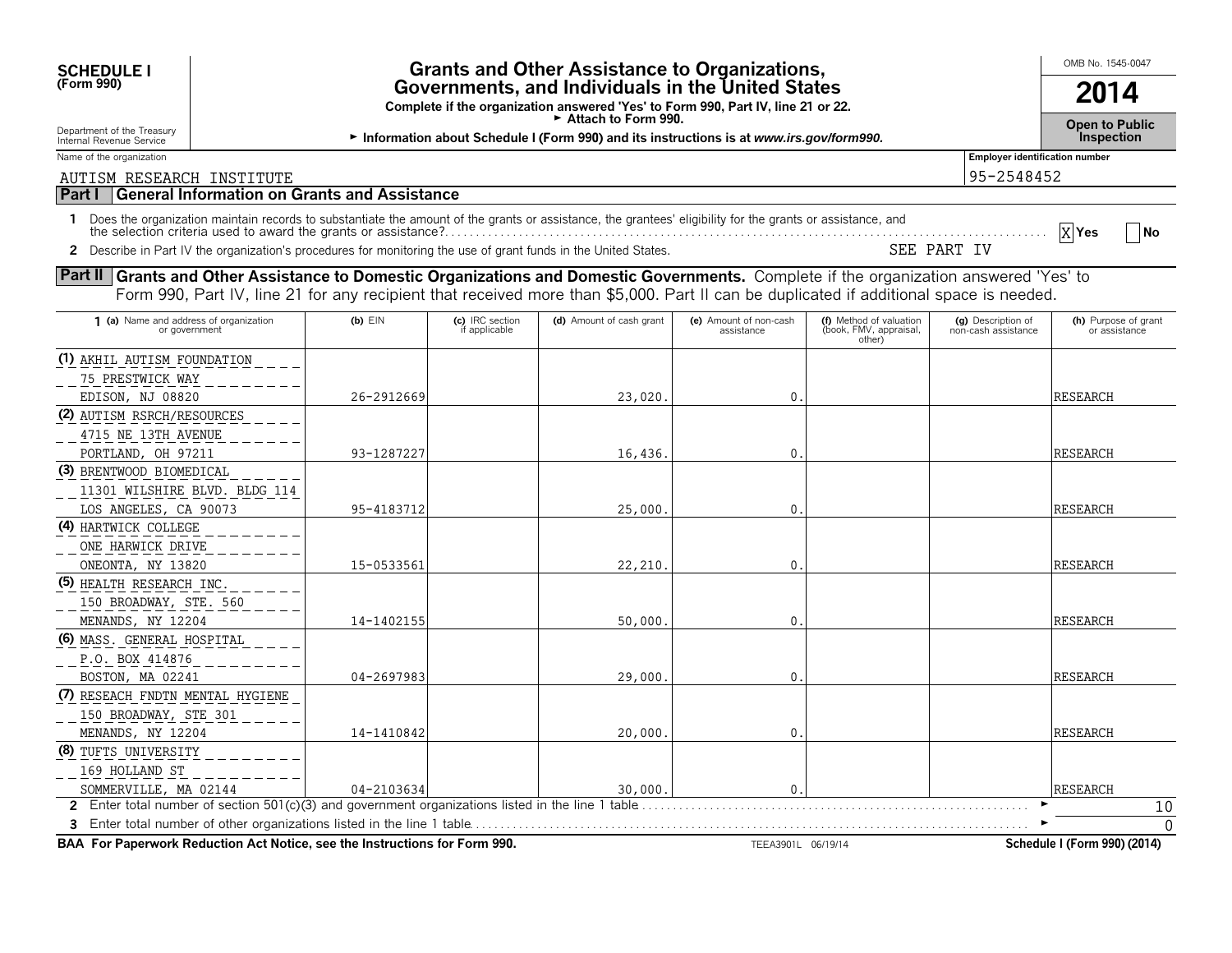**Part III** Grants and Other Assistance to Domestic Individuals. Complete if the organization answered 'Yes' to Form 990, Part IV, line 22. Part III can be duplicated if additional space is needed.

| (a) Type of grant or assistance | (b) Number of<br>recipients | (c) Amount of<br>cash grant | (d) Amount of<br>non-cash assistance | (e) Method of valuation (book,<br>FMV, appraisal, other) | (f) Description of non-cash assistance |
|---------------------------------|-----------------------------|-----------------------------|--------------------------------------|----------------------------------------------------------|----------------------------------------|
| RESEARCH                        | 12                          | 39,494.                     |                                      | ACTUAL COSTS                                             | RESEARCH                               |
| 2 STUDY MATERIALS               | ર                           | 5,715.                      |                                      | ACTUAL COSTS                                             | STUDY MATERIALS                        |
| 3 EQUIPMENT                     |                             | 8,000.                      |                                      | ACTUAL COSTS                                             | EQUIPMENT                              |
|                                 |                             |                             |                                      |                                                          |                                        |
| 5                               |                             |                             |                                      |                                                          |                                        |
| 6                               |                             |                             |                                      |                                                          |                                        |
|                                 |                             |                             |                                      |                                                          |                                        |

**Part IV** Supplemental Information. Provide the information required in Part I, line 2, Part III, column (b), and any other additional information.

## **PART I, LINE 2 - PROCEDURES FOR MONITORING USE OF GRANTS FUNDS IN U.S.**

THE ORGANIZATION OBTAINS A SIGNED GRANT CONTRACTS WHICH STIPULATE REQUIRED UPDATES

FROM THE RESEARCHERS. THEY ALSO REQUIRED INSTITUTIONAL REVIEW BOARD APPROVAL FROM

EACH INSTITUTION.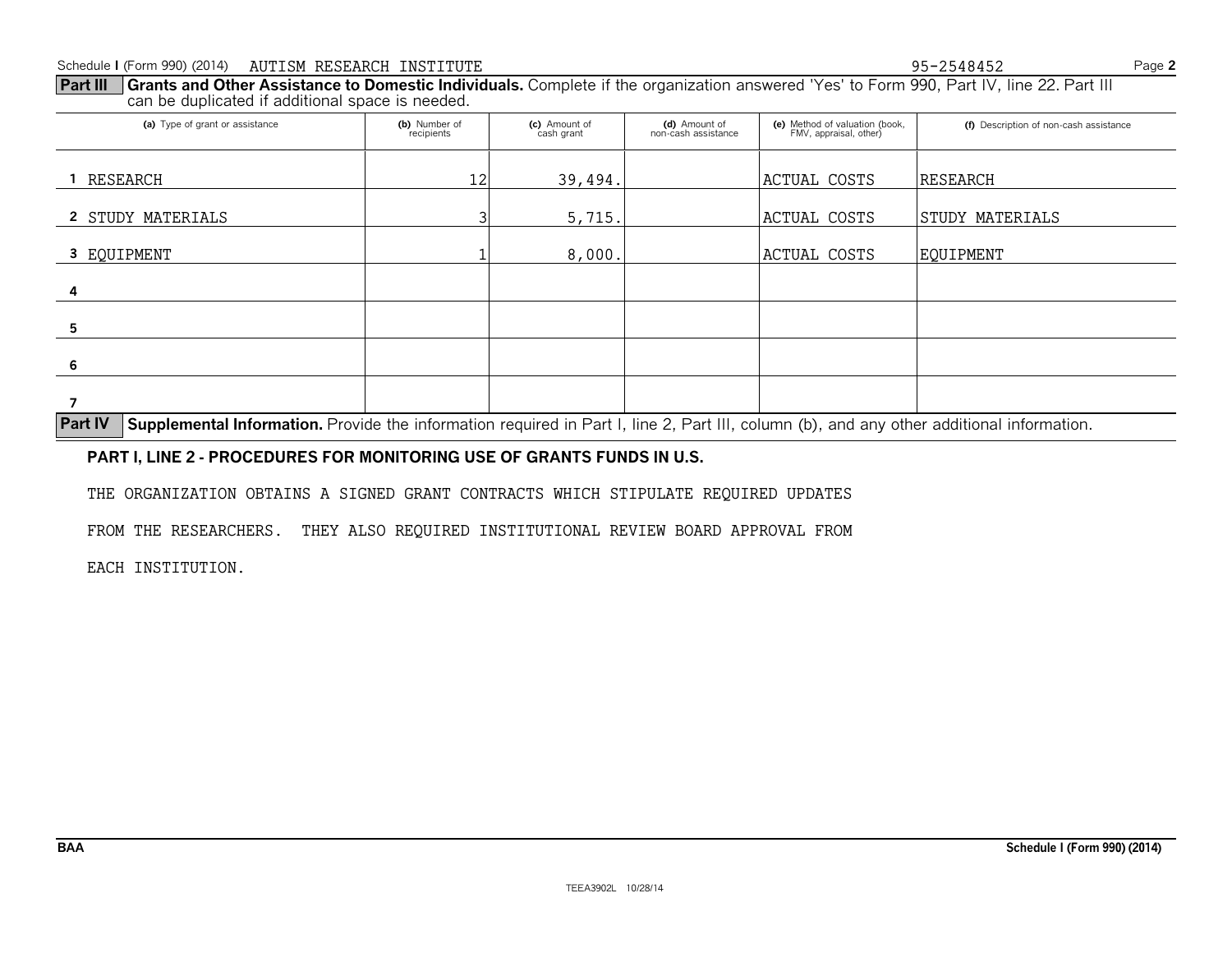## **Continuation Sheet for Schedule I (Form 990) 2014**

Attach to Form 990 to list additional information for **Schedule I (Form 990), Part II and Part III.**

Continuation Page  $\begin{array}{ccc} 1 & \text{of} & 1 \end{array}$ 

| Name of the organization                                                                                                                    |            |                                  |                             |                                      |                                                                | <b>Employer identification number</b>        |                                          |  |  |  |
|---------------------------------------------------------------------------------------------------------------------------------------------|------------|----------------------------------|-----------------------------|--------------------------------------|----------------------------------------------------------------|----------------------------------------------|------------------------------------------|--|--|--|
| AUTISM RESEARCH INSTITUTE                                                                                                                   | 95-2548452 |                                  |                             |                                      |                                                                |                                              |                                          |  |  |  |
| Part II   Continuation of Grants and Other Assistance to Domestic Organizations and Domestic Governments. (Schedule I (Form 990), Part II.) |            |                                  |                             |                                      |                                                                |                                              |                                          |  |  |  |
| (a) Name and address of organization or<br>government                                                                                       | $(b)$ EIN  | (c) IRC section<br>if applicable | (d) Amount of cash<br>grant | (e) Amount of<br>non-cash assistance | (f) Method of<br>valuation (book,<br>FMV, appraisal,<br>other) | (g) Description of<br>non-cash<br>assistance | (h) Purpose of<br>grant or<br>assistance |  |  |  |
| UNIVERSITY OF MARYLAND<br>COLLEGE PARK<br>COLLEGE PARK, MD 20742                                                                            | 52-6002033 |                                  | 22,000.                     |                                      |                                                                |                                              | <b>RESEARCH</b>                          |  |  |  |
| UNIVERSITY OF PITTSBURGH<br>4200 FIFTH AVE<br>PITTSBURGH, PA 15260                                                                          | 25-0965591 |                                  | 29,700.                     |                                      |                                                                |                                              | <b>RESEARCH</b>                          |  |  |  |
|                                                                                                                                             |            |                                  |                             |                                      |                                                                |                                              |                                          |  |  |  |
|                                                                                                                                             |            |                                  |                             |                                      |                                                                |                                              |                                          |  |  |  |
|                                                                                                                                             |            |                                  |                             |                                      |                                                                |                                              |                                          |  |  |  |
|                                                                                                                                             |            |                                  |                             |                                      |                                                                |                                              |                                          |  |  |  |
|                                                                                                                                             |            |                                  |                             |                                      |                                                                |                                              |                                          |  |  |  |
|                                                                                                                                             |            |                                  |                             |                                      |                                                                |                                              |                                          |  |  |  |
|                                                                                                                                             |            |                                  |                             |                                      |                                                                |                                              |                                          |  |  |  |
|                                                                                                                                             |            |                                  |                             |                                      |                                                                |                                              |                                          |  |  |  |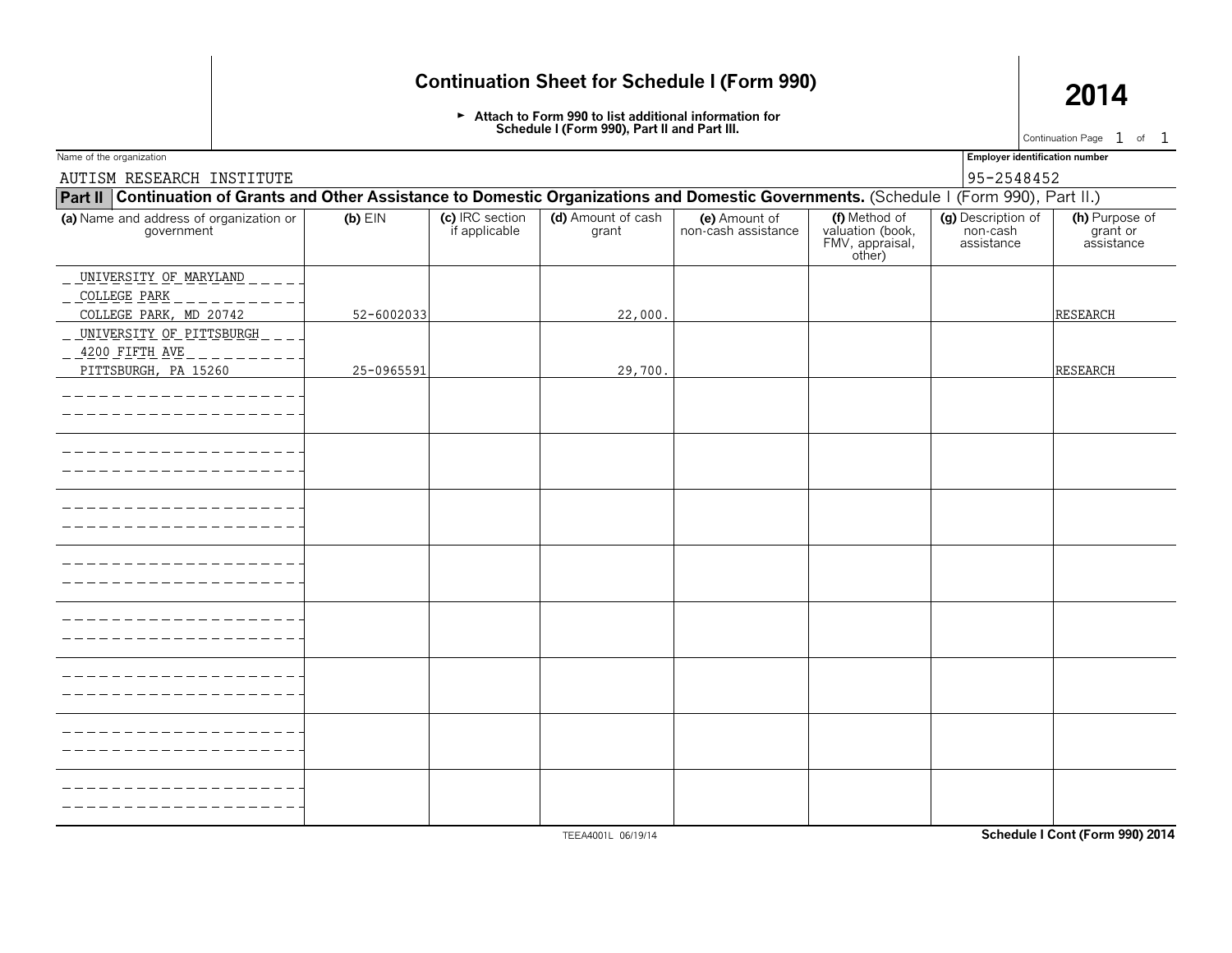| <b>SCHEDULE J</b>                                      | OMB No. 1545-0047<br><b>Compensation Information</b>                                                                                                                                                                                                                                                                              |                                       |                            |     |             |  |
|--------------------------------------------------------|-----------------------------------------------------------------------------------------------------------------------------------------------------------------------------------------------------------------------------------------------------------------------------------------------------------------------------------|---------------------------------------|----------------------------|-----|-------------|--|
| (Form 990)                                             | 2014<br>For certain Officers, Directors, Trustees, Key Employees, and Highest Compensated Employees<br>> Complete if the organization answered 'Yes' on Form 990, Part IV, line 23.<br>Attach to Form 990.                                                                                                                        |                                       |                            |     |             |  |
| Department of the Treasury<br>Internal Revenue Service | <b>Open to Public</b><br>Information about Schedule J (Form 990) and its instructions is<br>at www.irs.gov/form990.<br><b>Inspection</b>                                                                                                                                                                                          |                                       |                            |     |             |  |
| Name of the organization                               |                                                                                                                                                                                                                                                                                                                                   | <b>Employer identification number</b> |                            |     |             |  |
| AUTISM RESEARCH INSTITUTE                              |                                                                                                                                                                                                                                                                                                                                   | 95-2548452                            |                            |     |             |  |
| Part I                                                 | <b>Questions Regarding Compensation</b>                                                                                                                                                                                                                                                                                           |                                       |                            |     |             |  |
|                                                        | 1a Check the appropriate box(es) if the organization provided any of the following to or for a person listed in Form 990, Part<br>VII, Section A, line 1a. Complete Part III to provide any relevant information regarding these items.                                                                                           |                                       |                            | Yes | No          |  |
|                                                        | First-class or charter travel<br>Housing allowance or residence for personal use                                                                                                                                                                                                                                                  |                                       |                            |     |             |  |
| Travel for companions                                  | Payments for business use of personal residence                                                                                                                                                                                                                                                                                   |                                       |                            |     |             |  |
|                                                        | Tax indemnification and gross-up payments<br>Health or social club dues or initiation fees                                                                                                                                                                                                                                        |                                       |                            |     |             |  |
|                                                        | Discretionary spending account<br>Personal services (e.g., maid, chauffeur, chef)                                                                                                                                                                                                                                                 |                                       |                            |     |             |  |
|                                                        |                                                                                                                                                                                                                                                                                                                                   |                                       |                            |     |             |  |
|                                                        | <b>b</b> If any of the boxes on line 1a are checked, did the organization follow a written policy regarding payment or<br>reimbursement or provision of all of the expenses described above? If 'No,' complete Part III to explain                                                                                                |                                       |                            |     |             |  |
|                                                        |                                                                                                                                                                                                                                                                                                                                   |                                       | 1 b                        |     |             |  |
| 2                                                      | Did the organization require substantiation prior to reimbursing or allowing expenses incurred by all directors,<br>trustees, and officers, including the CEO/Executive Director, regarding the items checked in line 1a?                                                                                                         |                                       | $\overline{2}$             |     |             |  |
| 3                                                      | Indicate which, if any, of the following the filing organization used to establish the compensation of the organization's<br>CEO/Executive Director. Check all that apply. Do not check any boxes for methods used by a related organization to<br>establish compensation of the CEO/Executive Director, but explain in Part III. |                                       |                            |     |             |  |
|                                                        | Compensation committee<br>Written employment contract                                                                                                                                                                                                                                                                             |                                       |                            |     |             |  |
|                                                        | Independent compensation consultant<br>Compensation survey or study                                                                                                                                                                                                                                                               |                                       |                            |     |             |  |
|                                                        | Form 990 of other organizations<br>Approval by the board or compensation committee<br>X                                                                                                                                                                                                                                           |                                       |                            |     |             |  |
|                                                        |                                                                                                                                                                                                                                                                                                                                   |                                       |                            |     |             |  |
| or a related organization:                             | During the year, did any person listed in Form 990, Part VII, Section A, line 1a with respect to the filing organization                                                                                                                                                                                                          |                                       |                            |     |             |  |
|                                                        |                                                                                                                                                                                                                                                                                                                                   |                                       | 4а                         |     | X           |  |
|                                                        | <b>b</b> Participate in, or receive payment from, a supplemental nonqualified retirement plan?                                                                                                                                                                                                                                    |                                       | 4 <sub>b</sub>             |     | $\mathbf X$ |  |
|                                                        |                                                                                                                                                                                                                                                                                                                                   |                                       | 4 c                        |     | X           |  |
|                                                        | If 'Yes' to any of lines 4a-c, list the persons and provide the applicable amounts for each item in Part III.                                                                                                                                                                                                                     |                                       |                            |     |             |  |
|                                                        | Only section 501(c)(3) 501(c)(4), and 501(c)(29) organizations must complete lines 5-9.                                                                                                                                                                                                                                           |                                       |                            |     |             |  |
| contingent on the revenues of:                         | For persons listed in Form 990, Part VII, Section A, line 1a, did the organization pay or accrue any compensation                                                                                                                                                                                                                 |                                       |                            |     |             |  |
|                                                        |                                                                                                                                                                                                                                                                                                                                   |                                       | 5 a                        |     | Χ           |  |
|                                                        |                                                                                                                                                                                                                                                                                                                                   |                                       | 5 b                        |     | X           |  |
|                                                        | If 'Yes' to line 5a or 5b, describe in Part III.                                                                                                                                                                                                                                                                                  |                                       |                            |     |             |  |
| 6                                                      | For persons listed in Form 990, Part VII, Section A, line 1a, did the organization pay or accrue any compensation<br>contingent on the net earnings of:                                                                                                                                                                           |                                       |                            |     |             |  |
|                                                        |                                                                                                                                                                                                                                                                                                                                   |                                       | 6а                         |     | Χ           |  |
|                                                        |                                                                                                                                                                                                                                                                                                                                   |                                       | 6b                         |     | X           |  |
|                                                        | If 'Yes' to line 6a or 6b, describe in Part III.                                                                                                                                                                                                                                                                                  |                                       |                            |     |             |  |
| 7                                                      | For persons listed in Form 990, Part VII, Section A, line 1a, did the organization provide any non-fixed                                                                                                                                                                                                                          |                                       | 7                          |     | X           |  |
| 8                                                      | Were any amounts reported in Form 990, Part VII, paid or accrued pursuant to a contract that was subject<br>to the initial contract exception described in Regulations section 53.4958-4(a)(3)?                                                                                                                                   |                                       |                            |     |             |  |
|                                                        |                                                                                                                                                                                                                                                                                                                                   |                                       | 8                          |     | X           |  |
| 9                                                      | If 'Yes' to line 8, did the organization also follow the rebuttable presumption procedure described in Regulations                                                                                                                                                                                                                |                                       | 9                          |     |             |  |
|                                                        | BAA For Paperwork Reduction Act Notice, see the Instructions for Form 990.                                                                                                                                                                                                                                                        |                                       | Schedule J (Form 990) 2014 |     |             |  |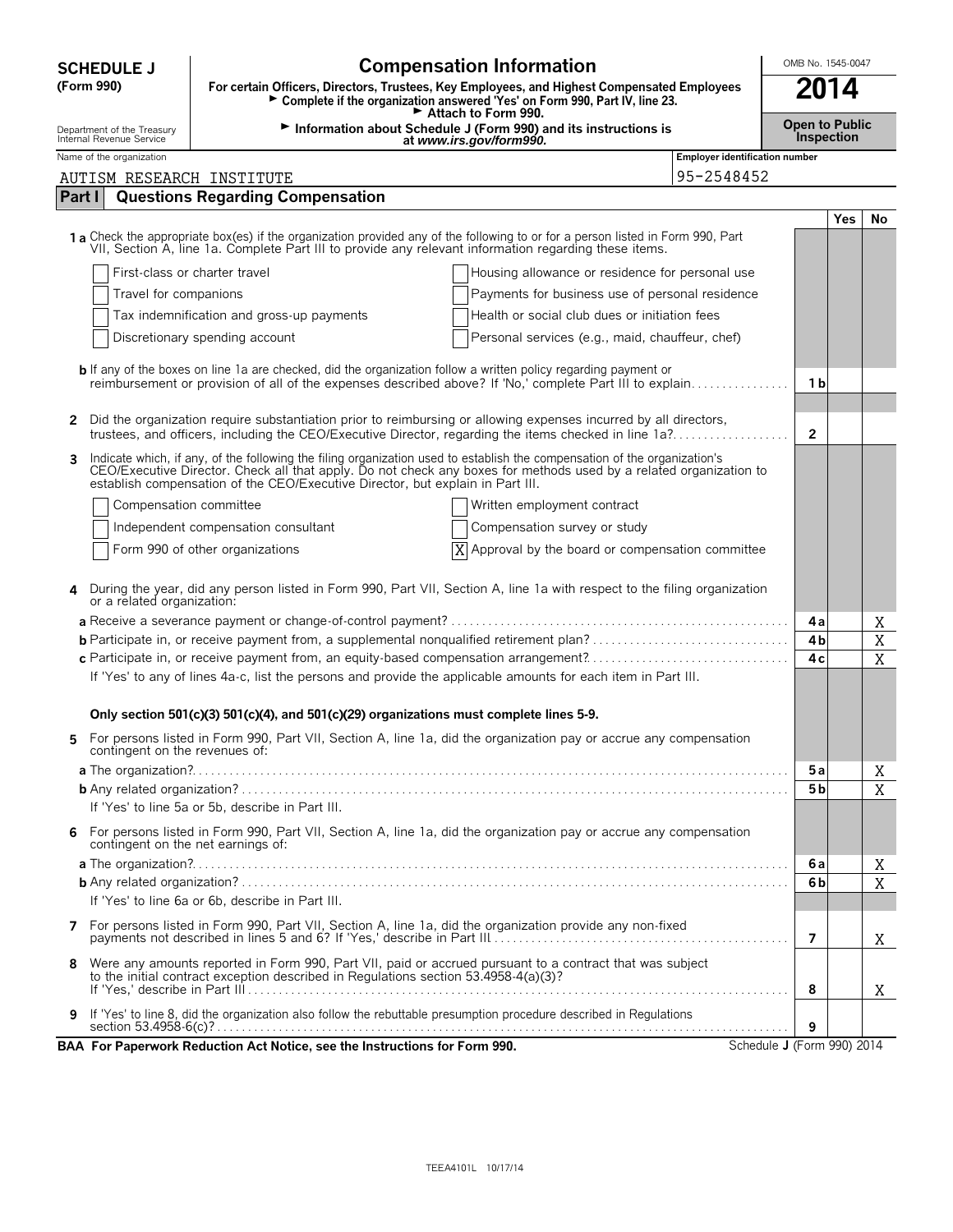For each individual whose compensation must be reported in Schedule J, report compensation from the organization on row (i) and from related organizations, described in the instructions, on<br>row (ii). Do not list any indivi

Note. The sum of columns (B)(i)-(iii) for each listed individual must equal the total amount of Form 990, Part VII, Section A, line 1a, applicable column (D) and (E) amounts for that individual.

| (A) Name and Title      |             |                          | (B) Breakdown of W-2 and/or 1099-MISC compensation |                                           |                                                         | (D) Nontaxable<br>benefits | $(E)$ Total of<br>columns $(B)(i)$ - $(D)$ |                                                                                   |
|-------------------------|-------------|--------------------------|----------------------------------------------------|-------------------------------------------|---------------------------------------------------------|----------------------------|--------------------------------------------|-----------------------------------------------------------------------------------|
|                         |             | (i) Base<br>compensation | (ii) Bonus and<br>incentive<br>compensation        | (iii) Other<br>reportable<br>compensation | (C) Retirement<br>and other<br>deferred<br>compensation |                            |                                            | (F) Compensation<br>in column (B)<br>reported as<br>deferred in prior<br>Form 990 |
| STEPHEN M. EDELSON      | (i)         | 160, 425.                | $\mathbf 0$                                        | 4,518.                                    | $\overline{0}$ .                                        | 5,482.                     | 170, 425.                                  | 0.                                                                                |
| 1 EXECUTIVE DIRECTOR    | (i)         | $\mathbf 0$              | $\mathbf 0$                                        | $\mathbf{0}$                              | $\mathbf{0}$ .                                          | $\mathsf 0$ .              | $\boldsymbol{0}$                           | $\mathbf 0$ .                                                                     |
|                         | (i)         |                          |                                                    |                                           |                                                         |                            |                                            |                                                                                   |
| $\overline{2}$          | (ii)        |                          |                                                    |                                           |                                                         |                            |                                            |                                                                                   |
|                         | (i)         |                          |                                                    |                                           |                                                         |                            |                                            |                                                                                   |
| $\overline{\mathbf{3}}$ | (i)         |                          |                                                    |                                           |                                                         |                            |                                            |                                                                                   |
|                         | (i)         |                          |                                                    |                                           |                                                         |                            |                                            |                                                                                   |
| 4                       | (i)         |                          |                                                    |                                           |                                                         |                            |                                            |                                                                                   |
|                         | (i)         |                          |                                                    |                                           |                                                         |                            |                                            |                                                                                   |
| 5                       | (i)         |                          |                                                    |                                           |                                                         |                            |                                            |                                                                                   |
|                         | (i)         |                          |                                                    |                                           |                                                         |                            |                                            |                                                                                   |
| 6                       | (i)         |                          |                                                    |                                           |                                                         |                            |                                            |                                                                                   |
| $\overline{7}$          | (i)<br>(ii) |                          |                                                    |                                           |                                                         |                            |                                            |                                                                                   |
|                         | (i)         |                          |                                                    |                                           |                                                         |                            |                                            |                                                                                   |
| 8                       | (i)         |                          |                                                    |                                           |                                                         |                            |                                            |                                                                                   |
|                         | (i)         |                          |                                                    |                                           |                                                         |                            |                                            |                                                                                   |
| 9                       | (i)         |                          |                                                    |                                           |                                                         |                            |                                            |                                                                                   |
|                         | (i)         |                          |                                                    |                                           |                                                         |                            |                                            |                                                                                   |
| 10                      | (i)         |                          |                                                    |                                           |                                                         |                            |                                            |                                                                                   |
|                         | (i)         |                          |                                                    |                                           |                                                         |                            |                                            |                                                                                   |
| 11                      | (i)         |                          |                                                    |                                           |                                                         |                            |                                            |                                                                                   |
|                         | (i)         |                          |                                                    |                                           |                                                         |                            |                                            |                                                                                   |
| 12                      | (i)         |                          |                                                    |                                           |                                                         |                            |                                            |                                                                                   |
|                         | (i)         |                          |                                                    |                                           |                                                         |                            |                                            |                                                                                   |
| 13                      | (i)         |                          |                                                    |                                           |                                                         |                            |                                            |                                                                                   |
|                         | (i)         |                          |                                                    |                                           |                                                         |                            |                                            |                                                                                   |
| 14                      | (i)         |                          |                                                    |                                           |                                                         |                            |                                            |                                                                                   |
|                         | (i)         |                          |                                                    |                                           |                                                         |                            |                                            |                                                                                   |
| 15                      | (i)         |                          |                                                    |                                           |                                                         |                            |                                            |                                                                                   |
|                         | (i)         |                          |                                                    |                                           |                                                         |                            |                                            |                                                                                   |
| $16\,$<br><b>BAA</b>    | (i)         |                          | TEEA4102L 06/19/14                                 |                                           |                                                         |                            |                                            |                                                                                   |
|                         |             |                          |                                                    |                                           |                                                         |                            |                                            | Schedule J (Form 990) 2014                                                        |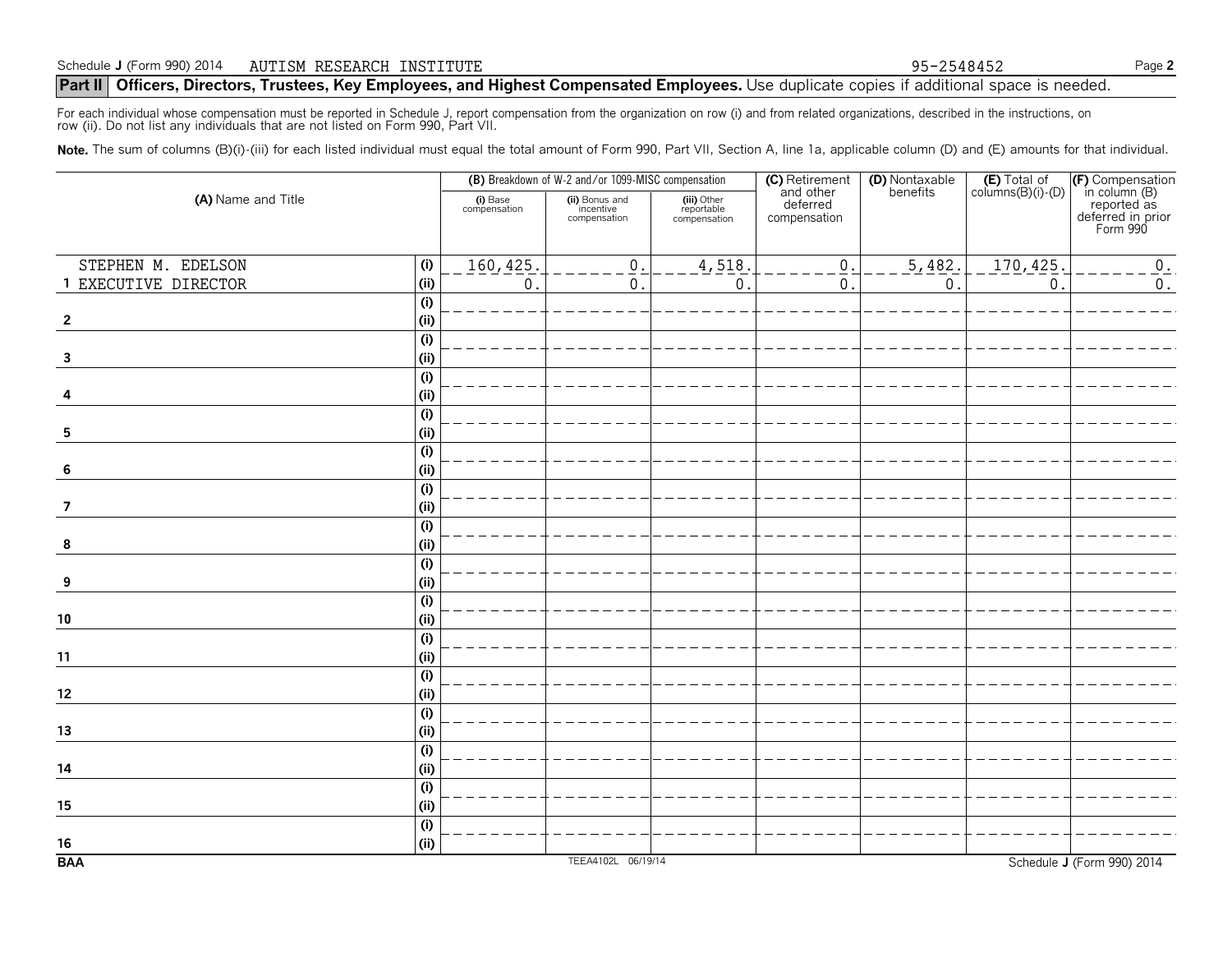## **Part III Supplemental Information**

Provide the information, explanation, or descriptions required for Part I, lines 1a, 1b, 3, 4a, 4b, 4c, 5a, 5b, 6a, 6b, 7, and 8, and for Part II. Also complete this part for any additional information.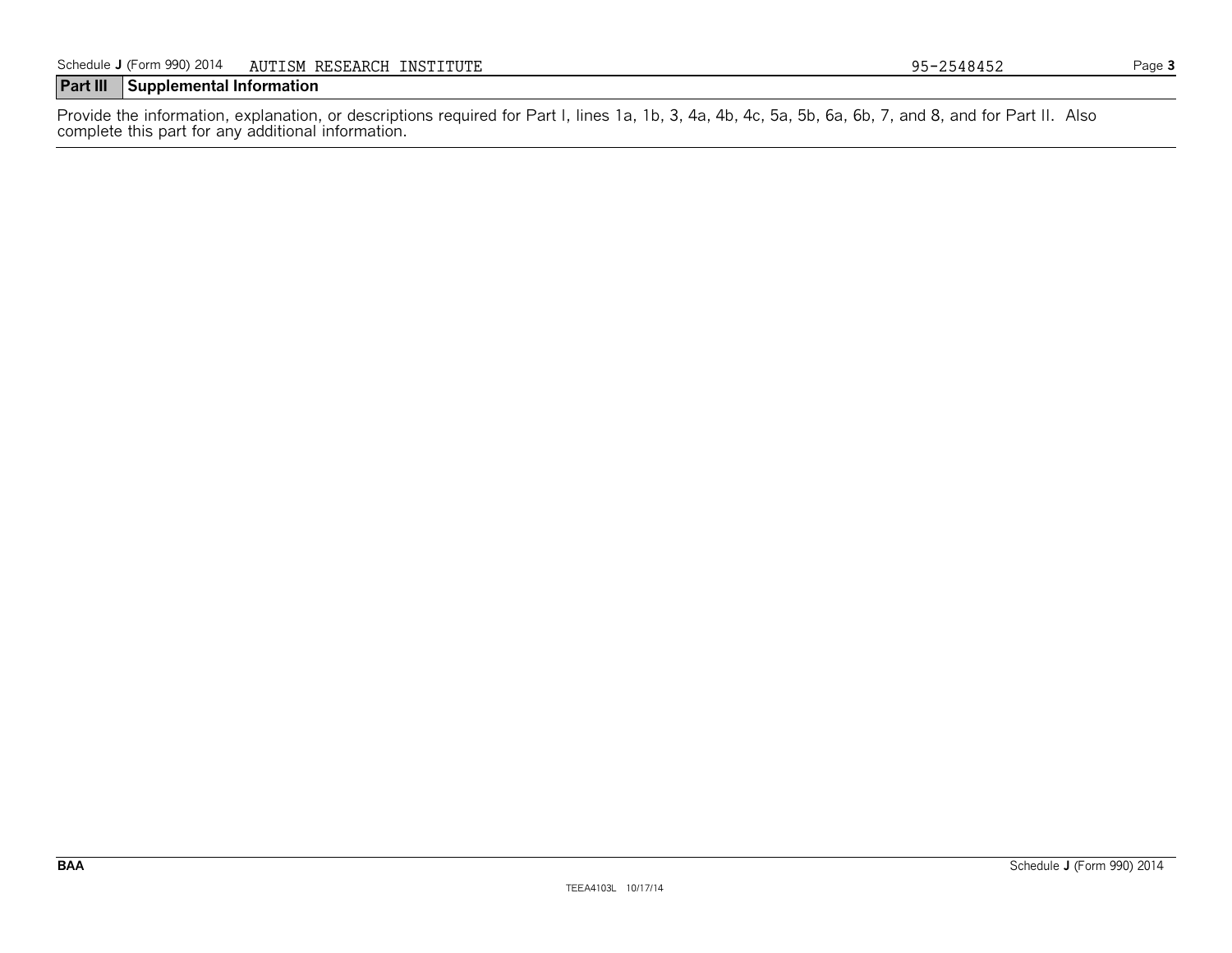| <b>SCHEDULE L</b>                                                                                             |                                                                                                                                                                                                                                       |                                                                                                                                                          |                                                                                                                                            |                         |                                  | <b>Transactions With Interested Persons</b> |  |  |     |                                           |                                     |                           | OMB No. 1545-0047         |                |
|---------------------------------------------------------------------------------------------------------------|---------------------------------------------------------------------------------------------------------------------------------------------------------------------------------------------------------------------------------------|----------------------------------------------------------------------------------------------------------------------------------------------------------|--------------------------------------------------------------------------------------------------------------------------------------------|-------------------------|----------------------------------|---------------------------------------------|--|--|-----|-------------------------------------------|-------------------------------------|---------------------------|---------------------------|----------------|
| (Form 990 or 990-EZ)                                                                                          |                                                                                                                                                                                                                                       | ► Complete if the organization answered 'Yes' on Form 990, Part IV, line 25a, 25b, 26, 27, 28a,<br>28b, or 28c, or Form 990-EZ, Part V, line 38a or 40b. |                                                                                                                                            |                         |                                  |                                             |  |  |     |                                           |                                     | 2014                      |                           |                |
| Department of the Treasury<br>Internal Revenue Service                                                        |                                                                                                                                                                                                                                       |                                                                                                                                                          | Attach to Form 990 or Form 990-EZ.<br>Information about Schedule L (Form 990 or 990-EZ) and its instructions is<br>at www.irs.gov/form990. |                         |                                  |                                             |  |  |     |                                           | <b>Open To Public</b><br>Inspection |                           |                           |                |
| Name of the organization                                                                                      |                                                                                                                                                                                                                                       |                                                                                                                                                          |                                                                                                                                            |                         |                                  |                                             |  |  |     |                                           | Employer identification number      |                           |                           |                |
| AUTISM RESEARCH INSTITUTE                                                                                     |                                                                                                                                                                                                                                       |                                                                                                                                                          |                                                                                                                                            |                         |                                  |                                             |  |  |     | 95-2548452                                |                                     |                           |                           |                |
| Part I                                                                                                        | <b>Excess Benefit Transactions</b> (section 501(c)(3), section 501(c)(4), and 501(c)(29) organizations only).<br>Complete if the organization answered 'Yes' on Form 990, Part IV, line 25a or 25b, or Form 990-EZ, Part V, line 40b. |                                                                                                                                                          |                                                                                                                                            |                         |                                  |                                             |  |  |     |                                           |                                     |                           |                           |                |
| 1                                                                                                             | (a) Name of disqualified person                                                                                                                                                                                                       |                                                                                                                                                          | (b) Relationship between disqualified                                                                                                      | person and organization |                                  |                                             |  |  |     | (c) Description of transaction            |                                     |                           |                           | (d) Corrected? |
|                                                                                                               |                                                                                                                                                                                                                                       |                                                                                                                                                          |                                                                                                                                            |                         |                                  |                                             |  |  |     |                                           |                                     |                           | Yes                       | No             |
| (1)                                                                                                           |                                                                                                                                                                                                                                       |                                                                                                                                                          |                                                                                                                                            |                         |                                  |                                             |  |  |     |                                           |                                     |                           |                           |                |
| (2)<br>(3)                                                                                                    |                                                                                                                                                                                                                                       |                                                                                                                                                          |                                                                                                                                            |                         |                                  |                                             |  |  |     |                                           |                                     |                           |                           |                |
| (4)                                                                                                           |                                                                                                                                                                                                                                       |                                                                                                                                                          |                                                                                                                                            |                         |                                  |                                             |  |  |     |                                           |                                     |                           |                           |                |
| (5)                                                                                                           |                                                                                                                                                                                                                                       |                                                                                                                                                          |                                                                                                                                            |                         |                                  |                                             |  |  |     |                                           |                                     |                           |                           |                |
| (6)                                                                                                           |                                                                                                                                                                                                                                       |                                                                                                                                                          |                                                                                                                                            |                         |                                  |                                             |  |  |     |                                           |                                     |                           |                           |                |
| 2 Enter the amount of tax incurred by the organization managers or disqualified persons during the year under |                                                                                                                                                                                                                                       |                                                                                                                                                          |                                                                                                                                            |                         |                                  |                                             |  |  |     | $\blacktriangleright$ \$                  |                                     |                           |                           |                |
| 3 Enter the amount of tax, if any, on line 2, above, reimbursed by the organization                           |                                                                                                                                                                                                                                       |                                                                                                                                                          |                                                                                                                                            |                         |                                  |                                             |  |  |     | $\blacktriangleright$ \$                  |                                     |                           |                           |                |
| Part II                                                                                                       | Loans to and/or From Interested Persons.                                                                                                                                                                                              |                                                                                                                                                          |                                                                                                                                            |                         |                                  |                                             |  |  |     |                                           |                                     |                           |                           |                |
|                                                                                                               | Complete if the organization answered 'Yes' on Form 990-EZ, Part V, line 38a or Form 990, Part IV, line 26; or if the<br>organization reported an amount on Form 990, Part X, line 5, 6, or 22.                                       |                                                                                                                                                          |                                                                                                                                            |                         |                                  |                                             |  |  |     |                                           |                                     |                           |                           |                |
| (a) Name of interested person                                                                                 | (b) Relationship<br>with organization                                                                                                                                                                                                 | (c) Purpose<br>of loan                                                                                                                                   | (d) Loan to or<br>from the<br>organization?                                                                                                |                         | (e) Original<br>principal amount | (f) Balance due<br>(g) In default?          |  |  |     | (h) Approved<br>by board or<br>committee? |                                     | (i) Written<br>agreement? |                           |                |
|                                                                                                               |                                                                                                                                                                                                                                       |                                                                                                                                                          | To                                                                                                                                         | From                    |                                  |                                             |  |  | Yes | No                                        | Yes                                 | No                        | Yes                       | No             |
| (1)                                                                                                           |                                                                                                                                                                                                                                       |                                                                                                                                                          |                                                                                                                                            |                         |                                  |                                             |  |  |     |                                           |                                     |                           |                           |                |
| (2)                                                                                                           |                                                                                                                                                                                                                                       |                                                                                                                                                          |                                                                                                                                            |                         |                                  |                                             |  |  |     |                                           |                                     |                           |                           |                |
| (3)                                                                                                           |                                                                                                                                                                                                                                       |                                                                                                                                                          |                                                                                                                                            |                         |                                  |                                             |  |  |     |                                           |                                     |                           |                           |                |
| (4)                                                                                                           |                                                                                                                                                                                                                                       |                                                                                                                                                          |                                                                                                                                            |                         |                                  |                                             |  |  |     |                                           |                                     |                           |                           |                |
| (5)                                                                                                           |                                                                                                                                                                                                                                       |                                                                                                                                                          |                                                                                                                                            |                         |                                  |                                             |  |  |     |                                           |                                     |                           |                           |                |
| (6)                                                                                                           |                                                                                                                                                                                                                                       |                                                                                                                                                          |                                                                                                                                            |                         |                                  |                                             |  |  |     |                                           |                                     |                           |                           |                |
| (7)                                                                                                           |                                                                                                                                                                                                                                       |                                                                                                                                                          |                                                                                                                                            |                         |                                  |                                             |  |  |     |                                           |                                     |                           |                           |                |
| (8)                                                                                                           |                                                                                                                                                                                                                                       |                                                                                                                                                          |                                                                                                                                            |                         |                                  |                                             |  |  |     |                                           |                                     |                           |                           |                |
| (9)                                                                                                           |                                                                                                                                                                                                                                       |                                                                                                                                                          |                                                                                                                                            |                         |                                  |                                             |  |  |     |                                           |                                     |                           |                           |                |
| (10)                                                                                                          |                                                                                                                                                                                                                                       |                                                                                                                                                          |                                                                                                                                            |                         |                                  | ►\$                                         |  |  |     |                                           |                                     |                           |                           |                |
| Total.<br>Part III                                                                                            | <b>Grants or Assistance Benefiting Interested Persons.</b>                                                                                                                                                                            |                                                                                                                                                          |                                                                                                                                            |                         |                                  |                                             |  |  |     |                                           |                                     |                           |                           |                |
|                                                                                                               | Complete if the organization answered 'Yes' on Form 990, Part IV, line 27.<br>(a) Name of interested person                                                                                                                           | (b) Relationship between interested person                                                                                                               |                                                                                                                                            |                         |                                  | (c) Amount of assistance                    |  |  |     | (d) Type of assistance                    |                                     |                           | (e) Purpose of assistance |                |
|                                                                                                               |                                                                                                                                                                                                                                       |                                                                                                                                                          | and the organization                                                                                                                       |                         |                                  |                                             |  |  |     |                                           |                                     |                           |                           |                |
| (1)                                                                                                           |                                                                                                                                                                                                                                       |                                                                                                                                                          |                                                                                                                                            |                         |                                  |                                             |  |  |     |                                           |                                     |                           |                           |                |
| (2)                                                                                                           |                                                                                                                                                                                                                                       |                                                                                                                                                          |                                                                                                                                            |                         |                                  |                                             |  |  |     |                                           |                                     |                           |                           |                |
| (3)<br>(4)                                                                                                    |                                                                                                                                                                                                                                       |                                                                                                                                                          |                                                                                                                                            |                         |                                  |                                             |  |  |     |                                           |                                     |                           |                           |                |
| (5)                                                                                                           |                                                                                                                                                                                                                                       |                                                                                                                                                          |                                                                                                                                            |                         |                                  |                                             |  |  |     |                                           |                                     |                           |                           |                |
| (6)                                                                                                           |                                                                                                                                                                                                                                       |                                                                                                                                                          |                                                                                                                                            |                         |                                  |                                             |  |  |     |                                           |                                     |                           |                           |                |
| (7)                                                                                                           |                                                                                                                                                                                                                                       |                                                                                                                                                          |                                                                                                                                            |                         |                                  |                                             |  |  |     |                                           |                                     |                           |                           |                |
| (8)                                                                                                           |                                                                                                                                                                                                                                       |                                                                                                                                                          |                                                                                                                                            |                         |                                  |                                             |  |  |     |                                           |                                     |                           |                           |                |
| (9)                                                                                                           |                                                                                                                                                                                                                                       |                                                                                                                                                          |                                                                                                                                            |                         |                                  |                                             |  |  |     |                                           |                                     |                           |                           |                |
| (10)                                                                                                          |                                                                                                                                                                                                                                       |                                                                                                                                                          |                                                                                                                                            |                         |                                  |                                             |  |  |     |                                           |                                     |                           |                           |                |

**BAA For Paperwork Reduction Act Notice, see the Instructions for Form 990 or 990-EZ.** Schedule L (Form 990 or 990-EZ) 2014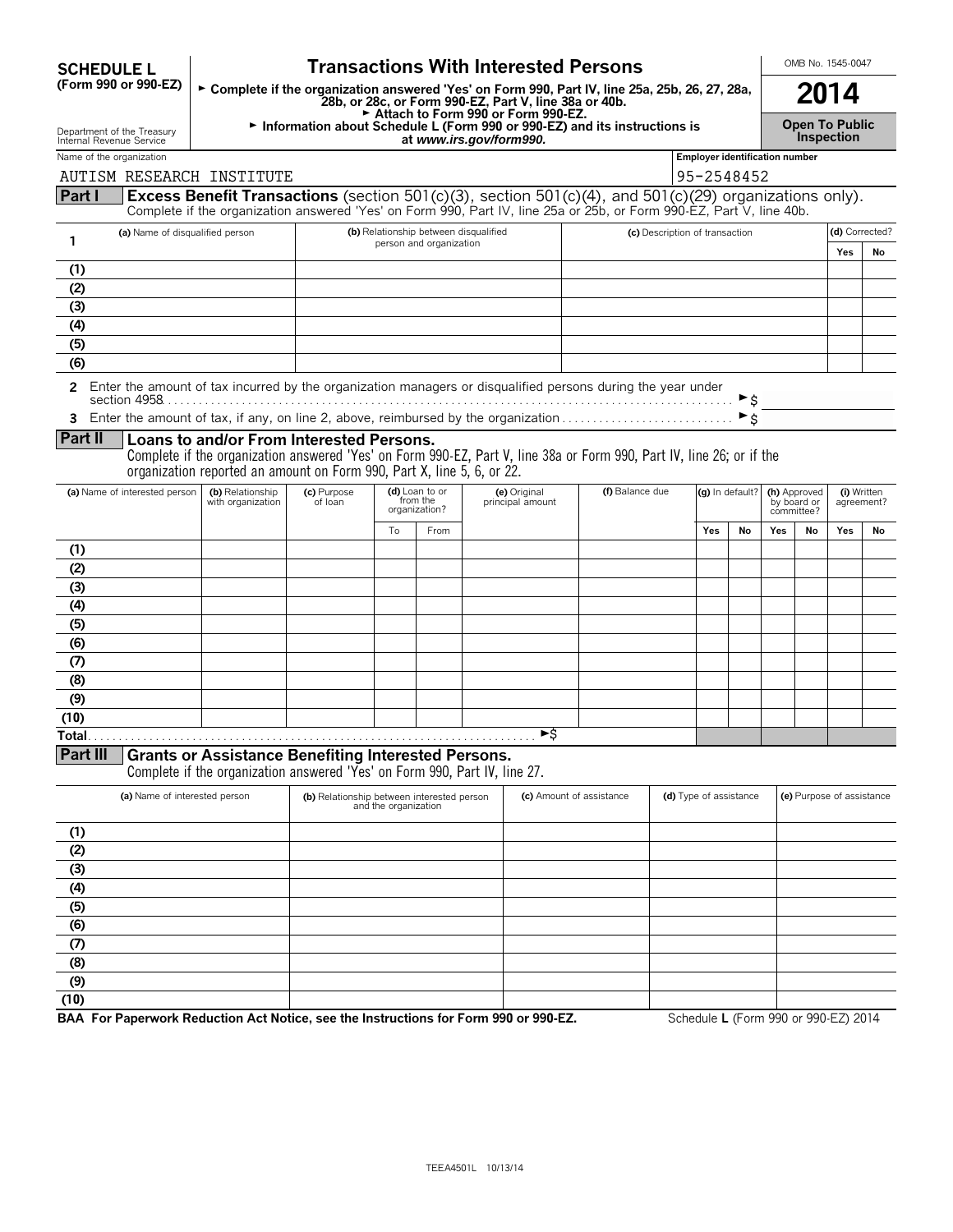#### Schedule L (Form 990 or 990-EZ) 2014 AUTISM RESEARCH INSTITUTE  $95-2548452$  Page 2

## **Part IV** Business Transactions Involving Interested Persons.

Complete if the organization answered 'Yes' on Form 990, Part IV, line 28a, 28b, or 28c.

| (a) Name of interested person          | (b) Relationship between<br>interested person and the<br>organization | (c) Amount of<br>transaction | (d) Description of transaction |     | (e) Sharing of<br>organization's<br>revenues? |
|----------------------------------------|-----------------------------------------------------------------------|------------------------------|--------------------------------|-----|-----------------------------------------------|
|                                        |                                                                       |                              |                                | Yes | No                                            |
| (1) CORINNE CLINE                      | SEE BELOW                                                             | 9,772.                       | SEE BELOW                      |     | Χ                                             |
| VALERIE TEKAVEC<br>(2)                 | SEE BELOW                                                             | 125,000.                     | COMPENSATION                   |     | Χ                                             |
| (3)                                    |                                                                       |                              |                                |     |                                               |
| (4)                                    |                                                                       |                              |                                |     |                                               |
| (5)                                    |                                                                       |                              |                                |     |                                               |
| (6)                                    |                                                                       |                              |                                |     |                                               |
| (7)                                    |                                                                       |                              |                                |     |                                               |
| (8)                                    |                                                                       |                              |                                |     |                                               |
| (9)                                    |                                                                       |                              |                                |     |                                               |
| (10)                                   |                                                                       |                              |                                |     |                                               |
| <b>Part V Supplemental Information</b> |                                                                       |                              |                                |     |                                               |

#### **Part V Supplemental Information**

Provide additional information for responses to questions on Schedule L (see instructions).

### **SUPPLEMENTAL INFORMATION**

CORRINE CLINE IS THE SISTER OF STEVE EDELSON, EXECUTIVE DIRECTOR. WITH THE BOARD OF DIRECTORS APPROVAL CORRINE CLINE PROVIDED TRANSLATION SERVICES UNDER AN INDEPENDENT CONTRACT AGREEMENT.

DR. VALERIE TEKAVEC (AKA VALERIE PARADIZ) IS THE FORMER WIFE OF STEVE EDELSON, EXECUTIVE DIRECTOR. WITH THE BOARD OF DIRECTORS APPROVAL, VALERIE TEKAVEC WAS EMPLOYED BY AUTISM RESEARCH INSTITUTE.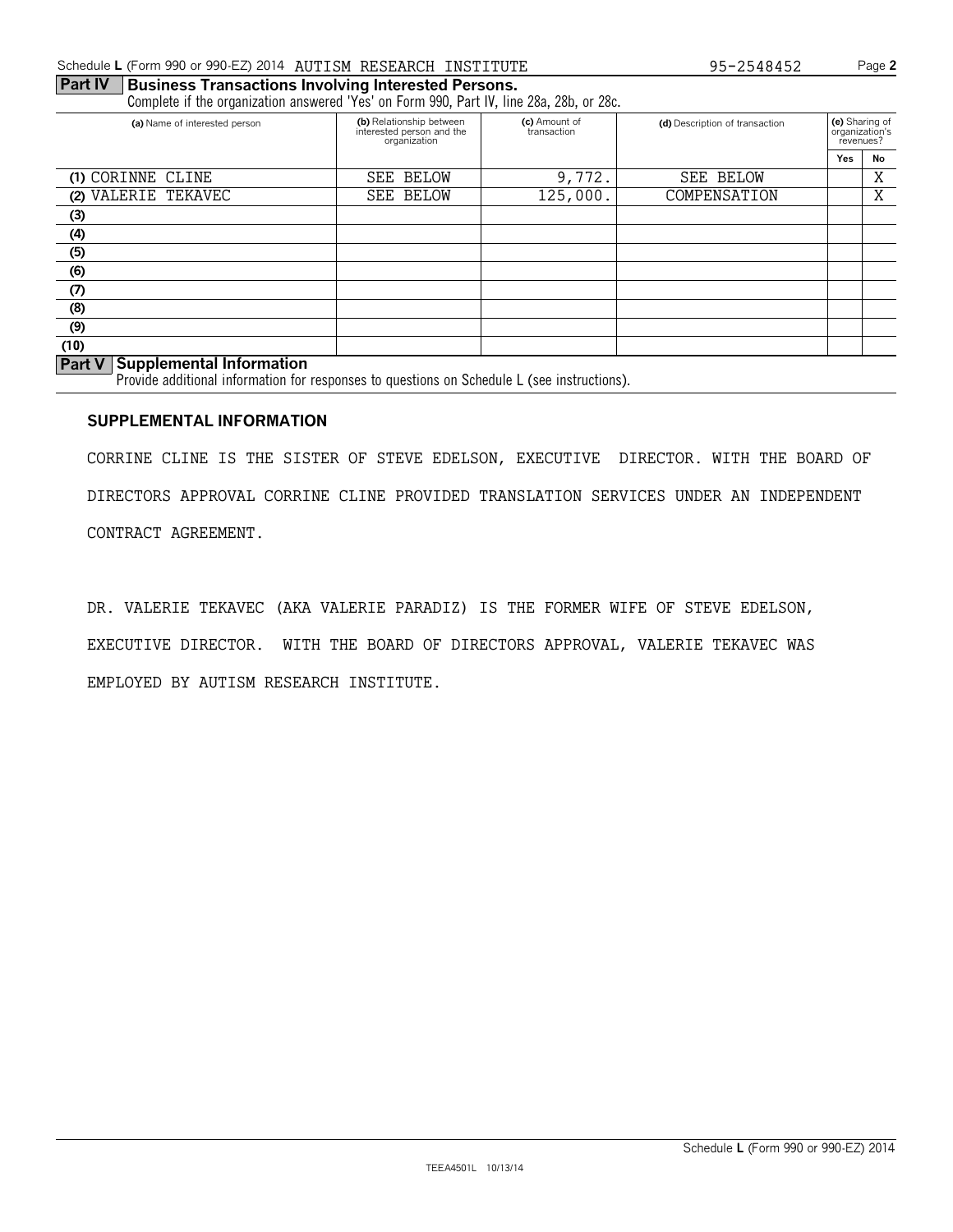# **SCHEDULE M Noncash Contributions Contributions Contributions Contributions Comb** No. 1545-0047

► Complete if the organizations answered 'Yes' on Form 990, Part IV, lines 29 or 30. ■ Attach to Form 990.<br>■ Information about Schedule M (Form 990) and its instructions is at *www.irs.gov/form990.* Inspection

Name of the organization **Employer identification number Employer identification number** 

## AUTISM RESEARCH INSTITUTE 30 35-2548452

| Part I | <b>Types of Property</b>                                                                                                    |                               |                                                           |                                                                                       |                              |      |                       |    |
|--------|-----------------------------------------------------------------------------------------------------------------------------|-------------------------------|-----------------------------------------------------------|---------------------------------------------------------------------------------------|------------------------------|------|-----------------------|----|
|        |                                                                                                                             | (a)<br>Check if<br>applicable | (b)<br>Number of<br>contributions or<br>items contributed | (c)<br>Noncash contribution<br>amounts reported<br>on Form 990,<br>Part VIII, line 1q | noncash contribution amounts | (d)  | Method of determining |    |
|        |                                                                                                                             |                               |                                                           |                                                                                       |                              |      |                       |    |
| 2      | Art - Historical treasures                                                                                                  |                               |                                                           |                                                                                       |                              |      |                       |    |
| 3      | Art - Fractional interests                                                                                                  |                               |                                                           |                                                                                       |                              |      |                       |    |
| 4      |                                                                                                                             |                               |                                                           |                                                                                       |                              |      |                       |    |
| 5      | Clothing and household goods                                                                                                |                               |                                                           |                                                                                       |                              |      |                       |    |
| 6      |                                                                                                                             |                               |                                                           |                                                                                       |                              |      |                       |    |
| 7      | Boats and planes                                                                                                            |                               |                                                           |                                                                                       |                              |      |                       |    |
| 8      |                                                                                                                             |                               |                                                           |                                                                                       |                              |      |                       |    |
| 9      | Securities - Publicly traded                                                                                                | Χ                             | 2                                                         | 25,446. COST BASIS                                                                    |                              |      |                       |    |
| 10     | Securities - Closely held stock                                                                                             |                               |                                                           |                                                                                       |                              |      |                       |    |
| 11     | Securities - Partnership, LLC, or trust interests.                                                                          |                               |                                                           |                                                                                       |                              |      |                       |    |
| 12     | Securities - Miscellaneous                                                                                                  |                               |                                                           |                                                                                       |                              |      |                       |    |
| 13     | Qualified conservation contribution -<br>Historic structures $\ldots, \ldots, \ldots, \ldots, \ldots, \ldots, \ldots$       |                               |                                                           |                                                                                       |                              |      |                       |    |
| 14     | Qualified conservation contribution $-$ Other $\dots$                                                                       |                               |                                                           |                                                                                       |                              |      |                       |    |
| 15     | Real estate $-$ Residential $\ldots$ , $\ldots$ , $\ldots$ , $\ldots$                                                       |                               |                                                           |                                                                                       |                              |      |                       |    |
| 16     | Real estate - Commercial                                                                                                    |                               |                                                           |                                                                                       |                              |      |                       |    |
| 17     |                                                                                                                             |                               |                                                           |                                                                                       |                              |      |                       |    |
| 18     |                                                                                                                             |                               |                                                           |                                                                                       |                              |      |                       |    |
| 19     |                                                                                                                             |                               |                                                           |                                                                                       |                              |      |                       |    |
| 20     |                                                                                                                             |                               |                                                           |                                                                                       |                              |      |                       |    |
| 21     |                                                                                                                             |                               |                                                           |                                                                                       |                              |      |                       |    |
| 22     |                                                                                                                             |                               |                                                           |                                                                                       |                              |      |                       |    |
| 23     |                                                                                                                             |                               |                                                           |                                                                                       |                              |      |                       |    |
| 24     |                                                                                                                             |                               |                                                           |                                                                                       |                              |      |                       |    |
| 25     | Other $\blacktriangleright$<br>(_________________)                                                                          |                               |                                                           |                                                                                       |                              |      |                       |    |
| 26     | Other $\blacktriangleright$<br>(_________________)                                                                          |                               |                                                           |                                                                                       |                              |      |                       |    |
| 27     | Other $\blacktriangleright$<br>).<br>______________                                                                         |                               |                                                           |                                                                                       |                              |      |                       |    |
| 28     | Other $\blacktriangleright$                                                                                                 |                               |                                                           |                                                                                       |                              |      |                       |    |
| 29     | Number of Forms 8283 received by the organization during the tax year for contributions for which the                       |                               |                                                           |                                                                                       |                              |      |                       |    |
|        | organization completed Form 8283, Part IV, Donee Acknowledgement                                                            |                               |                                                           |                                                                                       | 29                           |      |                       |    |
|        |                                                                                                                             |                               |                                                           |                                                                                       |                              |      | <b>Yes</b>            | No |
|        | 30a During the year, did the organization receive by contribution any property reported in Part I, lines 1-28, that it must |                               |                                                           |                                                                                       |                              |      |                       |    |
|        | hold for at least three years from the date of the initial contribution, and which is not required to be used for exempt    |                               |                                                           |                                                                                       |                              |      |                       |    |
|        |                                                                                                                             |                               |                                                           |                                                                                       |                              | 30a  |                       | X  |
|        | <b>b</b> If 'Yes,' describe the arrangement in Part II.                                                                     |                               |                                                           |                                                                                       |                              |      |                       |    |
|        | 31 Does the organization have a gift acceptance policy that requires the review of any non-standard contributions?          |                               |                                                           |                                                                                       |                              | 31   |                       | Χ  |
|        | 32a Does the organization hire or use third parties or related organizations to solicit, process, or sell                   |                               |                                                           |                                                                                       |                              | 32 a |                       | X  |
|        | <b>b</b> If 'Yes,' describe in Part II.                                                                                     |                               |                                                           |                                                                                       |                              |      |                       |    |
|        | 33 If the organization did not report an amount in column (c) for a type of property for which column (a) is checked,       |                               |                                                           |                                                                                       |                              |      |                       |    |
|        | describe in Part II.                                                                                                        |                               |                                                           |                                                                                       |                              |      |                       |    |
|        | BAA For Paperwork Reduction Act Notice, see the Instructions for Form 990.                                                  |                               |                                                           |                                                                                       | Schedule M (Form 990) (2014) |      |                       |    |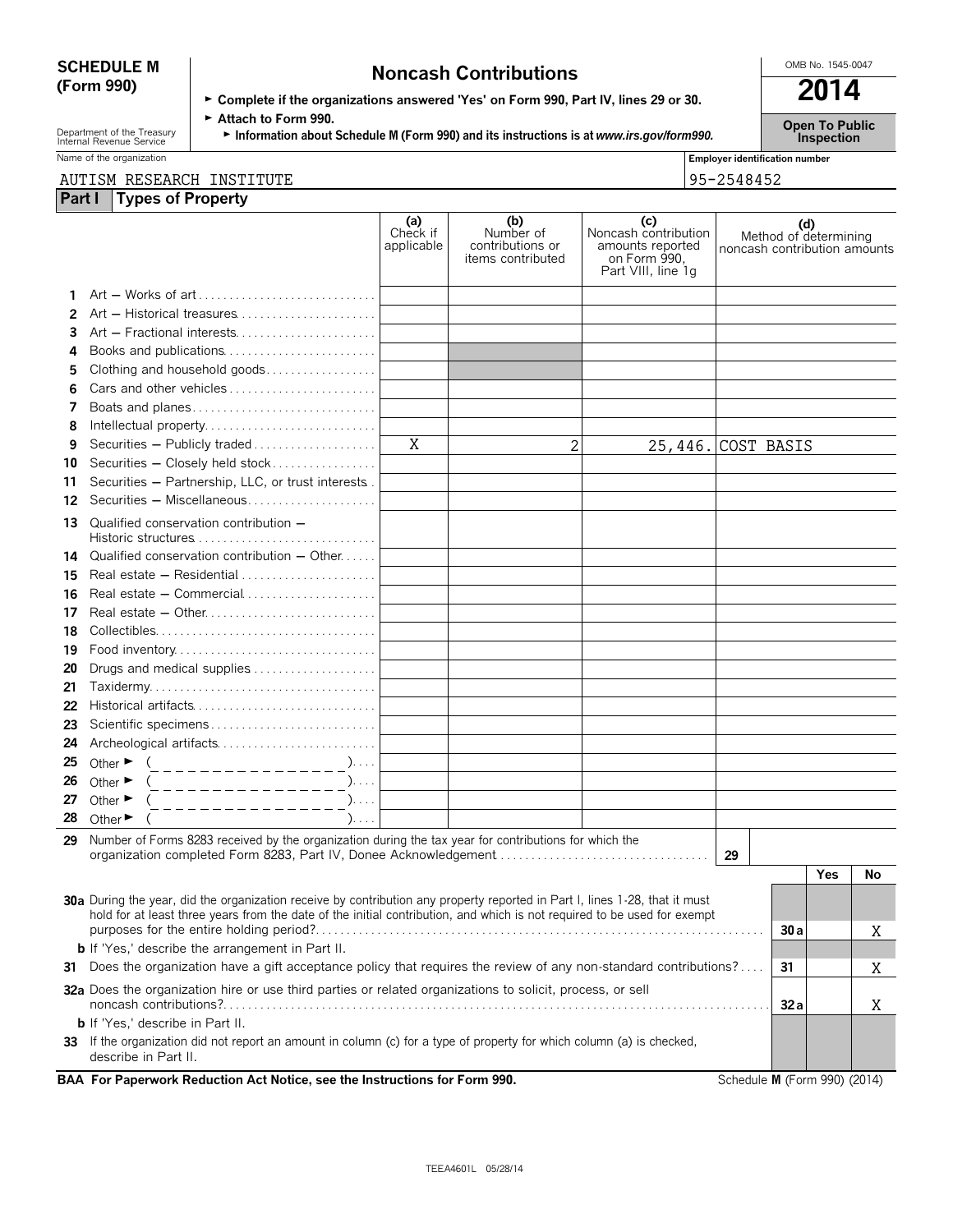**Part II Supplemental Information.** Provide the information required by Part I, lines 30b, 32b, and 33, and whether the organization is reporting in Part I, column (b), the number of contributions, the number of items received, or a combination of both. Also complete this part for any additional information.